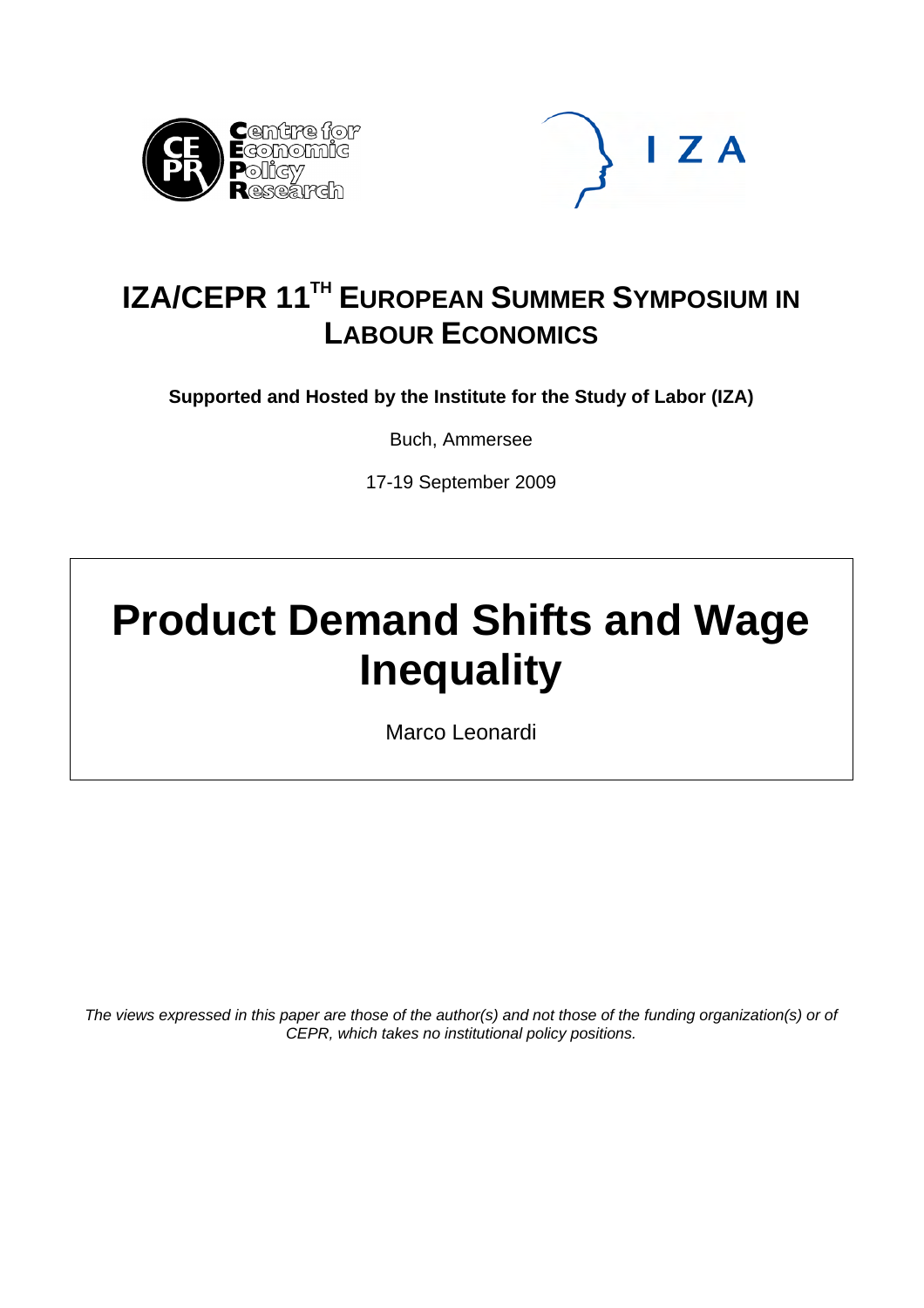# Product Demand Shifts and Wage Inequality

Marco Leonardi University of Milan and IZA

August 27, 2009

#### Abstract

The US and the UK have experienced both rising skill premia and rising employment of skilled workers since the 1980s. These trends are typically attributed to skill-biased technical change or trade. If more skilled workers demand more skill-intensive goods, then an exogenous increase in relative skill supply will also induce a shift in relative skill demand. This channel reduces the need to rely on technology and trade to explain the patterns in the data. I illustrate this mechanism with a simple two-sector general equilibrium model with non-homothetic preferences. This paper demonstrates that in the US and in the UK more educated and richer workers demand both more very low skill-intensive services (such as cleaning and personal services) and very high skill-intensive services (such as education and professional services). A parametrization of the model suggests that this induced demand shift can explain 5% of the total relative demand shift in the US between 1980 and 2000. Similar results are provided for the UK.

Keywords: Wage inequality, product demand, income elasticity. JEL classification: J21, J31.

# 1 Introduction

Although the pattern of the increase in wage inequality and the college premium in the US (Lemieux, 2006; Autor, Katz, and Kearney, 2008) and the UK (Gosling,

I would like to thank Daron Acemoglu, Tito Boeri, David Lee, Steve Machin, Enrico Moretti, Steve Nickell and Steve Pischke. This is an extensively revised version of IZA DP. 908 which was presented at seminars at MIT (Labor Lunch), LSE, IZA, Carlos III Madrid and AIAS Amsterdam. This paper was partially written while I was visiting the UC Berkeley Economics Department whose hospitality is kindly acknowledged. All remaining errors are mine. Address for correspondence: Dept. of Economics, University of Milan, via Conservatorio 7, 20122 Milan, Italy. Email: marco.leonardi@unimi.it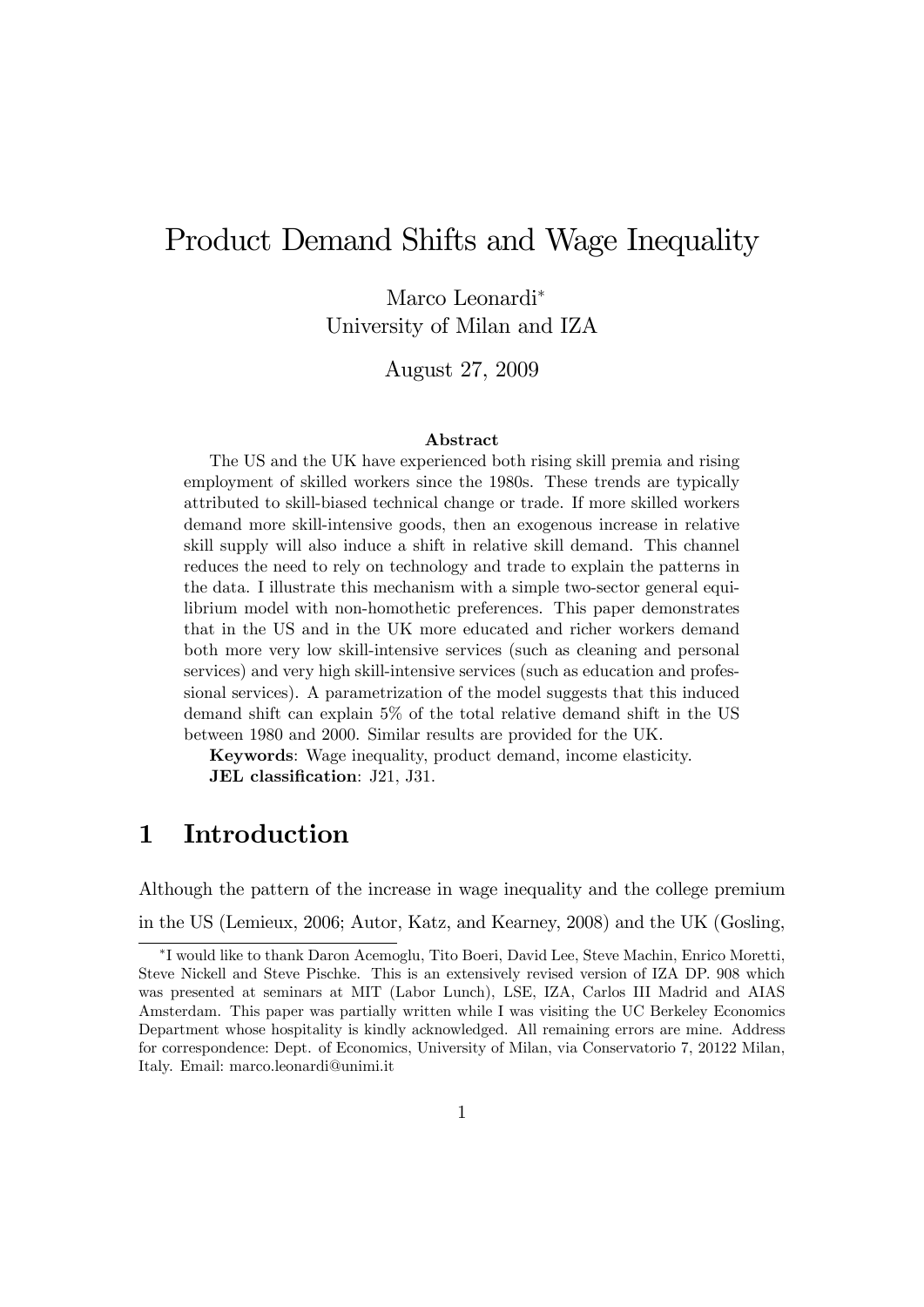Machin and Meghir, 2000) during the 1980s and the 1990s has been well documented, there is still some disagreement about the causes of the changes. Several reasons have been proposed to explain the shift in demand against low skilled workers, in particular skill-biased technical change, trade liberalization and changes in wage setting institutions. None of these three explanations seem to be exhaustive.<sup>1</sup>

In this paper, I investigate an additional mechanism that may contribute to explaining the evolution of wage inequality and of the skill premium. I explore the correlation between consumption habits of educated and rich workers and the demand for skills. The mechanism is an "education elasticity of demand" in which individuals with relatively higher education have consumption preferences that favor goods and services whose production is relatively skill-intensive. Thus an increase in the relative supply of skilled workers can shift demand for final products in favor of skill-intensive goods and contribute to the rise in the relative demand for skills.<sup>2</sup> As an auxiliary mechanism, income elasticities of demand may also favor skill-intensive products so that rising income of workers will reinforce the education demand effect. Income effects and differences in utility functions across educational groups are potentially distinct mechanisms but education and permanent income are obviously very correlated and may contribute jointly to the demand shifts.

In the empirical section I investigate (i) if there is an association between the "skill-content" of different goods and their relative demand by people with different incomes or education and (ii) to what extent exogenous changes in the

 $1$ Acemoglu (2002) reviews some of the reasons why none of the three main explanations is entirely convincing from the empirical point of view. Card and DiNardo (2003) point out the many shortcomings of the skill-biased technical change hypothesis. Machin and VanReenen (1998) and Berman, Bound and Machin (1998) among others claim that the trade hypothesis has little explanatory power.

<sup>2</sup>Throughout the paper I focus only on college education and consider the accumulation of college education to be exogenous to changes in wage inequality. This hypothesis seems to be plausible at least at the outset of the rise in wage inequality (Acemoglu 2002).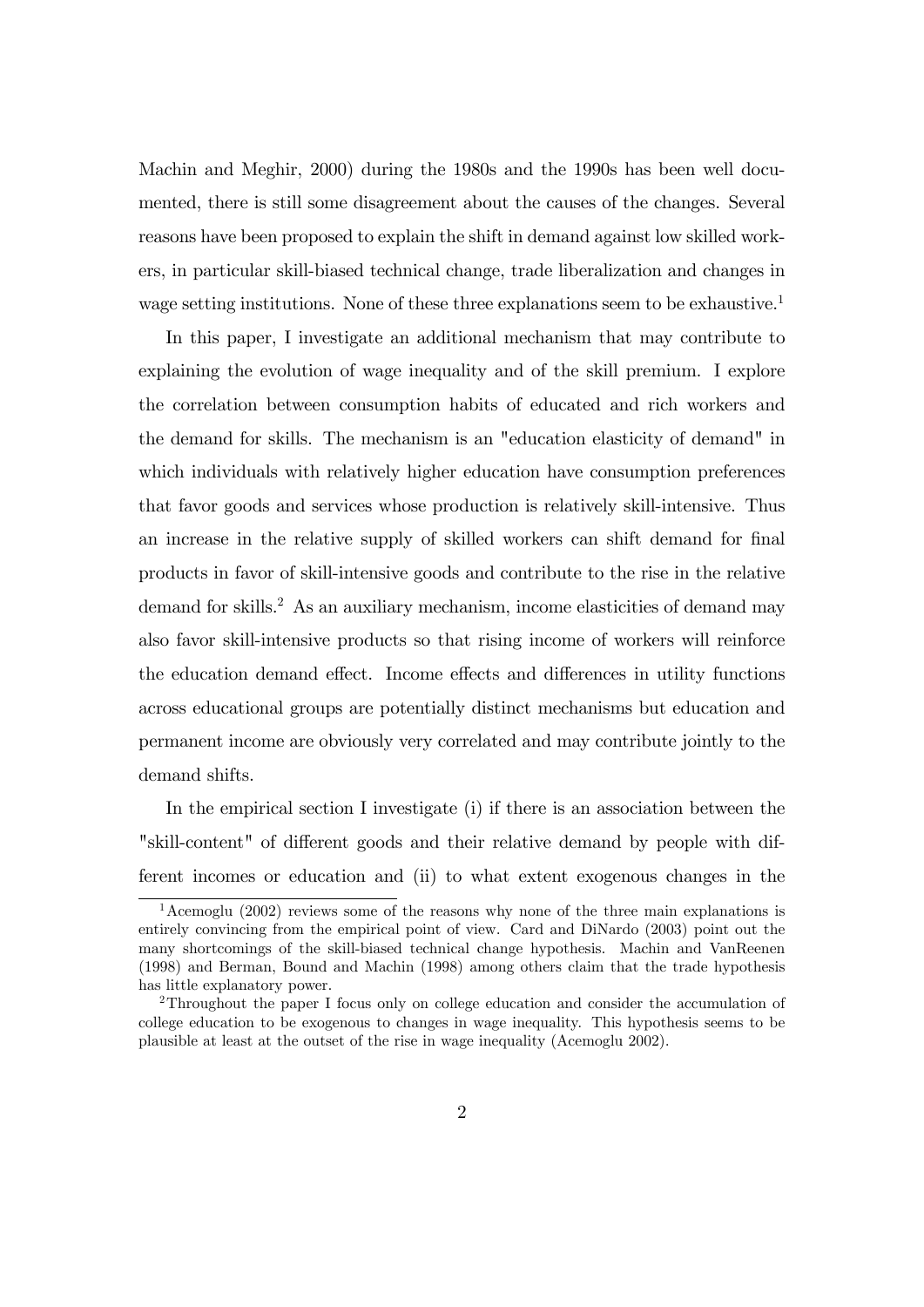composition of skills (e.g. skill-biased technological change) feed back into additional demand for skills through an increase in demand for high-skill goods. A simple general equilibrium model with non-homothetic preferences is developed to clarify the mechanism and to establish whether differences in the elasticities of demand for goods with different "skill-content" can play a quantitatively relevant role in determining the aggregate demand for skills in an economy.

To translate the consumption patterns into changes in the skill composition of employment and into skilled-unskilled relative wages, I combine microdata on consumption of 40 non-durable consumption goods and services from the US Consumer Expenditure Survey (CEX) to data on industry skill composition from the Current Population Survey (CPS). Figure 1 shows the change in the employment share (top panel) and wage bill share (bottom panel) of 40 two-digit industries in the US between 1980 and 2000 ranked by their skill intensity in 1980 (the proportion of college graduates in industry employment). The picture shows a clear positive correlation between employment and wage changes towards skill-intensive industries which is suggestive of a role for demand shifts in the labor market and possibly in the product market.<sup>3</sup> To provide empirical evidence of the "education and income elasticity effect", I estimate education and income elasticities and regress them on the skill intensity of the industries which manufacture the final consumption good or provide the final consumption service.

In the course of the empirical exercise, I address the issue of intermediate inputs and import penetration. Intermediate inputs are important because the manufacturing industry of the final good or service may not be indicative of the

<sup>3</sup>This evidence may hide many confounding factors such as supply shifts (immigration or female labor force participation) and/or demand shifts (the effect of trade or technology or the effect on product demand due to changes in prices). Other papers focus on price effects on wage inequality: Cortes (2008) finds that low-skilled immigration benefits the high-skilled native population by decreasing prices of nontraded-goods, Frattini (2008) Önds the same on UK data. Moretti (2008) looks at changes in housing prices on purchasing power of households.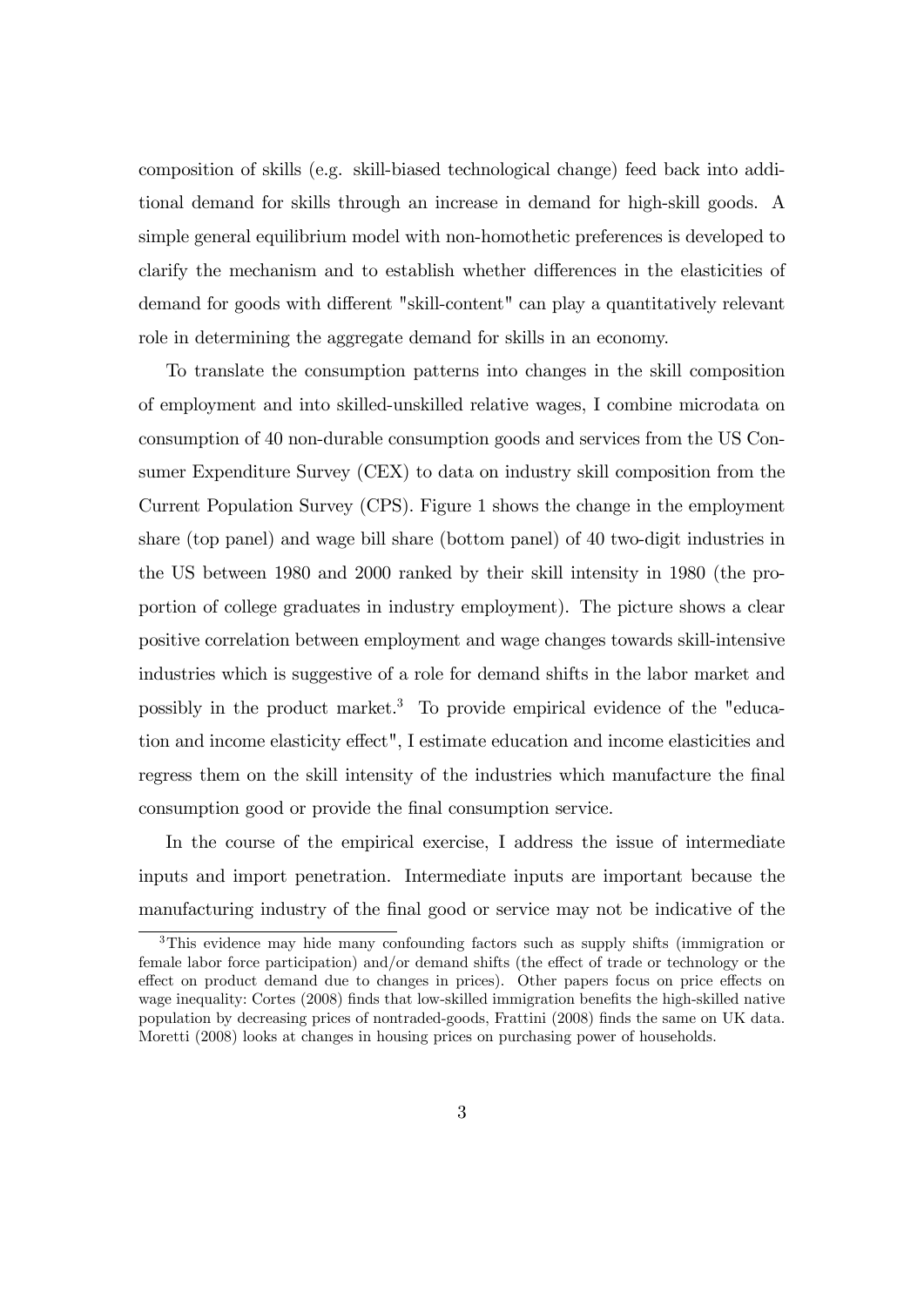actual skill content of the final product.<sup>4</sup> The import penetration in each industry is relevant because, even if higher income and education elasticities increase the demand for skill-intensive goods, imported goods do not contribute to the domestic relative demand of skills. Input-Output tables are used to account for the skill intensity of intermediate goods and to correct the skill intensity of those goods that are mostly imported.

The results indicate that income elasticities are positively and significantly related to industry skill intensity. In particular I find evidence of income elasticities higher than one for very high-skill-intensive services (education, health and professional services) but also for very low-skill-intensive services (food preparation, cleaning, repair services, see Mazzolari and Ragusa, 2007). This U-shaped relationship is very evident for income elasticities calculated at the 90th percentile of log total expenditure and remains significant even after controlling for intermediate inputs and import penetration. The positive relationship between income elasticities and the skill content of goods and services is robust to various sample cuts and appears to be common also to the UK as shown by similar evidence based on the UK Family Expenditure Survey (FES) consumption data matched to UK Labor Force Survey (LFS) data.

Finally to establish the quantitative importance of the mechanism, I parametrize the model using the estimates for the relevant elasticities and labor aggregates of the US and UK economy. To benchmark the magnitude of the contribution that income effects make to wage inequality, I consider a simple counterfactual case where preferences are homothetic. The results indicate that education and income elasticities in favor of high-skill-intensive goods can explain about 5% of the total shift in relative labor demand in the US and 6% in the UK.

<sup>&</sup>lt;sup>4</sup>I consider consumption of 40 final goods and services (46 in the UK). While the 40 consumption items represent 98% of non-durable household consumption, the corresponding manufacturing industries represent only 25% of the total wage bill and 28% of employment in the US economy.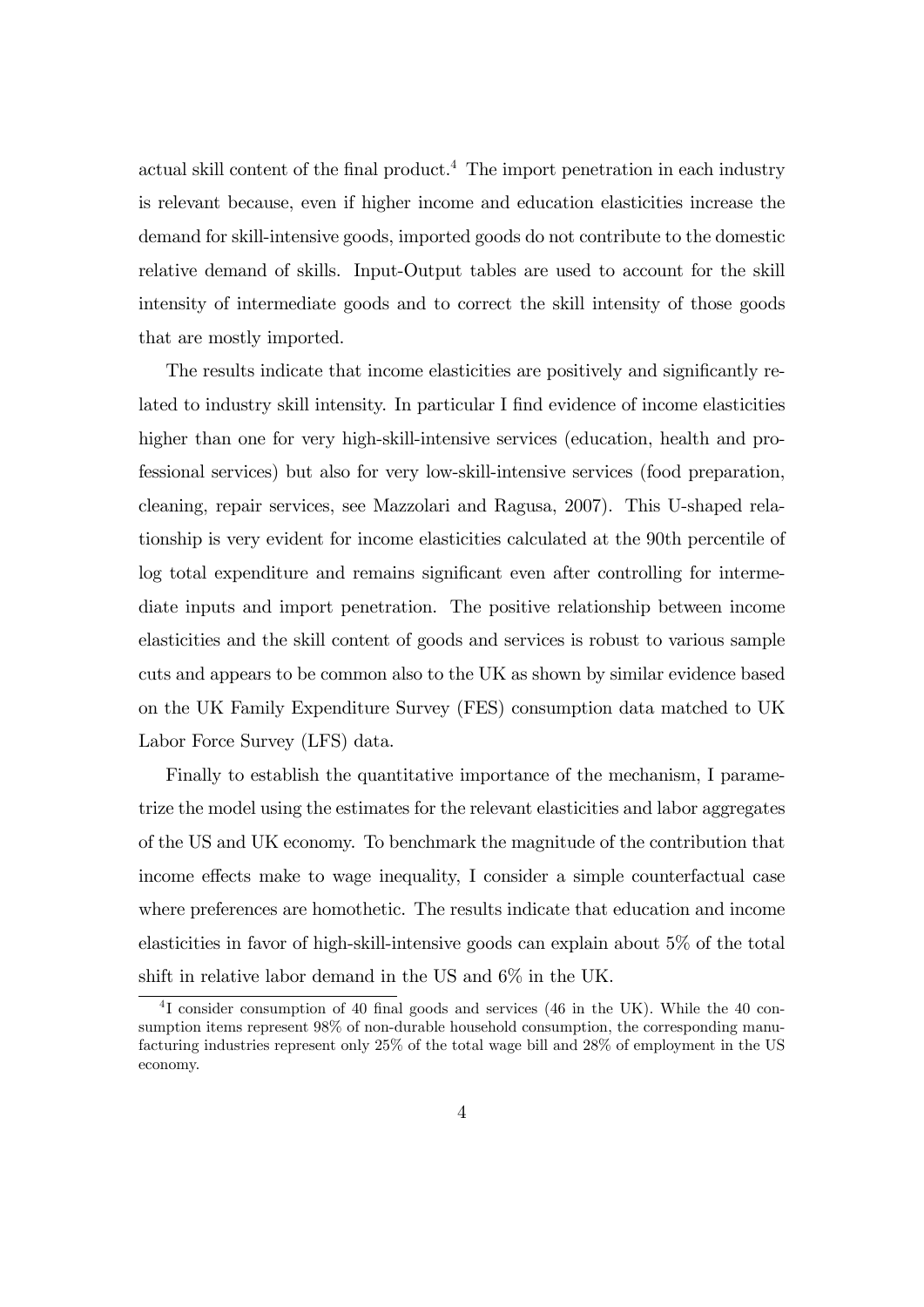The plan of the paper is as follows. In Section 2 I review the most important literature. In Section 3 I present the basic model. The analysis of the empirical evidence is in Section 4 while in Section 5 I quantify the contribution of education and income elasticities in explaining the shift in relative labor demand. The interpretation of the results and the conclusion is found in Section 6.

## 2 Previous Literature

This paper focuses on a particular mechanism which relates the increased demand for educated workers to the changing composition of the workforce itself. There is an old debate on the possibility that the supply of skilled labor can trigger an increase in the equilibrium demand for skilled labor.<sup>5</sup> Among the studies which document how changes in skill supply may induce changes in skill demand Kiley (1997) and Acemoglu (1998) give an explanation of the increase in wage inequality in terms of directed technical change. In these models an increase in the supply of college graduates increases the size of the market for skill-complementary technologies and thus the demand for skills. In another paper, Acemoglu (1999) shows how the increase in the supply of skilled workers can induce an organizational change which in turn leads to higher demand for skills. While in these papers the mechanism which translates an increase in skill supply to an increase in skill demand is based on the production side of the economy, in this paper I investigate an income effect of commodity demand.

Focussing on the product demand side and on income elasticities, this paper is related to the literature on structural change. The idea that income growth may explain the evolution from agriculture to services dates back to Colin Clark (1957)

 $5G$ oldin and Katz (2007) recently review much of the evidence which shows how the dynamics of education wage premia over time are a reflection of the race between demand for and supply of educated workers.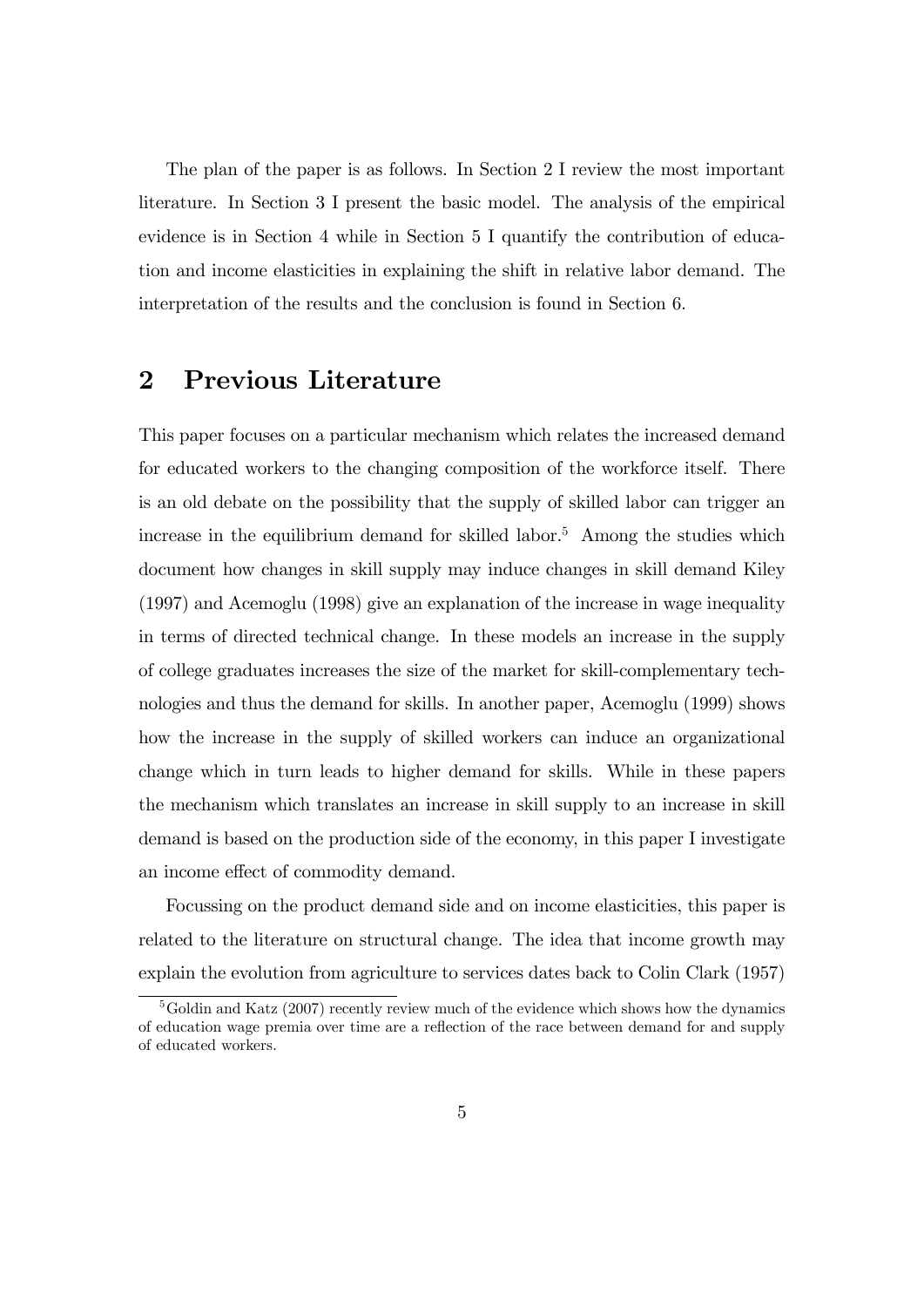who found that income elasticity of demand for services is greater than unitary, implying that preferences are non-homothetic. If so, rising prosperity increases the share of income devoted to services, even with balanced productivity growth.

Recently the two papers which explicitly link skill supply and skill demand through consumption habits are Manning (2004) and Mazzolari and Ragusa (2007). Both papers rely on a substitution effect in labor supply i.e. the hypothesis that rising returns to skill spur high-skilled workers to substitute market for home-based production of household services. Manning (2004) claims that employment of the unskilled is higher within cities where the fraction of college-educated workers is higher because the latter are more likely to buy low-skill time-intensive services that free them from home production tasks. Using city-level variation Mazzolari and Ragusa (2007) show that the growth in the proportion of skilled workers and of wages at the top of the distribution is related to an increase in demand for lowskill-intensive services such as personal services which in turn increases the demand for low skilled labor (which appeared stable and modestly recovering in the US only after 1995). These papers look only at low-skill-intensive untradable services because the substitution effect is a plausible explanation for personal services such as cleaning and baby-sitting. In this paper I do not rely on the substitution effect in labor supply and show that the consumption channel may also work at the top of the distribution reinforcing the demand shift in favor of skilled workers. Looking at different services with different degrees of skill intensity (e.g. the education sector vs. the personal service sector) I establish whether the growth of service employment favors the demand of skilled or unskilled workers and whether education and income elasticities may contribute to the explanation not only of the recent increase in employment and wages at the bottom of the distribution but also of the trend increase in employment and wages at the top of the distribution.

The empirical literature has put forward two competing explanations (which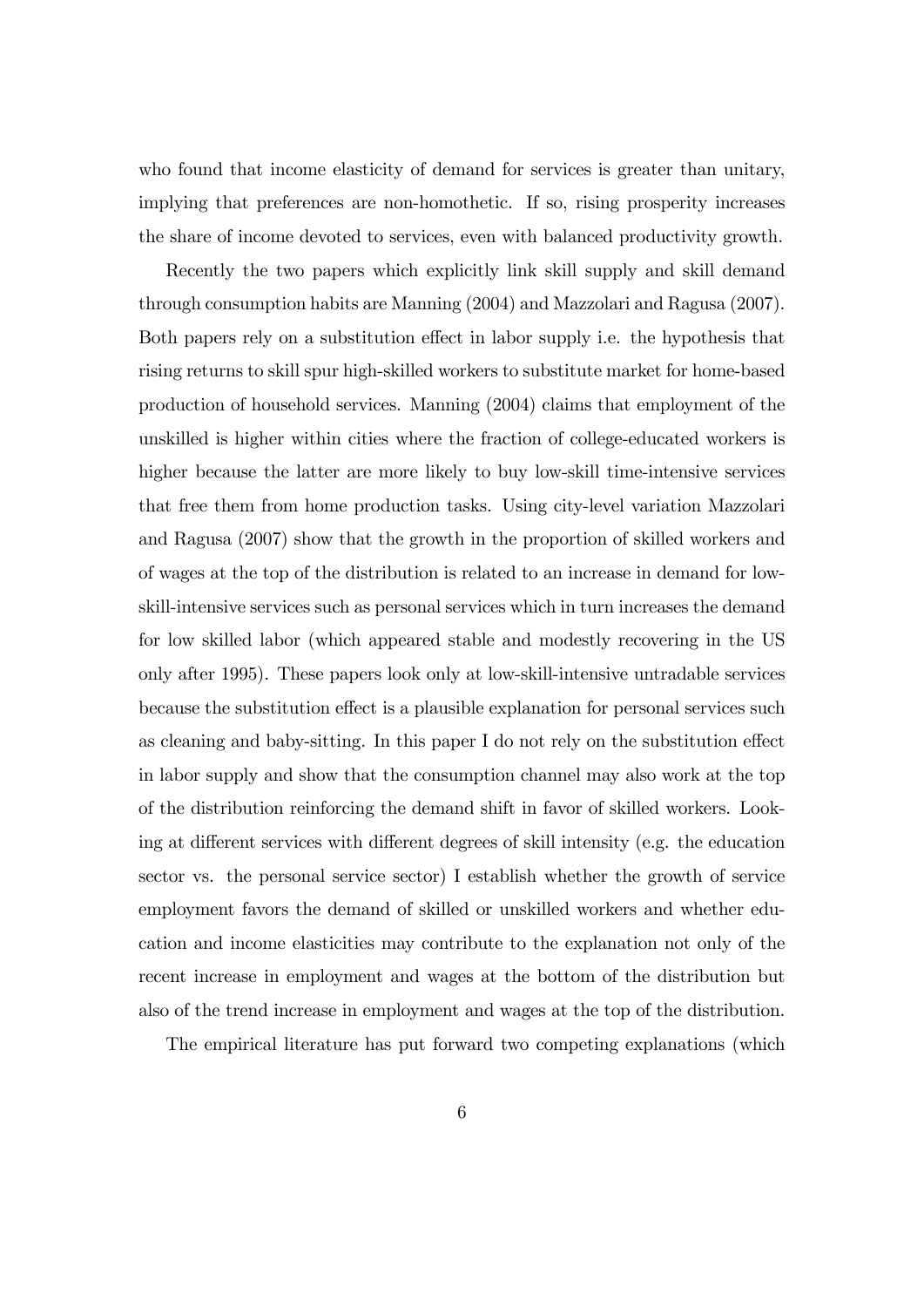can coexist) for structural change: a utility-based explanation, which requires different income elasticities for different goods and a "technological" explanation which attributes structural change to different rates of sectorial TFP growth (e.g. Kongsamut, Rebelo and Xie, 2001; Ngai ad Pissarides, 2007; Bertola, Foellmi and Zweimuller, 2006). Recently, Autor and Dorn (2008) combine the idea of Baumol (1967) recently modelled in Weiss (2008) of slow productivity growth in the service sector with the "polarization hypothesis": contrary to the decline of middle-skill occupations, employment and wages in the low-skilled personal service sector grow over time because personal services imply non-routine tasks which cannot be easily substituted by new technologies (Autor, Levy and Murnane,  $2003$ ).<sup>6</sup> Autor and Dorn (2008) document how the growth of personal services is related to the growth of wages at the top of the distribution within local labor markets. Their mechanism is based on the observation that if demand for the outputs of service occupations does not admit close substitutes in consumption, the substitution of information technology for routine tasks used in goods production may, in the long run, lead to rising wages and employment in service occupations.

There are many competing (and probably coexisting) explanations for the evolution of industry employment and wages pictured in Figure 1, in this paper I focus on the relatively unresearched and complementary role of income and education elasticities to explain the increasing demand for high-skilled products and services (and of some low-skilled services) and the evolution of the relative demand for skills. The empirical strategy will not try to distinguish the various explanations, but rather to document an empirical relationship and quantify its relevance comparing the results of a model with non-homothetic preferences which incorporates income effects with a counterfactual downward sloping relative demand for skills

 $6$ Acemoglu (1999) and Autor, Katz and Kearney (2006 and 2008) for the US and Goos and Manning (2007) for the UK present evidence of employment polarization during the last two decades. The polarization literature has looked also at other countries such as West Germany, see Spitz-Oener (2006) and Dustmann, Ludsteck and Schönberg (2007).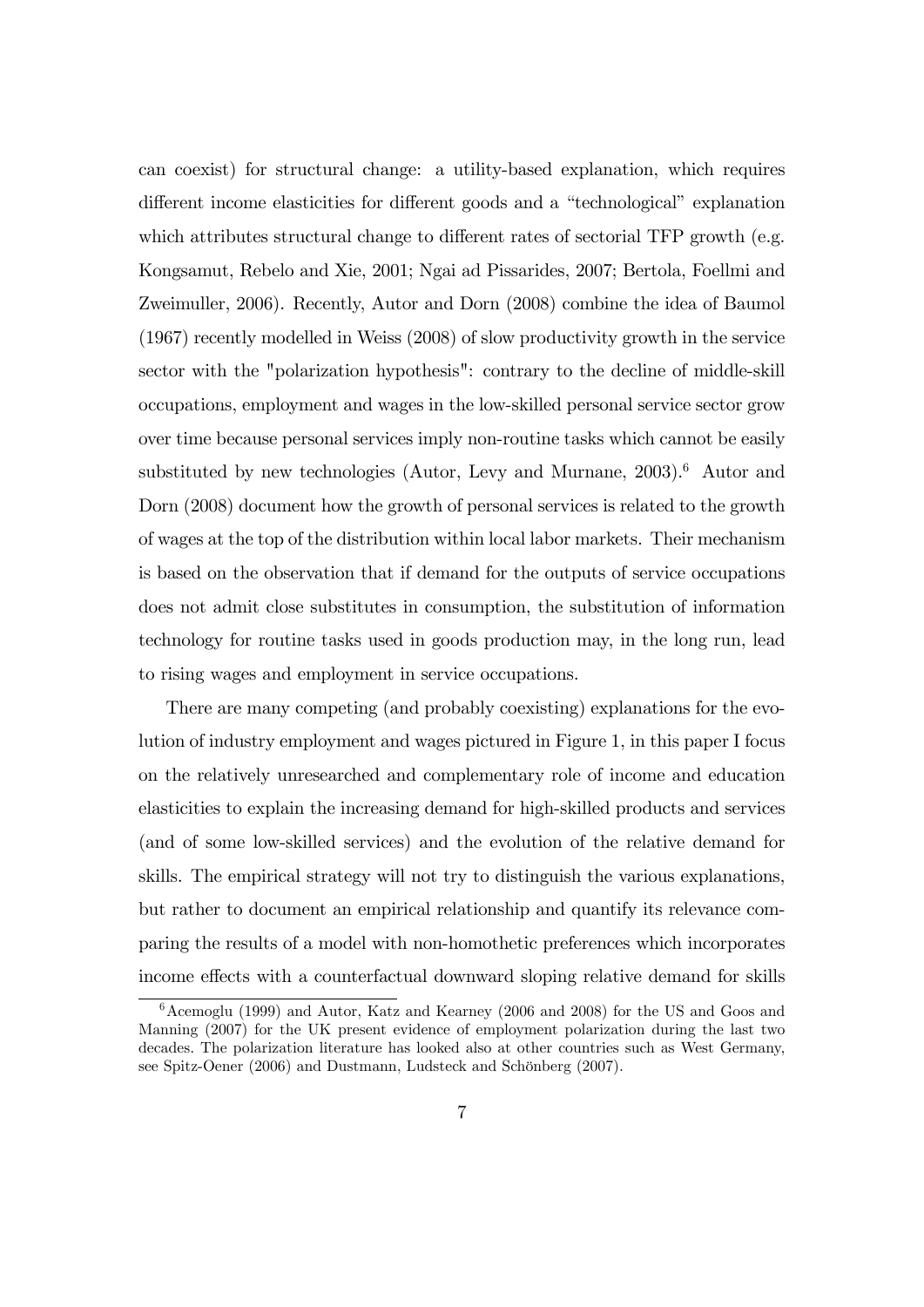obtained in absence of income effects.

# 3 The Model

This model is meant as a guidance for the empirical part and provides a framework to quantify the importance of the elasticities of product demand with respect to income and education in explaining the evolution of education wage premia. It is a  $2x2$  model with two sectors and workers-consumers of two education types; consumers' preferences are non-homothetic and may vary across education group.<sup>7</sup>

The economy consists of  $H$  skilled workers and  $L$  unskilled workers, skilled workers are workers with a college degree, unskilled workers are workers without a college degree. Labor supply is assumed to be exogenous and inelastic, factor supplies in the two production sectors are given by:  $L = L_1 + L_2$  and  $H =$  $H_1+H_2$ . Sector 1 is the high-skill-intensive sector, sector 2 is the low-skill-intensive sector. Production functions are assumed to be CES with elasticity of substitution  $\sigma_1 = \sigma_2 = \sigma$ .  $Y_h = F_1(H_1, L_1)$  denotes the high-skill-intensive commodity (i.e. the aggregate of all high-skill-intensive items) and  $Y_l = F_2(H_2, L_2)$  the low-skillintensive commodity (i.e. the aggregate of all low-skill-intensive items). Since the focus is on the role of product demand, in this model there is no technical progress.<sup>8</sup>

Demands for the two commodities have a generic form that allows for nonhomotheticity, and are different for skilled and unskilled workers:

<sup>&</sup>lt;sup>7</sup>In a traditional model with homothetic preferences, a rise in the relative supply of skills moves the economy down the relative demand for skills and reduces the skill premium. However, when consumption preferences are allowed to vary by education group (i.e. educated workers favor consumption of high-skill-intensive goods) and are non-homothetic (i.e. richer consumers within education group favor consumption of high-skill-intensive goods), education and income elasticities of consumption work against the neoclassical mechanism of downward sloping relative demand for skills and may contribute to explaining the increase of the skill premium.

 $8$ For the effect of technical progress on the wage structure in multi-sector economies, see among others Haskel and Slaughter (2002) or Weiss (2008).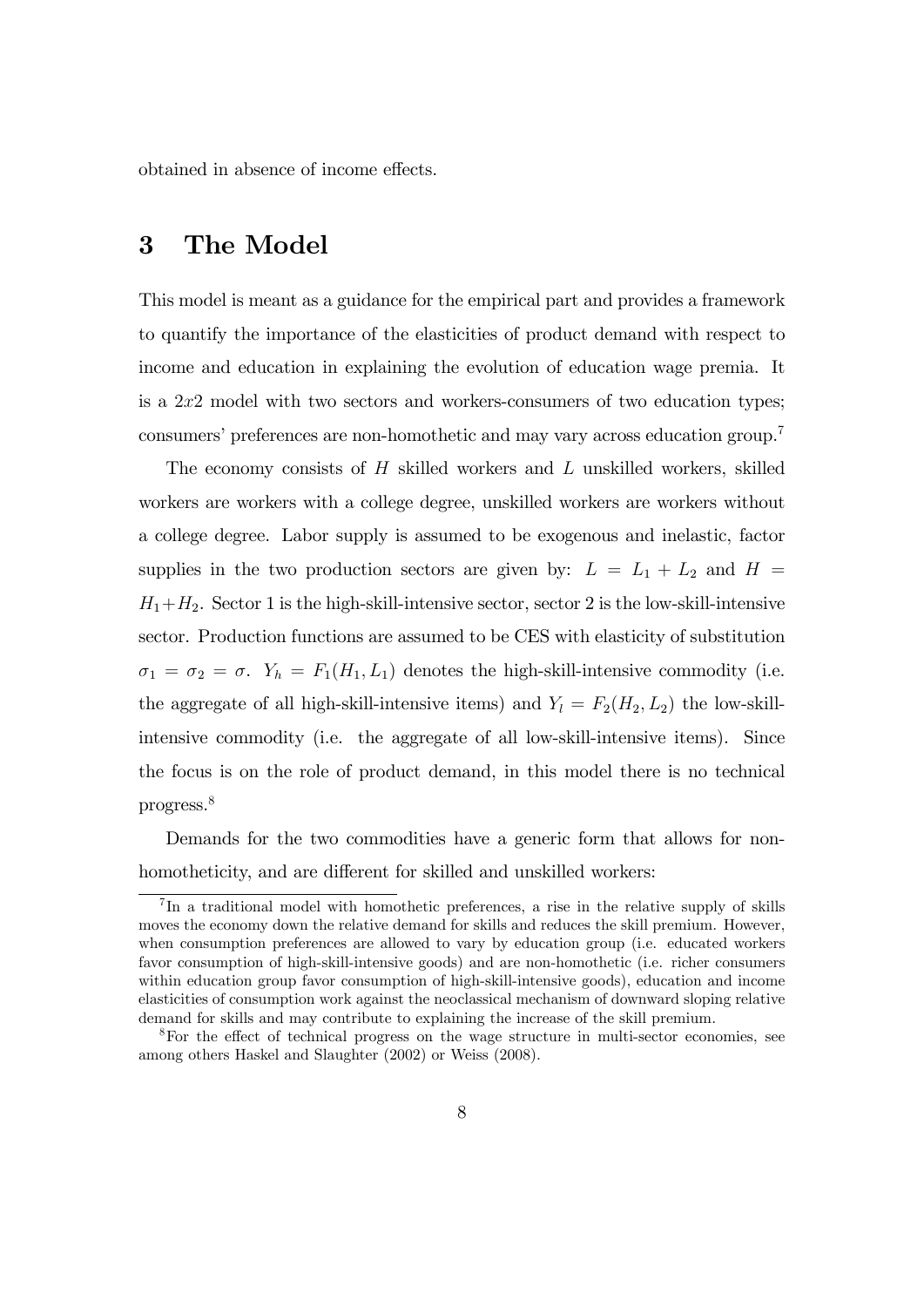$$
Y_h = H y_h^h(\frac{p_h}{p_l}, w_h) + L y_h^l(\frac{p_h}{p_l}, w_l)
$$
\n(1)

$$
Y_{l} = H y_{l}^{h}(\frac{p_{h}}{p_{l}}, w_{h}) + L y_{l}^{l}(\frac{p_{h}}{p_{l}}, w_{l}) \qquad (2)
$$

where,  $\frac{p_h}{p_l}$  is the relative price of skill-intensive commodity and  $w_h(w_l)$  is the wage of skilled (unskilled) workers. Equation 1 denotes the total demand for the high-skill-intensive commodity  $Y_h$ . The first term of the right hand side (RHS) of equation 1 represents demand by the  $H$  skilled workers, the second term represents demand by the L unskilled workers. In this model there is a role for education elasticities because the demand functions for both high-skill-intensive commodity  $y_h^i(.)$ and the low-skill-intensive commodity  $y_l^i(.)$  are assumed to depend from education  $i = h, l$ . Skilled and unskilled workers are allowed to have different price and income elasticities. Equation 2 has the same interpretation for the low-skill-intensive commodity  $Y_l$ .

The system is solved for d log  $w_h$  as a function of d log H, assuming that  $dH =$  $-dL$  i.e. the initial exogenous increase in skilled workers leaves total labor supply unchanged.<sup>9</sup> Because of the normalization of  $w_l$  and the assumption of constant labor supply,  $\frac{d \log w_h}{d \log H}$  denotes the percentage change in the skill premium over the percentage change in the skill ratio. The derivations are given in the Appendix. The result is:

$$
\frac{d \log w_h}{d \log H} = \frac{(1 - a_2) \{ (\lambda_H - \lambda_L) [R_1 - (1 - R_1) \frac{H}{L}] - [1 + \lambda_H + \frac{H}{L} (1 + \lambda_L)] \}}{(\lambda_L + 1) \sigma + (\lambda_H - \lambda_L) (1 - a_1) \sigma - (\lambda_H - \lambda_L) T}
$$
(3)

where  $T = \{R_1[(a_1 - a_2)\varepsilon_{hp}^h + (1 - a_2)\varepsilon_{hm}^h] + (1 - R_1)[(a_1 - a_2)\varepsilon_{hp}^l - a_2\varepsilon_{hm}^l]\}.$ 

<sup>&</sup>lt;sup>9</sup>The assumption that  $dH = -dL$  implies both a constant labor supply and that one hour of work by an educated worker is weighted with the same efficiency units as one hour of work for a non educated worker. The model can be adjusted to imply an increase in labor supply and a higher efficiency of educated workers without substantial changhes in the results.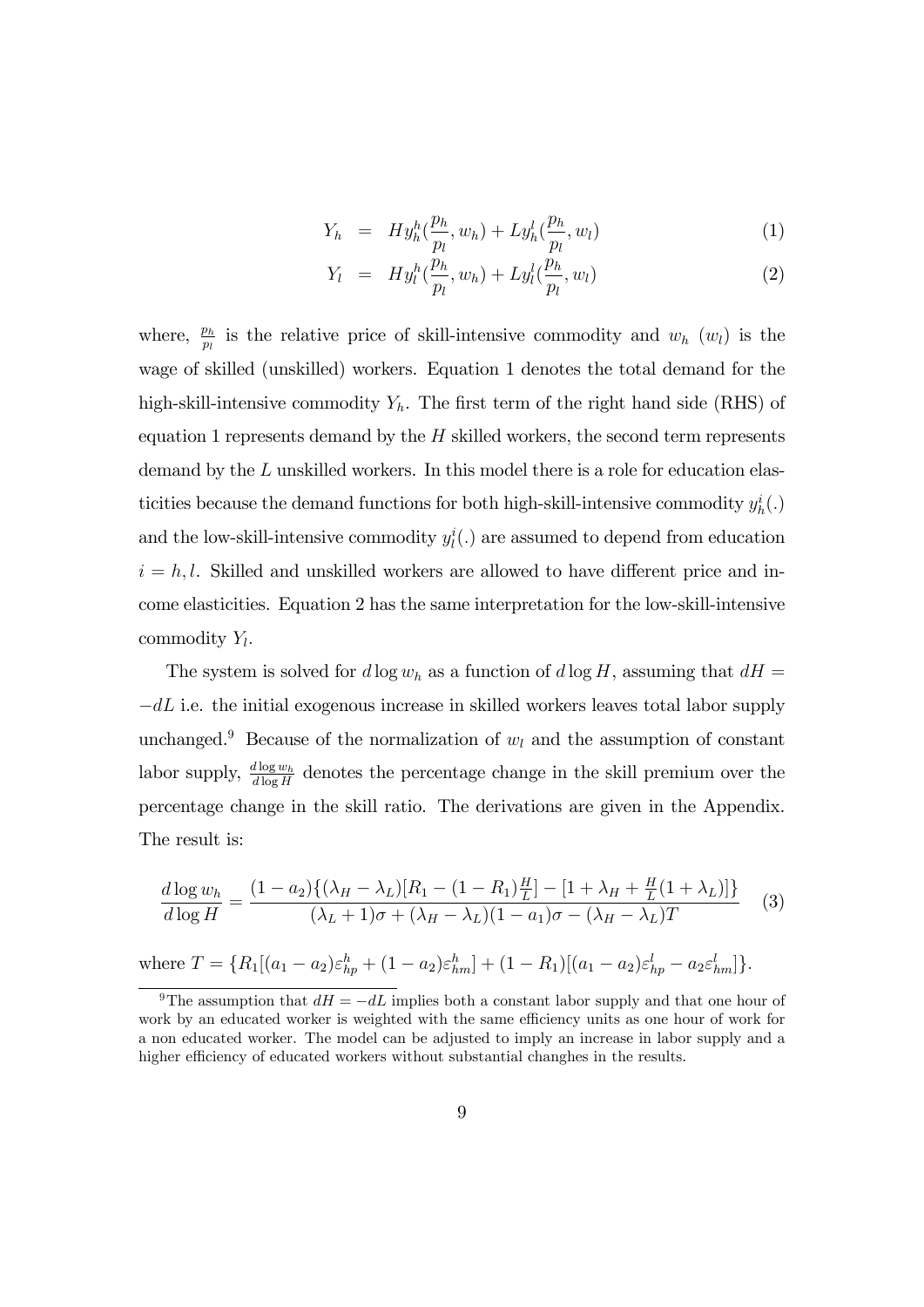Equation 3 establishes the condition that links wage inequality (the skill premium)  $\frac{w_h}{w_l}$  to a rise in the skill ratio  $\frac{H}{L}$  and depends from the following parameters:

- The parameter  $a_1 = \frac{w_h H_1}{p_h F_1(}$ .  $\frac{w_h H_1}{p_h F_1(.)}$  denotes the wage bill share of skilled labor in the high-skill-intensive sector h.  $a_2 = \frac{w_l H_2}{F_2(r)}$  $\frac{w_l H_2}{F_2(.)}$  is the wage bill share of skilled labor in the low-skill-intensive sector l.
- $\bullet$   $\lambda_H = \frac{H_1}{H_2}$  $\frac{H_1}{H_2}$  and  $\lambda_L = \frac{L_1}{L_2}$  $\frac{L_1}{L_2}$  are respectively the ratio of skilled labor employed in sector  $h$  and  $l$  and the ratio of unskilled labor employed in sector  $h$  and l. We know that  $a_1 - a_2 > 0$  and  $\lambda_H - \lambda_L > 0$ , given that sector  $Y_h$  is high-skill-intensive.
- $R_1 = \frac{Hy_h^h(.)}{Hy_h^h(.) + L_2}$  $\frac{H_{y_h}(\cdot)}{H_{y_h}^h(\cdot)+L_{y_h}^l(\cdot)}$  is the share of total expenditure on the high-skill-intensive commodity h by skilled workers.
- $\varepsilon_{hp}^i$  and  $\varepsilon_{hm}^i$  are respectively the price and the income elasticities of demand for the high-skill-intensive commodity. The index  $i = h, l$  indicates that both elasticities may be different for skilled and unskilled workers.<sup>10</sup>
- $\bullet$   $\sigma$  is the elasticity of substitution between skilled and unskilled workers in production.

This paper focuses on estimating education and income elasticities of different consumption goods and neglects the role of price elasticities. The reason for this choice is that I am interested in assessing the importance of education and income which are considered exogenous to consumption preferences. In this view product prices are endogenous variables and price elasticities are not estimated in the following system of demand equations. Notice however that price elasticities

<sup>&</sup>lt;sup>10</sup>Due to normalization with respect to the low-skill sector  $p_l = w_l = 1$ ,  $\varepsilon_{hm}^i$   $(\varepsilon_{hp}^i)$  indicates the income (price) elasticity for the skill-intensive commodity relative to the income (price) elasticity for the low-skill-intensive commodity for education group  $i$ .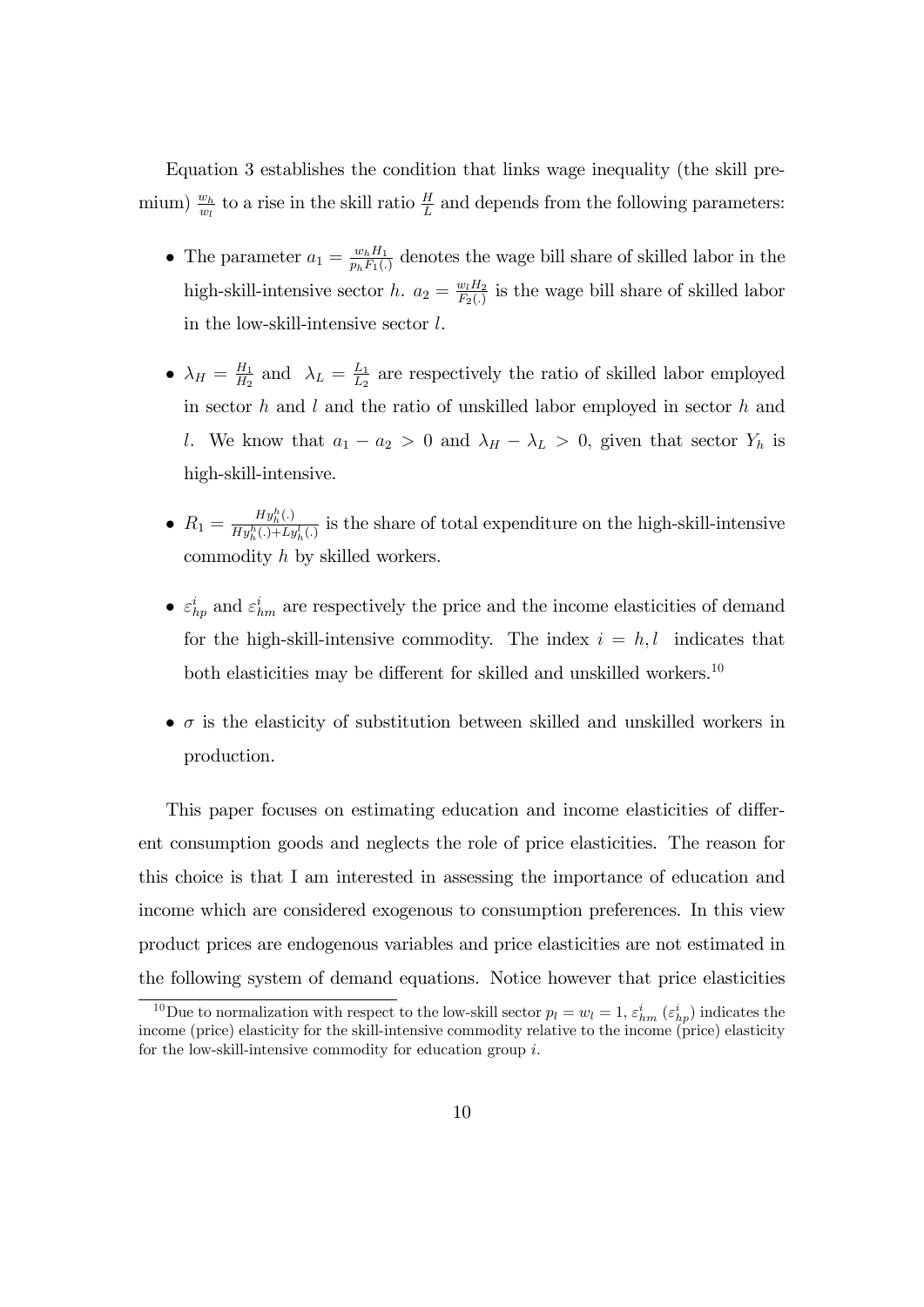(which are typically negative) tend to decrease wage inequality because they increase the denominator of equation 3. At the end of the paper I will parametrize equation 3 on the basis of the relevant elasticities and labor market aggregates estimated in the empirical part. At that stage I will also provide an estimate for price elasticities.

#### 3.1 The Effect of Education and Income Elasticities

The hypothesis of the model is that college educated workers have different utility functions and may prefer particular types of goods and services such as the education of their own children, health services, professional goods and services, books and newspapers. The effect of education elasticities may contribute to increase the relative wage of the skilled in equation 3 through the term  $R_1 = \frac{H y_h^h(.)}{H y_h^h(.)+L^d}$  $\frac{Hy_{h}^{h}(\cdot)}{Hy_{h}^{h}(\cdot)+Ly_{h}^{l}(\cdot)}$ In this model an exogenous increase in  $\frac{H}{L}$  implies a shift from the demand of the high-skill-intensive commodity by unskilled workers,  $y_h^l(.)$ , to the demand of the high-skill-intensive commodity by skilled workers  $y_h^h(.)$ . This mechanism tends to increase wage inequality if skilled (i.e. educated) workers demand more of the high-skill-intensive commodity than unskilled workers, i.e.  $y_h^h(.) > y_h^l(.)$ . To see this more clearly notice that, if educated and non-educated workers had the same demand for the high-skill-intensive commodity (i.e.  $y_h^h(.) = y_h^l(.)$ ), then  $R_1 = \frac{H}{H+1}$  $H+L$ and the term  $(\lambda_H - \lambda_L)[R_1 - (1 - R_1)\frac{H}{L}]$  $\frac{H}{L}$  would disappear and the numerator of equation 3 would then be unambiguously negative. The term  $R_1$  increases the numerator of 3 if  $R_1 > (1 - R_1) \frac{H}{L}$  $\frac{H}{L}$  i.e. if  $y_h^h(.) > y_h^l(.)$ .

The traditional income effect is potentially distinct from the "education effect" and works within education groups. Income and education effects will be estimated separately but in equation 3 they contribute jointly to the shift in product demand. Income elasticities (which are typically positive) contribute to explain the rise of the relative wage of the skilled reducing the denominator of equation 3. If richer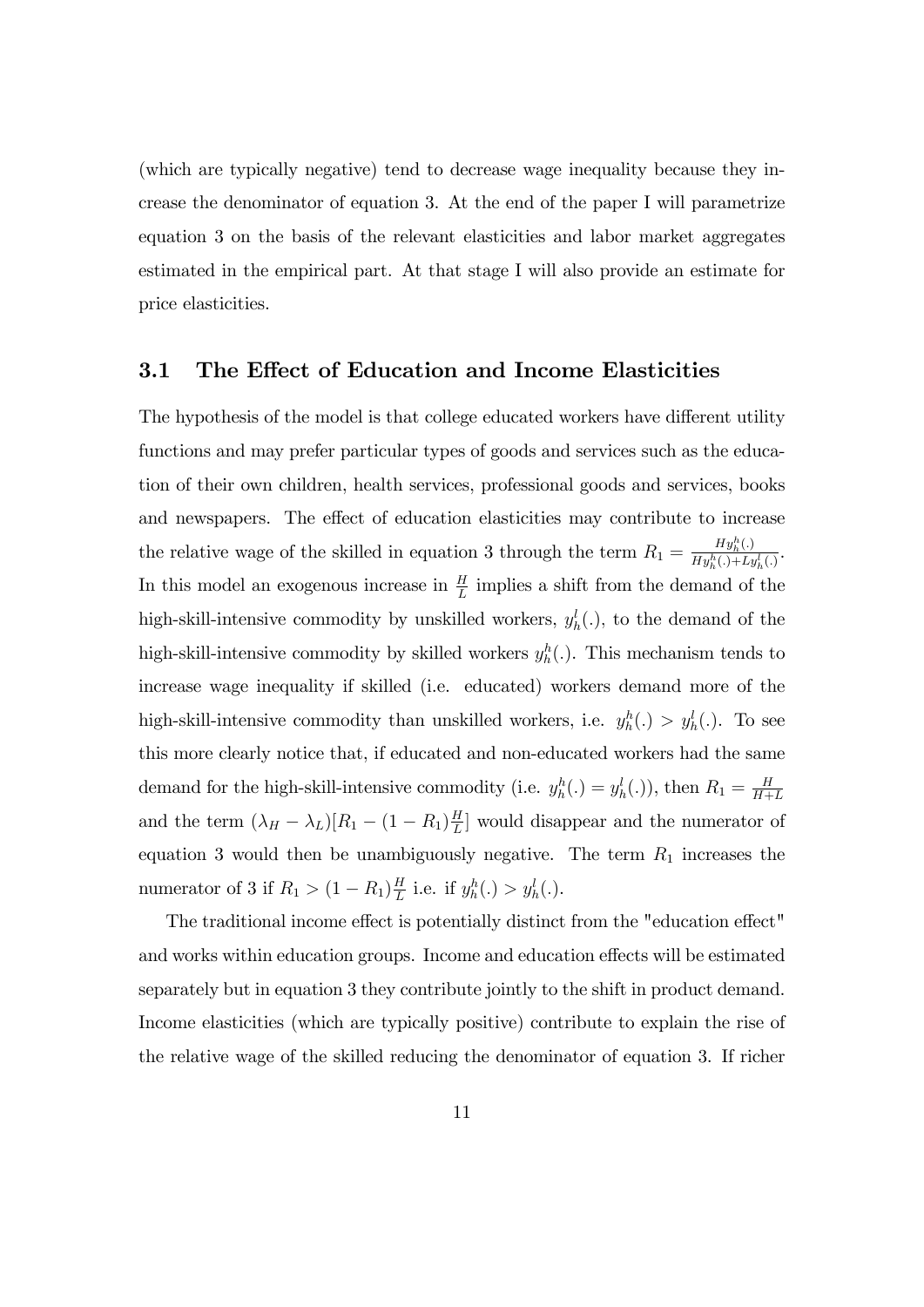workers (after controlling for education) tend to consume more of the high-skillintensive commodity (i.e.  $\varepsilon_{hm}^l = \varepsilon_{hm}^h > 0$  for both skilled and unskilled workers), then an increase in the general level of income (both  $w_l$  and  $w_h$ ) will also shift out the relative demand of the skill-intensive commodity and increase the skill premium.<sup>11</sup>

# 4 The Empirical Evidence

To assess whether more educated and richer consumers consume relatively more skill-intensive goods and services, I match the information on individual consumption items from the Consumer Expenditure Survey (CEX) to the skill intensity of the manufacturing industry calculated from the Current Population Survey (CPS). I do the same exercise matching UK consumption data from the Family Expenditure Survey (FES) to industry data from the Labour Force Survey (LFS). The analysis proceeds in two steps. First, I estimate the education and income elasticities of each consumption item in a system of share equations. Secondly I calculate the industry skill intensity and regress the estimated education and income elasticities on the industry skill intensity.

<sup>&</sup>lt;sup>11</sup>An increase in income dispersion raises the income of some workers but reduces that of others. Hence, the net effect on product demand is ambiguous. The effect of inequality on consumption of low-skill-intensive services is the focus of Mazzolari and Ragusa (2007). In this paper I neglect the role of home production and potential market substitutes to focus on differences in utility and income across educational groups. In this model skilled and unskilled workers may respond differently to an increase in their income. An exogenous increase in inequality,  $w_h$ relative to  $w_l$ , due for example to skill-biased technical change will raise demand for the skillintensive commodity and increase wage inequality further if skilled and unskilled workers have different income elasticities and skilled workers tend to increase their demand of the skill-intensive commodity more than unskilled workers (i.e.  $\varepsilon_{hm}^h > \varepsilon_{hm}^l$ ).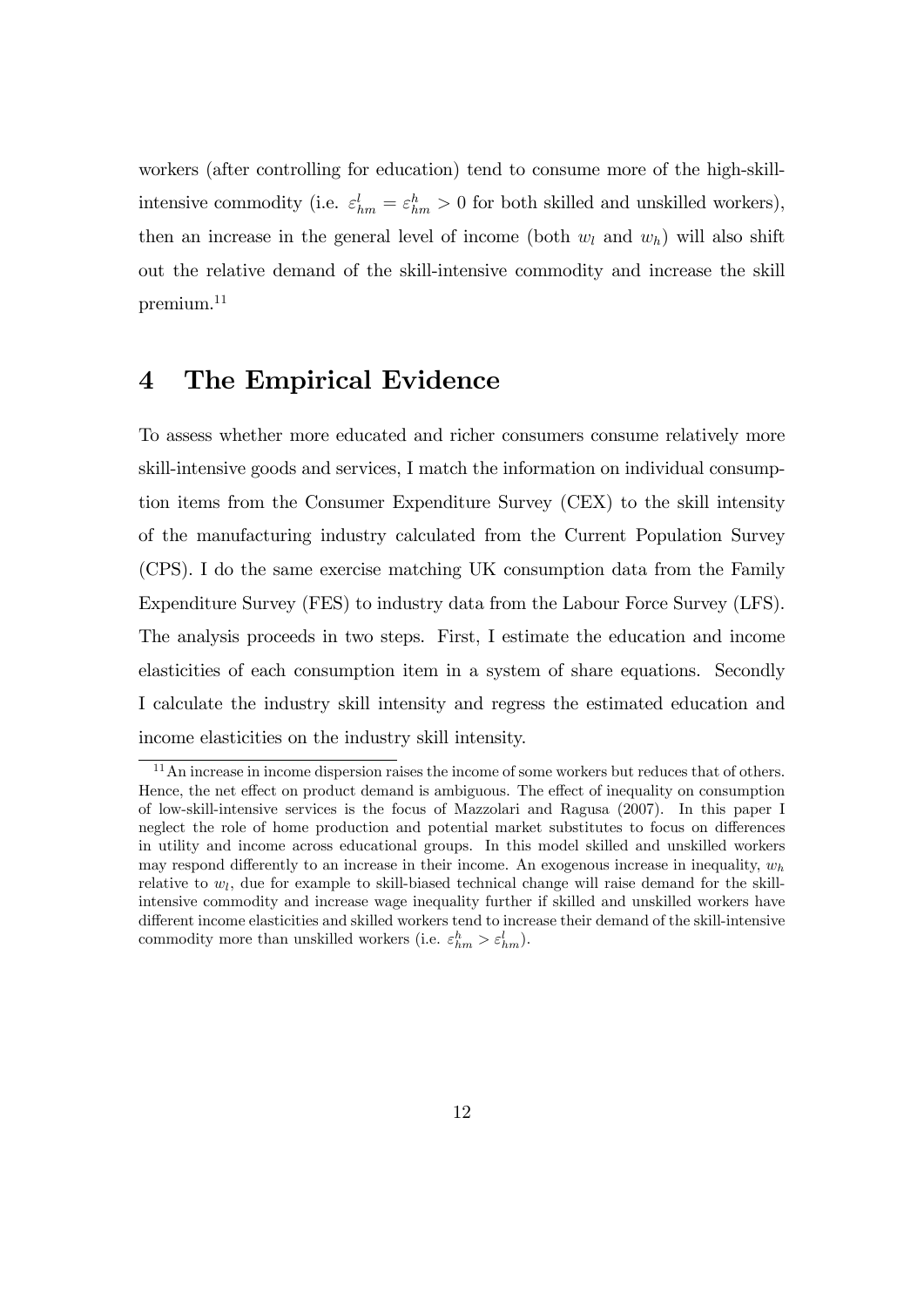# 4.1 The Match between Consumption Data and Industry Data

The data on consumption are drawn from the Consumer Expenditure Survey 1984- 2002 provided at NBER (see data appendix). I use data on all non-durable items whose consumption has been consistently recorded from 1994 to 2002. Durable goods such as housing expenditure and purchase of motor vehicles are excluded. The final sample includes 40 consumption items which are matched to their respective manufacturing industry in the CPS in Table 1 in the Appendix. They represent 98% of total non-durable household expenditure and 85% of total expenditure inclusive of durables. The 46 UK consumption items are drawn from FES data 1994-1997 and are matched to LFS industry data (as defined in the 1992) Standard Industrial Classification code) in Table 2 in the Appendix.<sup>12</sup>

#### 4.2 Econometric Specification

Education and income elasticities are estimated using a partial linear model. The purpose of the econometric exercise is to estimate the coefficient on the head's education after controlling for a non-parametric function of income. Semiparametric models have been used extensively to study the effect of household demographic composition (i.e. the presence and number of children) on Engel curves (see for example Blundell et al., 1998 and 2007). I adopt the semiparametric specification to study how household expenditures vary with the education level of the head of household. The Engel curve specification has the form (time subscripts omitted):

$$
\omega_{ij} = g_j(\log x_i) + b_j X_i + \gamma'_j e d_i + \varepsilon_{ij} \qquad \text{for } j = 1,..,J \qquad (4)
$$

 $12$ I drop expenditure on housing and durables, I also exclude expenditure on TV licence and car tax because they do not have an obvious industry match.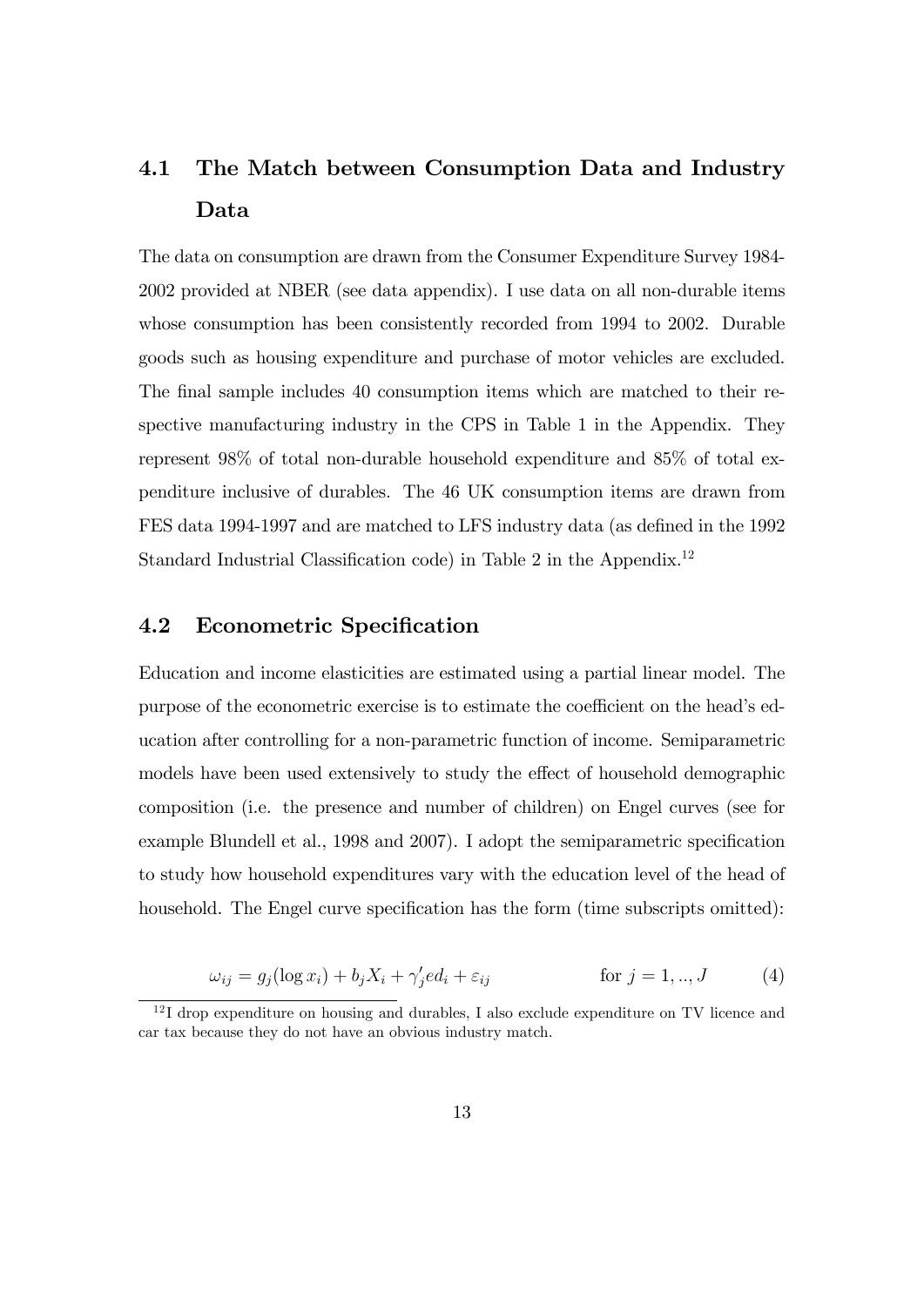with  $J = 40$  for the US and  $J = 46$  for the UK.  $E(\varepsilon_{ij} | \log x_i, ed_i, X_i) = 0$  and  $Var(\varepsilon_{ij}|\log x_i, ed_i, X_i) = \sigma_j^2(\log x_i, ed_i, X_i)$ .  $\omega_{ij} = \frac{p_jy_{ij}}{x_i}$  $\frac{i}{x_i}$  is the expenditure share of item j by household i,  $\log x_i$  is the log of real total expenditure,  $X_i$  contains the age and sex of the head of household, the number of adults and the number of children under 18 in the household.  $ed_i$  is an education dummy which is equal to one if the head of household holds a college degree.<sup>13</sup>

The parameters of interest are the  $\gamma_j$  education dummies and the first derivative  $\widehat{g}'_j(.)$  for each share equation j where  $\widehat{g}(.)$  is a kernel smoother. When calculated at the mean of total expenditure,  $\hat{g}'_j(.)$  indicates the mean income elasticity of each share equation *j.*  $\hat{g}'_j(.)$  is also calculated at the 90th and at the 10th percentile of the log expenditure distribution to get the income elasticity at the top and bottom of the distribution. The income elasticity for each share equation  $j$  is calculated using the perturbation method i.e. the derivative of the Engel curve is calculated in the neighborhood  $h = 0.1$  of the average of log total expenditure:  $\hat{g}_j'(x) =$ 1  $\frac{1}{2h}(\widehat{g}(x+h)-\widehat{g}(x-h))$  where  $x = \log x$ . The standard error of this estimate is given by the formula  $s_{\hat{g}_j'}(x) = \sqrt{\frac{(1/2\pi^{0.5})1/n \sum (\omega_{ij}-\hat{g}_j(\log x_i))^2}{\lambda \hat{p}(x)n}}$  where  $\hat{p}(x) = \frac{1}{\lambda n} \sum_{i=1}^n K \frac{(x_i-x)}{\lambda}$ is the density estimated at the mean of log total expenditure  $x = (\overline{\log x})$  (Yatchew, 2003).  $\hat{g}_j(x)$  and its standard error are also calculated at the 10th and 90th percentile of the distribution of log total expenditure choosing the appropriate  $x$ .

If the non-parametric component  $q(.)$  is assumed to be constant across j, then the system of share equations stacked into a column vector can be estimated by minimum distance:<sup>14</sup>

<sup>&</sup>lt;sup>13</sup>The "education-elasticity" is estimated through a dummy variable for college education, rather than a continuous variable (e.g. years of schooling) because differences in taste are unlikely to vary by each year of education and the dummy is easier to relate to the 2-skill GE model.

<sup>&</sup>lt;sup>14</sup>This specification includes the popular QUAIDS system of Engel curves if  $g(\log x) = \alpha +$  $\beta_1 \log x + \beta_2 (\log x)^2$ . Blundell et al. (1998) show that for theoretical consistency the demographic term should also enter the non-parametric function  $g_i(\log x_i - \theta X_i)$ . While the interpretation of  $\theta$  as equivalence scale is straightforward in the case of a demographic term (i.e. the presence of children in the household), it is more problematic when it measures the equivalent income of a household with an educated head. Because *ed* is a dummy variable,  $\theta'$ ed simply shifts the Engel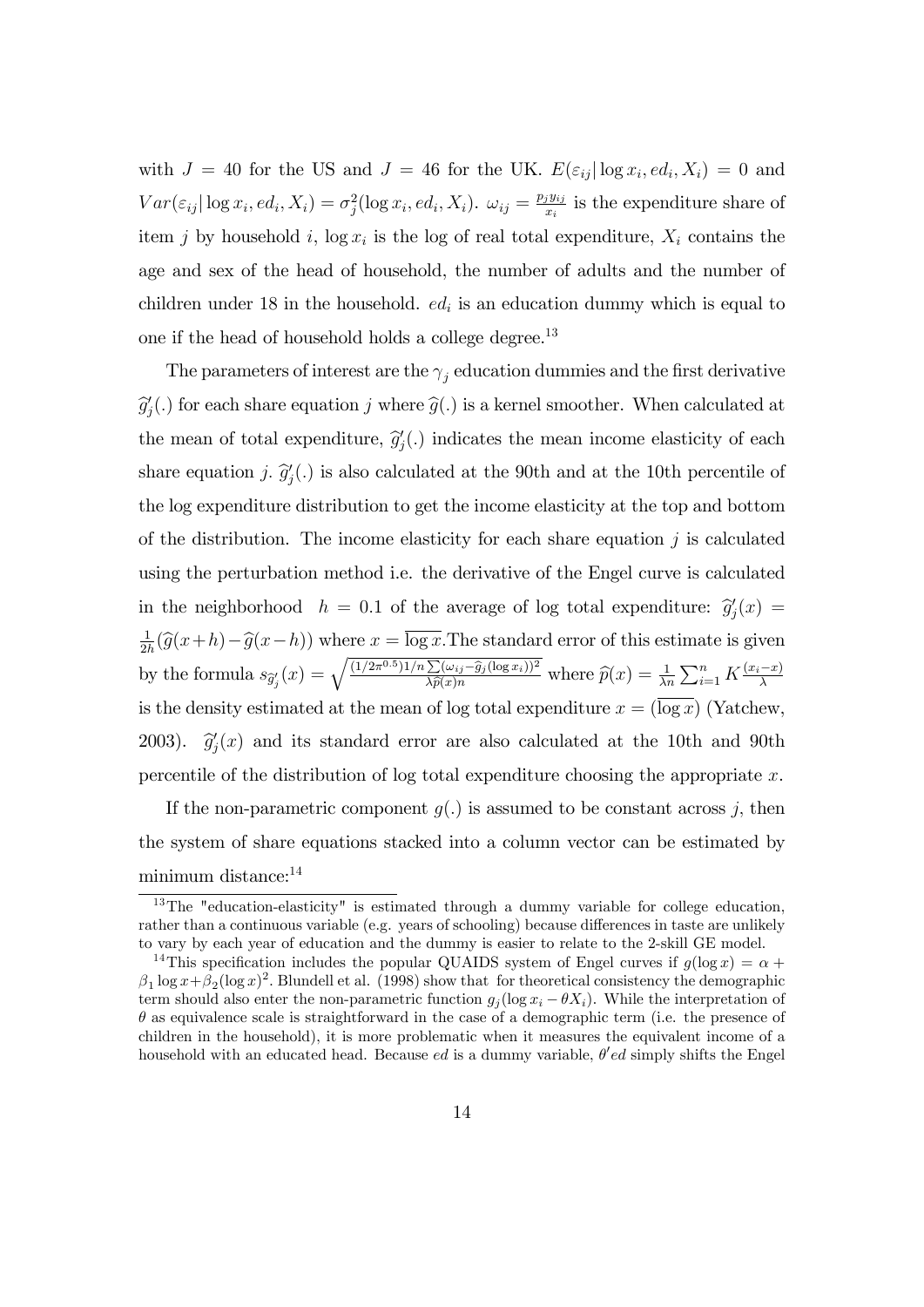$$
\min_{\{b_j, \gamma_j\}} \frac{1}{n} \sum_{i=1}^n (\omega_{ij} - \widehat{g}(\log x_i) - b_j X_i - \gamma_j e d_i)'(\omega_{ij} - \widehat{g}(\log x_i) - b_j X_i - \gamma_j e d_i) \tag{5}
$$

Since the equations are semi-logaritmic the education elasticity is equal to:

$$
\widehat{\eta}_j^{ed} = \frac{\widehat{\gamma}_j * \overline{ed}}{\overline{\omega}_j}
$$

where  $\overline{\omega}_j$  is the average budget share of item j and ed is the percentage of heads of household who hold a college degree. There is a large difference between the US and the UK in the percentage of heads of household with a college degree:  $\overline{ed}$ = 0.50 in the US sample (CEX 1994-1997) while in the UK sample (FES 1994-1997) the percentage of those who left full-time education at 21 or later  $\overline{ed}=0.139$ . The budget elasticity (in the text and tables is often called income elasticity) is equal to:

$$
\widehat{\eta}_j^{budget} = \frac{\widehat{g}_j'}{\overline{\omega}_j} + 1
$$

I calculate income elasticities at the average of log total expenditure, at the 90th income percentile (the percentile which increased the most over the last twenty years both in the US and the UK) and at the 10th percentile.

The standard errors of education and income elasticities are calculated using the Delta method.

#### 4.2.1 The Education and Income Elasticities

The results of the estimation for the US are shown in Table 1 in form of elasticities. Table 1 shows the education and the budget (income) elasticities for each one of the

curve horizontally for households with a college educated head. We present estimates with  $\theta = 0$ which are equivalent to equation-by-equation estimates.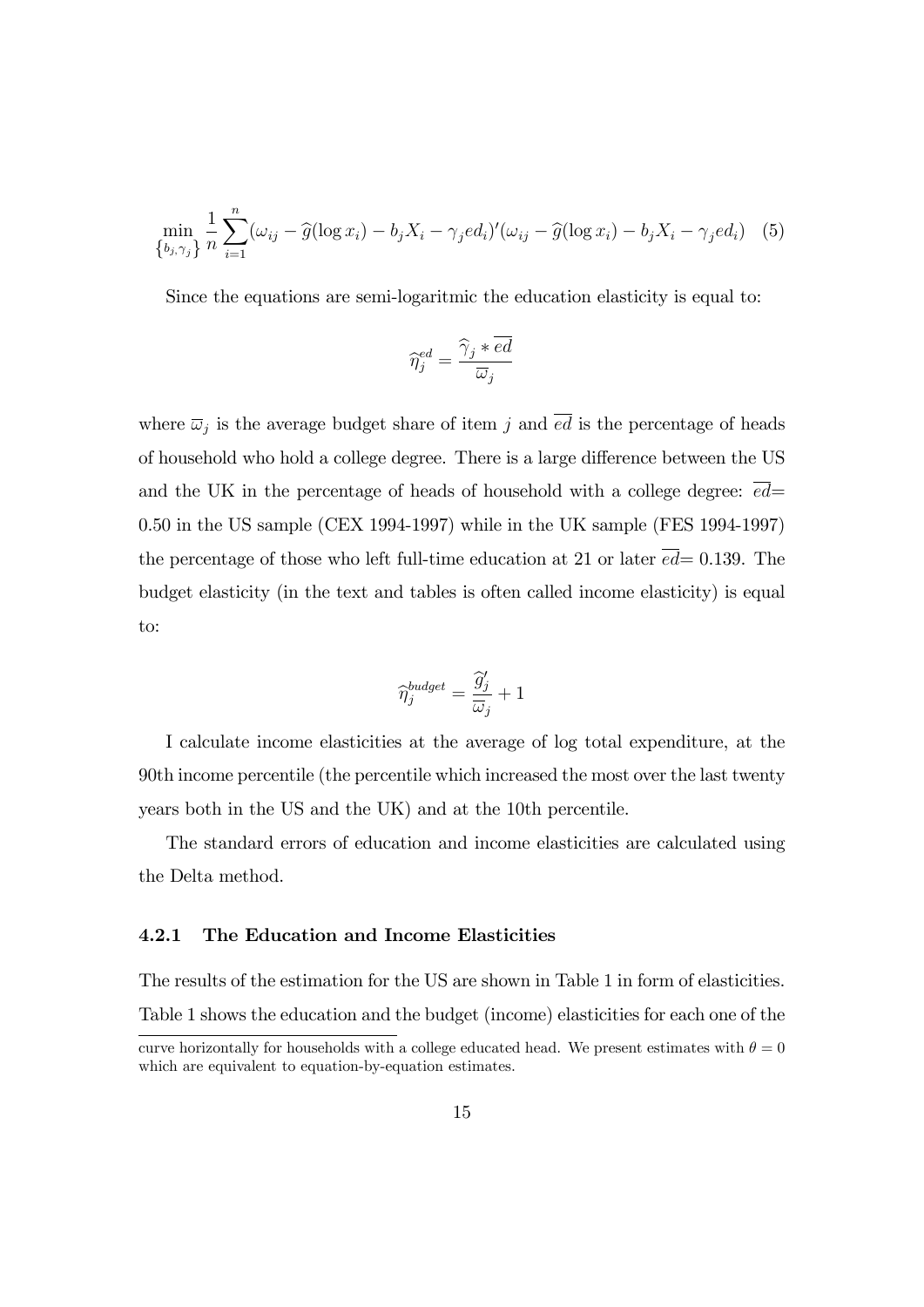40 items in the US CEX 1994-1997. The elasticities calculated at the 90th and 10th percentile are not shown in the Table for space reasons but are plotted in Figure 5. An education elasticity higher than zero indicates that college educated workers tend to consume proportionally more of that product than less educated workers. Income elasticities larger than one indicate that an increase of one percentage point in income is translated in an expenditure higher than 1% point for that product. Although the vast majority of elasticities are estimated with precision, the standard errors indicate that the income and education elasticities of some of the items are not estimated with precision reflecting their infrequent purchase (for example fuel oil and coal, hospitals and nursing homes). The average share in total household expenditure of each item is shown in the last column of Table 1.

Poor families tend to spend relatively more (i.e. income elasticity lower than one) on food consumed at home and home electricity, gas, water and telephone; rich families allocate a relatively larger proportion of their total expenditure in food eaten out, clothing, recreation goods and services and education at all levels (i.e. income elasticity higher than one). Education elasticities of low-skill-intensive goods and services such as food outside the house, domestic services and clothing are higher than zero; much higher than zero are also the education elasticities of high skill intensive goods and services such as books and maps, airline fares and education services of all levels. Figure 2 shows the estimated non-parametric Engel curve of the expenditure share of two items at the extremes of the skill intensity distribution, personal care services (low-skill-intensive) and education (high-skillintensive). The figure shows that richer individuals tend to consume in higher proportion not only low-skill-intensive services (Mazzolari and Ragusa, 2007) but also high-skill-intensive services as education.

I put the results on UK data in Table 3 in the Appendix. The 46 goods in Table 3 in the Appendix are ranked in ascending order according to the skill inten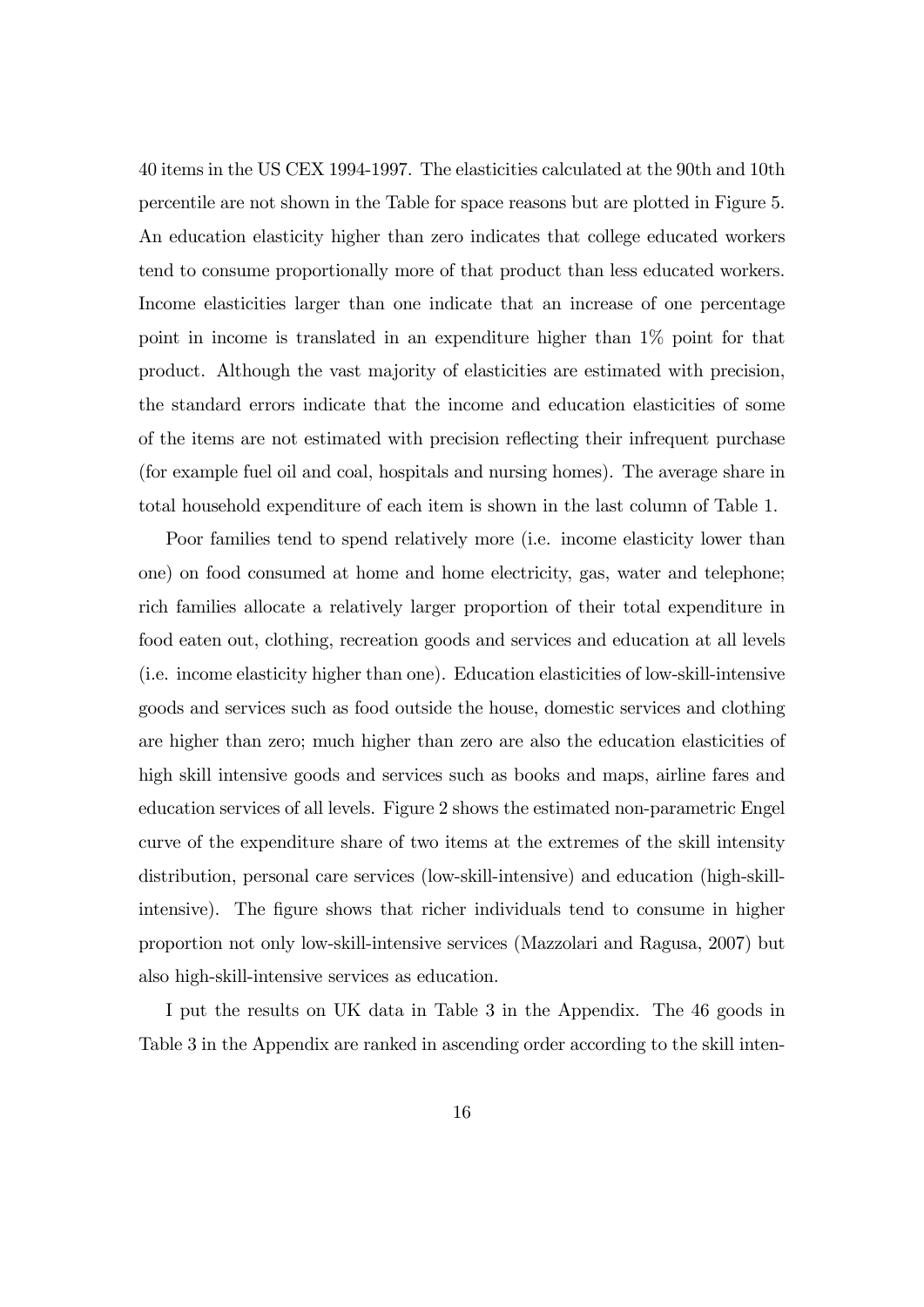sity of their manufacturing industries (as defined below). The results are similar to the US even if the disaggregation of the consumption variables is different and consumption data of food is more disaggregated. The education elasticities indicate that, keeping income constant, more educated workers tend to consume less tobacco and beer but spend more on education and on transport fares such as rail and airplane fares. The table also indicates that both low-skill-intensive items (hairdressing, footwear, domestic help) and high-skill-intensive goods and services have high income elasticities. In particular, expenditure on high-skill-intensive services such as education and professional services have a budget elasticity much higher than one. Among high-skill-intensive products only drugs have an income elasticity lower than one.

#### 4.3 The Industry Skill Intensity

Table 2 shows the industry skill intensity calculated from CPS data 1979-1980 as the share of workers who obtained a college degree qualification. Low-skillintensive industries (with less than 25% of college graduates) are food production and eating places, apparel production, repairs, personal services, house supplies and house services. High-skill-intensive industries with more than 50% of college graduates are business and professional services, education and social services and financial services and insurance.

I put the same Table 4 for the UK in the Appendix. The table shows that skill intensity is on average much lower in the UK because the proportion of workers with a college degree is much lower. The ranking of UK industries in terms of skill intensity is however similar to the US as shown in Table 4 in the Appendix which ranks the industries from the least skill intensive to the most skill intensive. The least skill-intensive industries are hairdressing, footwear manufacturing and soft furnishing manufacturing (less than 2% of workers in these industries hold a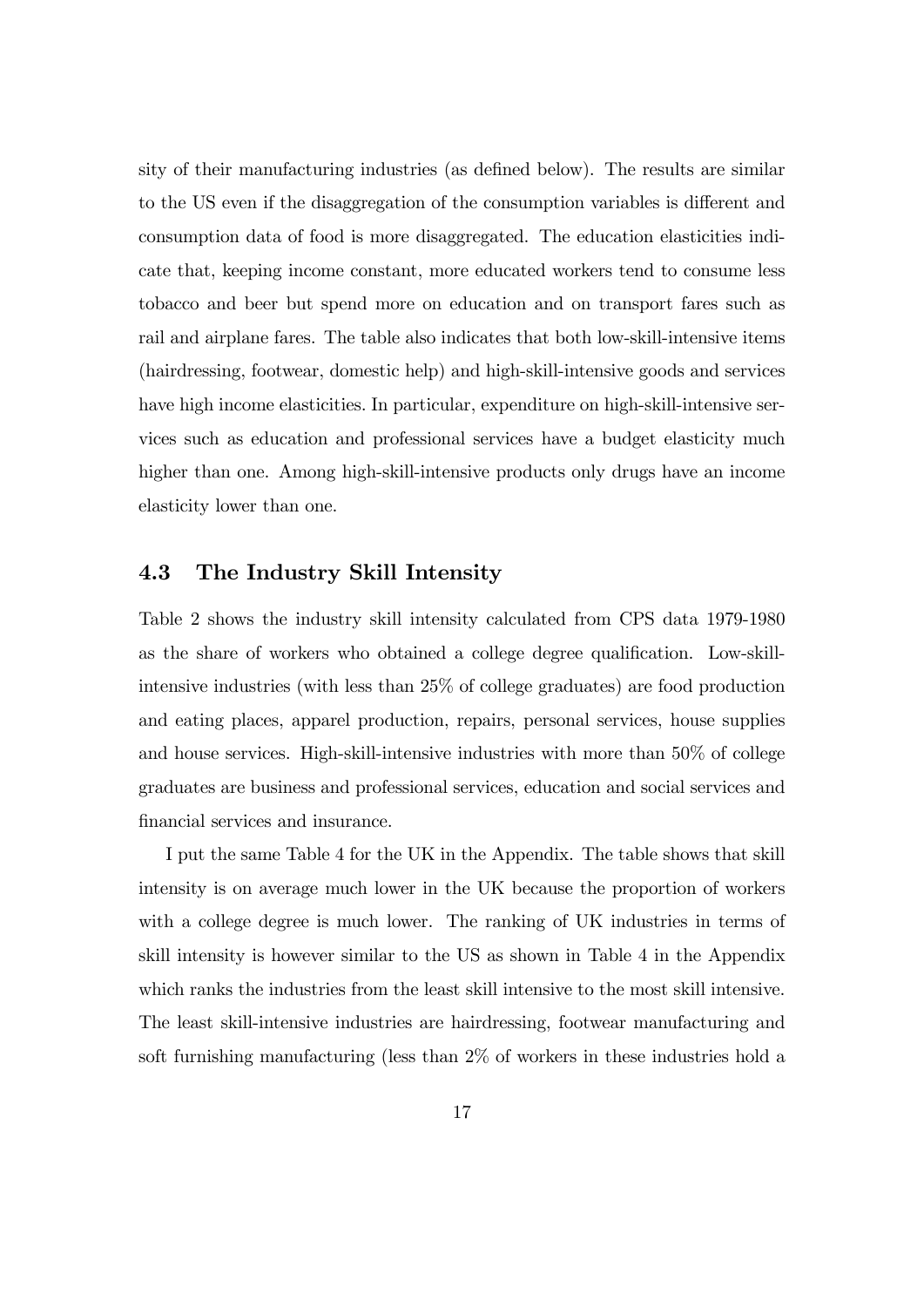college degree qualification). The most skill-intensive industries are professional services, pharmaceuticals and education. Education is an outlier in the industry skill intensity distribution in the UK: more than 50% of workers in the education industry hold a college degree qualification even in the UK where the average percentage of college graduates in the economy in the period considered is 13.9%.

#### 4.3.1 Input-Output Tables

The skill intensity of the manufacturing industry is arguably not the best measure of the skill content of the consumption goods. In fact, the 40 industries which have a direct match to a consumption item represent only about 25\% of the total wage bill and 28% of total employment in the US economy. Intermediate goods may be important because the industries that produce inputs may have a different skill intensity than those that produce the final output.

To account for the skill intensity of the input-producing industries, I use the US industry-by-industry Input-Output tables in year 1995 (see data Appendix and Table 5 in the Appendix for the details) which provide information on the input contribution of  $123$  industries.<sup>15</sup> The industries are classified according to an Input-Output industry code and are matched to the original 3-digit industry code of the CPS. The coarser classification of industries in I-O tables than in the CPS implies that an equal value of skill intensity - when it is adjusted for intermediate goods and services - is attributed to different industries, for example in the case

 $15$  For UK data the 1997 Input-Output table is classified according to the same 1992 Standard Industry Classification code which I used to match the consumption items to their manufacturing industries in the LFS therefore there is no need to match different industry classifications to calculate the second and third column of Appendix Table 4. The only discrepancies between the coding used to calculate skill intensity in the first column of the Table, and the coding of the Input-Output table used to calculate skill intensity in the second and third column of the same Table, are the following: SIC 1992 codes 93.02 "hairdressing" and 93.05 "domestic help" are joint in 93 "other service activities". SIC codes 15.91+15.92 "alcoholic drinks distilling", 15.93 "wine production" and 15.96+15.97 "beer production" are joint in 15.91 to 15.97 "alcoholic beverages". SIC codes 22.1+22.2 "printing and publishing" and 22.3 "reproduction of recorded media" are joint in 22 "printing and publishing and reproduction of recorded media".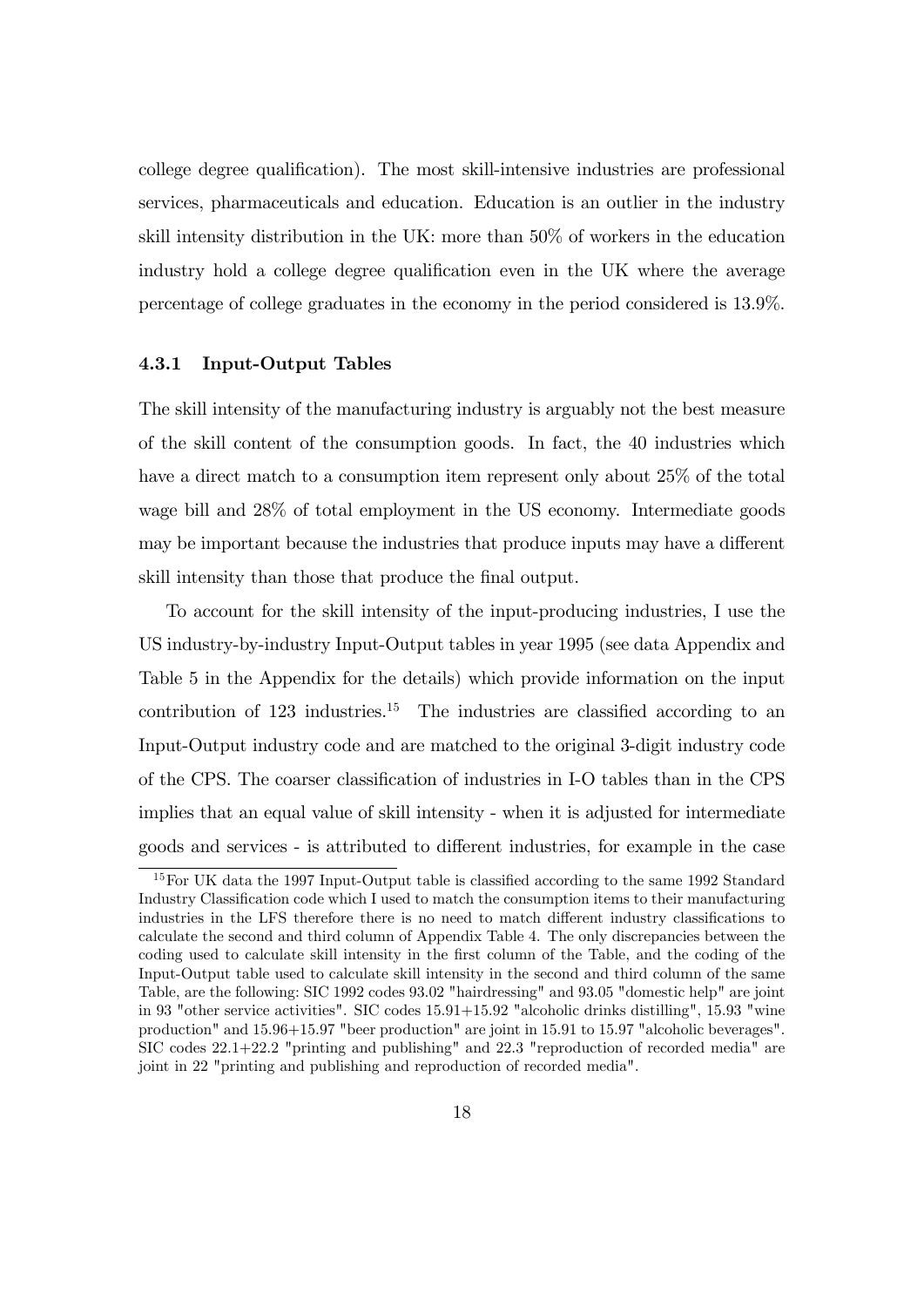of the last four industries in the second column of Table 2 (education of different levels and social services belong to the same industry in the Input-Output tables).

In the second column of Table 2, I calculate the skill intensity of each of the 40 (46 for the UK) original industries as the weighted average of the skill intensity of their inputs. In formulas, the skill intensity of final product j,  $z_j^A$ , is calculated as  $z_j^A = \sum_i$  $I_{ij}$  $\frac{I_{ij}}{\Sigma_i I_{ij}} z_i$ . The weights  $\frac{I_{ij}}{\Sigma_i I_{ij}}$  indicate industry's i input contribution to produce one unit of product in industry j and are provided by the Input-Output table.  $z_i$  is the skill intensity of intermediate industry i.

An eye-ball comparison of the first and second column of Table 2 shows that taking into account intermediate inputs increases the skill intensity of the low-skillintensive items and reduces the skill intensity of the high skill intensive items. Lowskill-intensive intermediate inputs, like the retail sector, are expected to reduce the skill intensity of all final products. For the low-skill-intensive final items the effect of the retail sector is offset by the contribution of other intermediate inputs which are relatively more skill-intensive. Figure 3 shows this phenomenon: very low-skillintensive items (e.g. apparel) become more skill intensive when skill intensity is adjusted for intermediate goods while very high-skill-intensive goods and services (e.g. education) go through the opposite process.

A further concern, specific to the hypothesis that high education and income elasticities of high-skill-intensive items may contribute to the explanation of a rising relative wages of skilled workers, regards import penetration in the different industries. Namely it may be the case that consumption goods with very high income elasticities are mainly produced abroad and therefore contribute nothing to the increase in the domestic demand for skilled labor.<sup>16</sup> To take into account import penetration, I multiply intermediate-inputs-adjusted skill intensity  $z_j^A$  by the import penetration of the final industry. The import penetration of industry

 $16$ Most of the industries have a very low share of imports in proportion to total output, the industries with the highest import penetration are clothing and drugs production.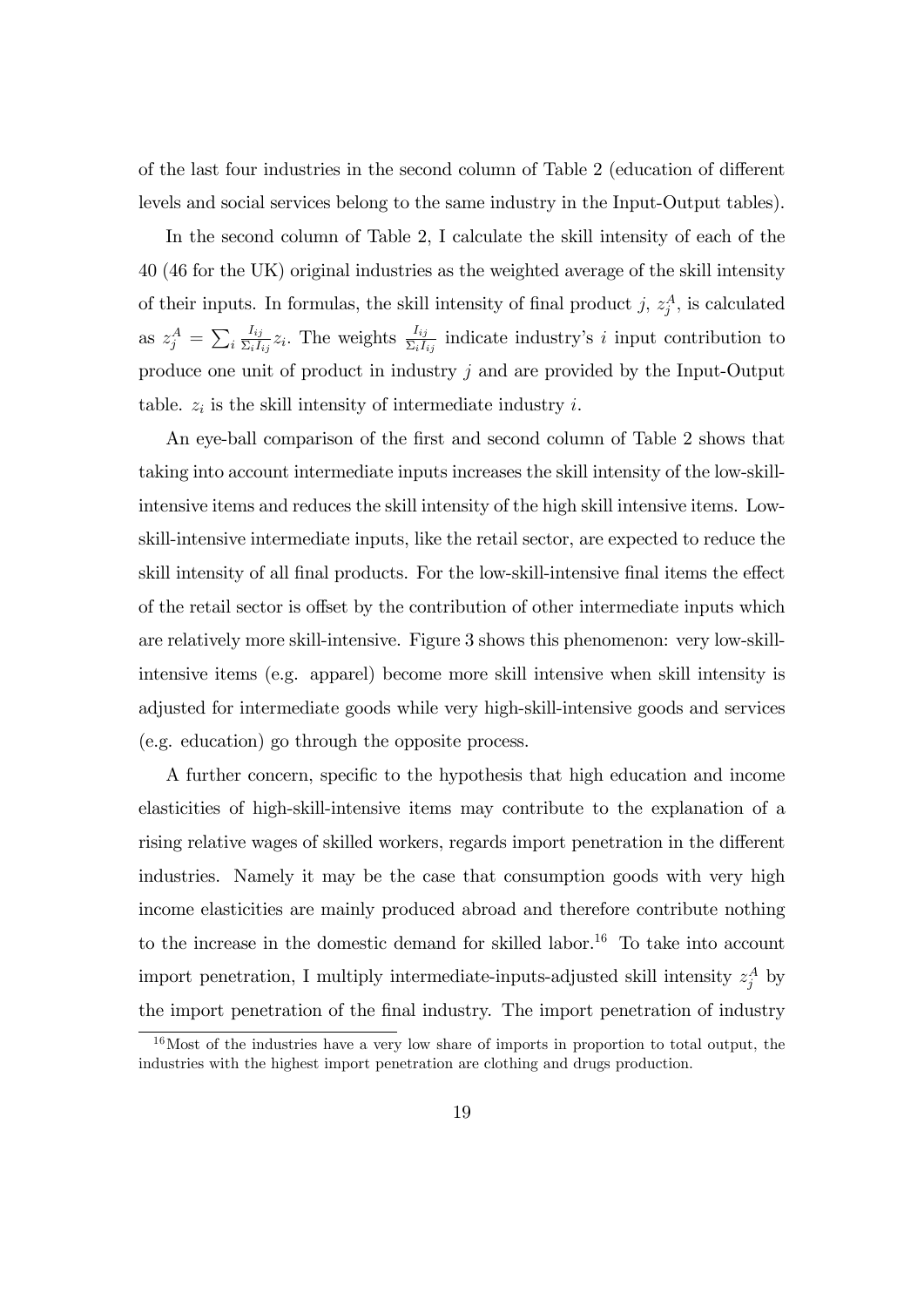j,  $NX_j$ , is calculated as  $NX_j = (1 - I_j)/Y_j$ . In this expression  $E_j$ ,  $I_j$  and  $Y_j$ are respectively exports of goods and services, imports of goods and services and total final demand of industry j.  $E_j$ ,  $I_j$  and  $Y_j$  are obtained from the Input-Output tables. The resulting measure of skill intensity,  $z_j^B = z_j^A * N X_j$ , reduces the skill intensity of the importing sectors.<sup>17</sup>

# 4.4 The Relationship between Elasticities and Skill Intensity

Having defined different measures of skill intensity, I separately regress the estimated education elasticities and the estimated income elasticities at the mean, at the 90th percentile and at the 10th percentile on the corresponding industry skill intensity. To allow for the possibility that more educated and richer consumers consume both more low-skill-intensive and high-skill-intensive items, I estimate the quadratic relationship:

$$
\widehat{\eta}_j = \alpha + \beta_1 z_j + \beta_2 z_j^2 + \varepsilon_i \tag{6}
$$

where  $\hat{\eta}_j$  is in turn the estimate of education and of income elasticity (at the mean, the 90th and the 10th percentile) for commodity  $j$  and  $z_j$  is skill intensity of industry  $j$  as defined above. The regressions are weighted by the inverse of the dependent variable variance.

For US data the estimated coefficients  $\widehat{\beta}$  are shown in Table 3. Each panel of Table 3 shows the estimated coefficient obtained using a different measure of skill

 $17$ This measure of skill intensity makes the strong hypothesis that the skill content of imports is the same as the skill content of domestically manufactured goods. An interesting political economy application of heterogenous preferences by skill level - therefore related to this paper is provided in Baker (2005). With an empirical analysis of survey data from 41 nations, Baker (2005) shows that heavy consumers of exportables (generally low-skilled workers) are found to be more protectionist than heavy consumers of imports and import-competing goods (generally skilled workers).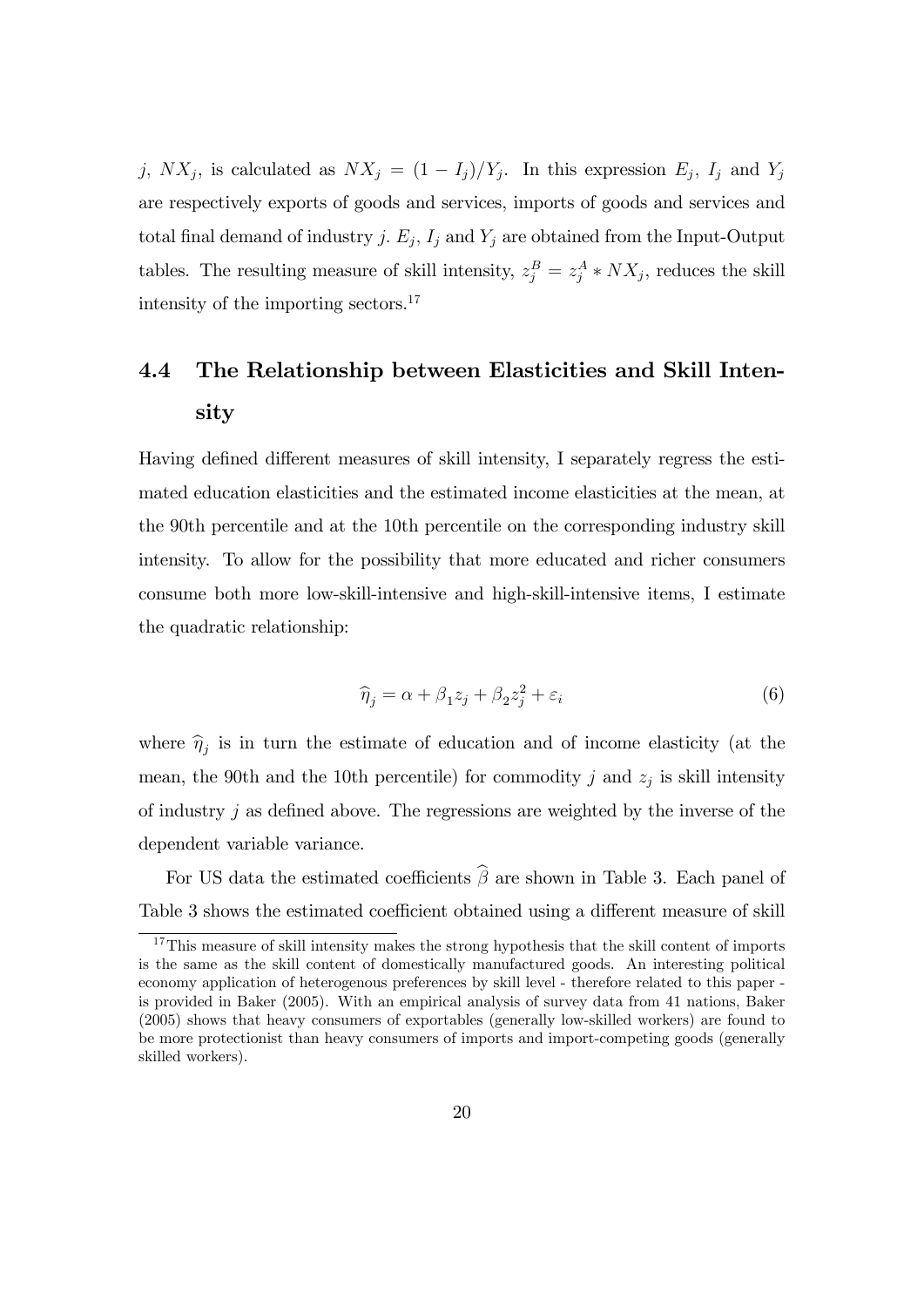intensity. In panel A of Table 3, income and education elasticities are regressed on the skill intensity  $z_j$  of the manufacturing industry in 1980. The significant coefficients in the second column of Table 3 indicate that, keeping education constant, richer workers tend to consume both more high-skill-intensive goods and services and more low-skill-intensive goods and services. This result is also evident in the bottom panel of Figure 4 which plots income elasticities against industry skill intensity. The polarization of consumption towards both extremes of the skill intensity distribution is very evident in the case of income elasticities calculated at the 90th percentile (Figure 5). The results in the third column of Table 3 indicate a significant quadratic relationship between the income elasticities at the 90th percentile of the log expenditure distribution and all measures of skill intensity.

In panel B of Table 3 skill intensity  $z_j^A$  is corrected for the contribution of intermediate inputs; in panel C, skill intensity  $z_j^B = z_j^A * N X_j$  takes into account both the contribution of intermediate inputs and import penetration. The results in panel B and C of Table 3 answer two different questions. The first question is whether skilled (or richer) workers consume more high-skill-intensive goods and services. In this case we do not need to consider the import penetration of each industry. The relevant results are those of panel B of Table 3, where skill intensity is corrected for the contribution of intermediate inputs.

The second question is how relevant are the education and income elasticities in increasing the domestic demand for skilled labor. In this case we should weigh the skill intensity of the manufacturing industry for imports since imported goods are not going to increase domestic labor demand. The relevant results are shown in panel C of Table 3. Panel B and C confirm that both the increase in education and in wage inequality (calculated at the 90th income percentile) have plausibly shifted product demand towards both very high-skill-intensive and low-skill-intensive goods and services.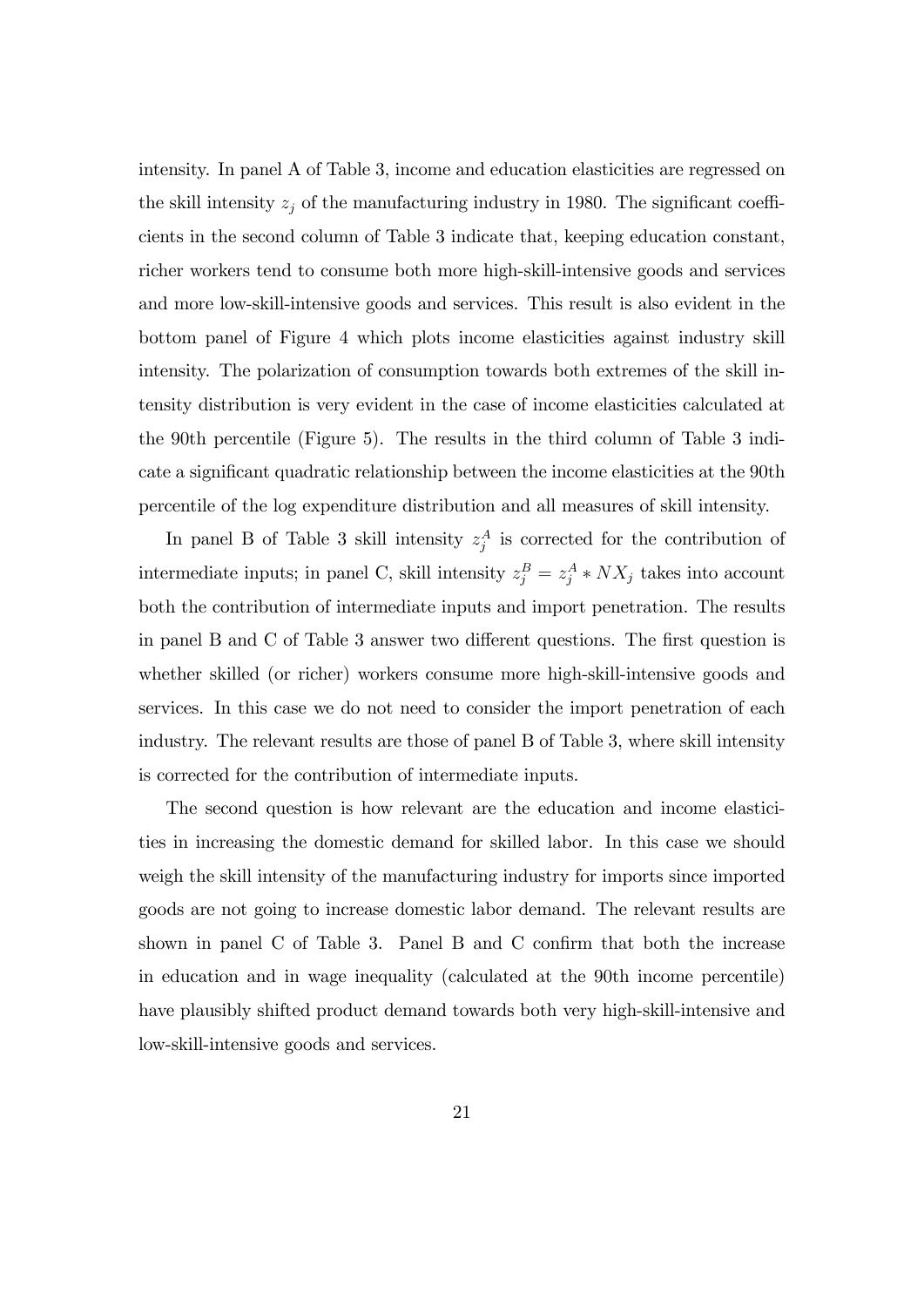The results on UK data are presented in Table 5. Also for the UK the polarization result is evident in the case of income elasticities calculated at the 90th percentile. However, when skill intensity is adjusted for intermediate inputs and imports in panel B and C, the coefficients become insignificant and the R square is very low.

#### 4.5 Robustness Exercise

Table 4 for the US and Table 6 for the UK provide some robustness exercises with respect to (i) the year in which the elasticities are calculated; (ii) the age of the heads of household used to estimate the elasticities; (iii) using log household income instead of log total expenditure to estimate income elasticities. The results in both tables indicate that the quadratic relationship between income elasticities estimated at the 90th percentile and skill intensity is robust to (i) changes in the year of estimation (year 2000-2002 for the US and year 1988 for the UK); (ii) the relationship holds on the group of heads aged 18-60 (due to the large number of elderly heads this group is 75% of the US sample and 74% of the UK sample) and therefore does not depend on patterns of consumption varying by age; (iii) the endogeneity of total expenditure with respect to the expenditure shares of the single goods which is typically addressed instrumenting total expenditure with total household income.

# 5 Quantification of the Demand Shift

The US and UK have in common higher income and education elasticities both for very low-skill-intensive goods and services like personal care and domestic services, beauty services and repairs (Mazzolari and Ragusa, 2007) but also for very high-skill-intensive goods and services such as professional and legal services and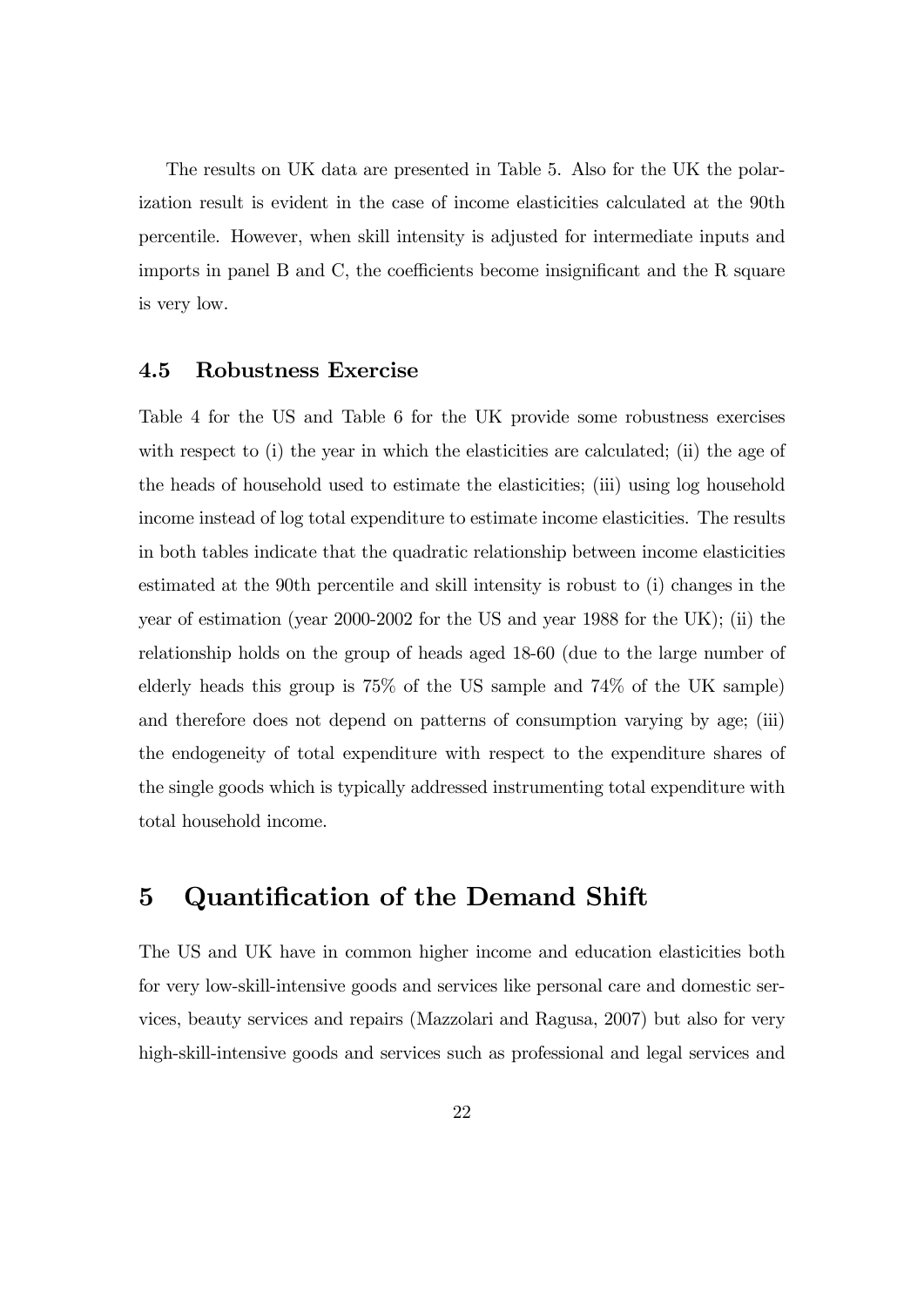educational services. However, these coefficients do not tell us the extent to which an increase in education or income raises or decreases the demand for skilled labor. To answer this question, in this section I parametrize the two-sector model of section 3 using the relevant elasticities and the labor market aggregates of the US and UK economy. I quantify the increase in the relative demand of skilled labor in response to an increase in the relative supply of skills making use of the relationship between the skill premium and the skill ratio implied by the model in equation 3.

I use data on all the 40 consumption items and the 40 corresponding industries as listed in Appendix Table 1. To match the two-sector nature of the model, the 40 items and the corresponding industries are divided into 20 low-skill-intensive items and 20 high-skill-intensive items. All consumption items matched to industries with a skill intensity lower than 0.36 (the median industry skill intensity) in the first column of Appendix Table 1 are considered low-skill-intensive.

The 46 UK consumption items in Appendix Table 2 are also divided in low-skillintensive and high-skill-intensive: all goods and services matched to industries in Appendix Table 2 up to "Luggage, jewelry and musical instruments" included are considered low-skill-intensive, from there onwards they are considered high-skillintensive. Appendix Table 2 already ranks the industries in order of skill intensity, notice that skill intensity is much lower on average in the UK and the threshold that separates low-skill-intensive from high-skill-intensive consumption items is 0.092 (9.2% of workers in industry "Luggage, jewelry and musical instruments" in the UK hold a college degree).

Once we have divided the low-skill-intensive and the high-skill-intensive industries (and the respective consumption items) to match the two-sector model, we can estimate the parameters of equation 3. The parameters  $\lambda_H$ ,  $\lambda_L$ ,  $a_1$ ,  $a_2$  and H  $\frac{H}{L}$  are estimated using CPS 1994-1997 data (LFS 1994-1997 for the UK).  $\varepsilon_{hp}^h$ ,  $\varepsilon_{hp}^l$ ,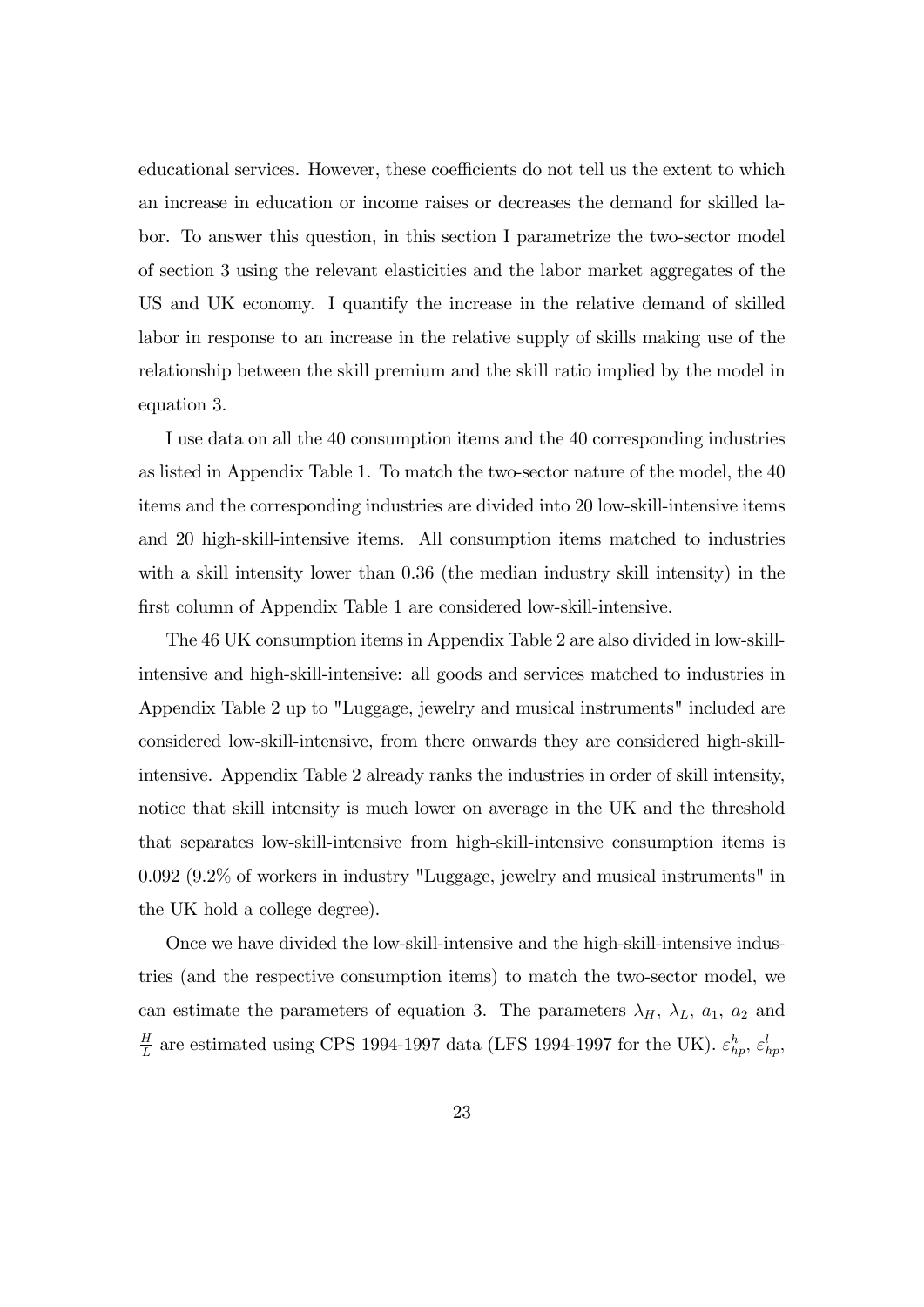$\varepsilon_{hm}^h$ ,  $\varepsilon_{hm}^l$ ,  $R_1$  are estimated using CEX 1994-1997 data (FES 1994-1997 for the UK). The elasticity of substitution between educated and non-educated workers,  $\sigma = 1.4$ , is taken from Katz and Murphy (1992).

Table 7 summarizes the next two sections of the text listing the parameters values used in equation 3.

#### 5.1 Parameters from the CPS and LFS

I keep in the CPS sample all workers in sample years 1994-1997 with a valid information on attained education. The ratio of the number of college-educated workers who work in the 20 high-skill-intensive industries over those who work in the 20 low-skill-intensive industries is calculated at  $\lambda_H = \frac{H_1}{H_2}$  $\frac{H_1}{H_2}$  = 2.21. The ratio of the number of workers without a college education who work in the 20 high-skillintensive industries over those who work in the 20 low-skill-intensive industries is calculated at  $\lambda_L = \frac{L_1}{L_2}$  $\frac{L_1}{L_2}$  = 0.6. The value of the wage bill share of college-educated workers in the 20 high-skill-intensive industries is  $\alpha_1 = \frac{w_h H_1}{n_1 w_h}$  $\frac{w_h H_1}{p_h y_h} = 0.65$ ; in the 20 low-skill-intensive industries it is  $\alpha_2 = \frac{w_h H_2}{w_h w_h}$  $\frac{v_h H_2}{p_l y_l} = 0.37.^{18}$  The skill ratio  $\frac{H}{L} = 0.57$  in the CPS sample 1994-1997.

For the UK the numbers are taken from the LFS 1994-1997. The ratio of the number of college-educated workers who work in the 23 high-skill-intensive industries over those who work in the 23 low-skill-intensive industries is  $\lambda_H$  =  $H_1$  $\frac{H_1}{H_2}$  = 6.73. The ratio of the number of workers without a college education who work in the 23 high-skill-intensive industries over those who work in the 23 lowskill-intensive industries is calculated at  $\lambda_L = \frac{L_1}{L_2}$  $\frac{L_1}{L_2} = 0.74$ . The value of the wage bill share of college-educated workers in the 23 high-skill-intensive industries is  $\alpha_1 = \frac{w_h H_1}{n_h w_h}$  $\frac{w_h H_1}{p_h y_h} = 0.42$ ; in the 23 low-skill-intensive industries it is  $\alpha_2 = \frac{w_h H_2}{p_l y_l}$  $\frac{v_h H_2}{p_l y_l} = 0.07.$ 

<sup>&</sup>lt;sup>18</sup>a<sub>1</sub> and a<sub>2</sub> are calculated assuming constant returns to scale i.e.  $p_h y_h = w_l L_1 + w_h H_1$  and  $p_l y_l = w_l L_2 + w_h H_2$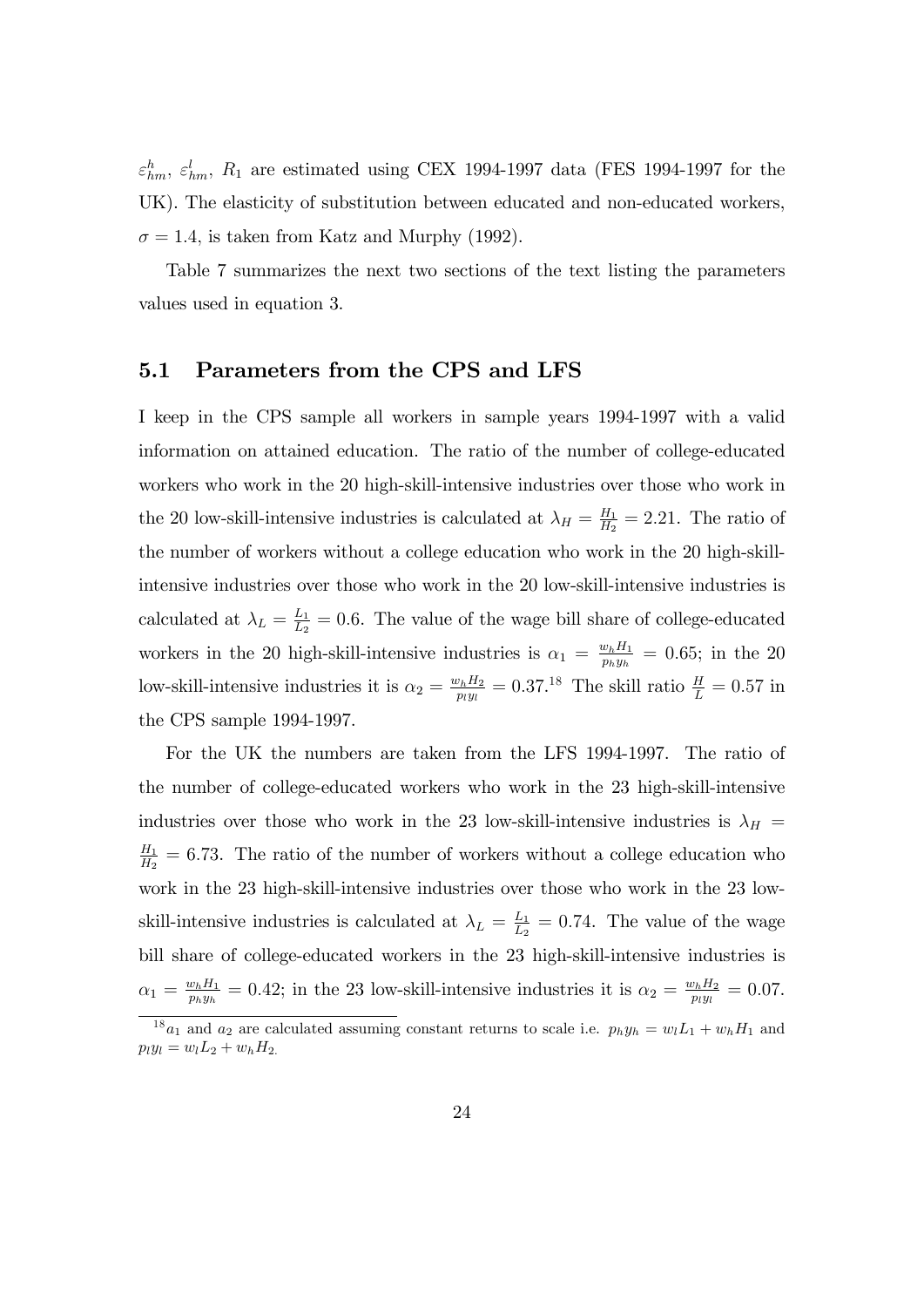The skill ratio is much lower in the UK than in the US:  $\frac{H}{L} = 0.28$  in the LFS sample 1994-1997.

#### 5.2 Parameters from the CEX and FES

Equation 3 requires the estimation of income and price elasticities only of highskill-intensive items  $\varepsilon_{hm}^i$  and  $\varepsilon_{hp}^i$  (and separately for each education group *i*). However the elasticities are expressed in relative terms (due to normalization in the model) and they refer to consumption of high-skill-intensive items relative to lowskill-intensive items, therefore the estimation must take into account a system of equations and the constraints imposed by the theory. The two-equation system will have an equation for high-skill-intensive items and one "auxiliary" equation for low-skill-intensive items with the purpose of imposing constraints on the first equation.

The price and income elasticities of demand for skilled workers,  $\varepsilon_{hm}^h$  and  $\varepsilon_{hp}^h$ , are obtained estimating a system of two equations on the sample of skilled workers only. The first equation pools the expenditure shares of the 20 high-skill-intensive items, the second equation pools the 20 low-skill-intensive items and both equations allow for fixed effects for each items. The two-equation system - estimated on the sample of college educated heads of household - is of the form (time subscripts omitted):

$$
\omega_{ij}^h = \gamma X_i + \beta_{h1} \log(\frac{x}{P})_i + \beta_{h2} \log(\frac{x}{P})_i^2 + \theta_{h1} \log p_h + \theta_{h2} \log p_l + \zeta_j^h + \varepsilon_{ij}
$$
\n(7a)

$$
\omega_{ij}^l = \gamma X_i + \beta_{l1} \log(\frac{x}{P})_i + \beta_{l2} \log(\frac{x}{P})_i^2 + \theta_{l1} \log p_h + \theta_{l2} \log p_l + \zeta_j^l + \varepsilon_{ij}
$$
\n(7b)

where  $\omega_{ij}^{h,l} = \frac{p_i y_{ij}}{x}$  $\frac{y_{ij}}{x}$  is the expenditure share of item j by household i and the superscript  $h, l$  indicates that the equation pools the 20 high-skill-intensive items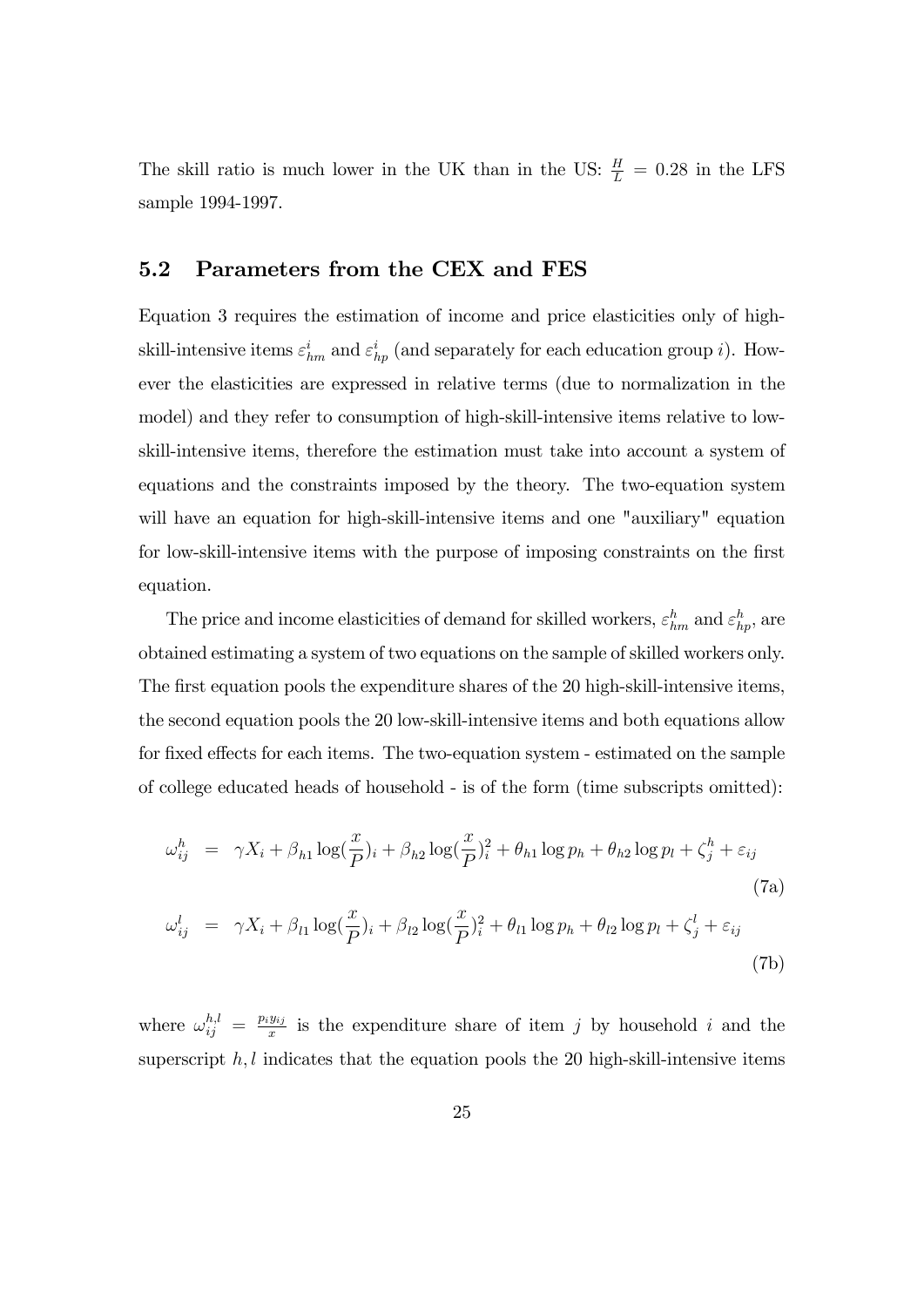or the 20 low-skill-intensive items.  $\zeta_i^{h,l}$  $j_j^{n,i}$  indicates fixed effects for each item j, the superscript indicates if the items are high- or low-skill-intensive.  $log(\frac{x}{P})$  is log total expenditure and  $\log P = \sum_j w_j \log p_j$  is the Stone price index where  $w_j$  is the annual average share of commodity  $j$  in the data.  $X_i$  contains age and sex of the head and the number of children in the household.  $\log p_{h,l} = \sum_{j=1}^{20} w_j \log p_j$  is an aggregate price index constructed using the individual commodity price series  $\log p_i$  of the 20 high-skill-intensive items (or of the 20 low-skill-intensive items) and their annual shares in total expenditure  $w_j$  as weights. The standard errors are clustered at the household level.

The system is estimated imposing the homogeneity constraint (the effect of a 1% increase in income will produce between the two equations a total increase in expenditure of 1% therefore the sum of the income elasticities must be equal to one) i.e.  $\varepsilon_{hm} = \frac{(\hat{\beta}_{h1} + 2\hat{\beta}_{h2}\overline{\log(\frac{x}{P})})}{\overline{\omega}} + 1 = 1 - \varepsilon_{lm} = 1 - \left(\frac{(\hat{\beta}_{l1} + 2\hat{\beta}_{l2}\overline{\log(\frac{x}{P})})}{\overline{\omega}} + 1\right)$  and and the symmetry constraints (the effect of an increase in  $\log p_h$  or  $\log p_l$  must be symmetric across the two equations) i.e.  $\theta_{h1} = -\theta_{l1}$  and  $\theta_{h2} = -\theta_{l2}$ .

In the same way, the income and price elasticities of low-skilled workers,  $\varepsilon_{hm}^l$ and  $\varepsilon_{hp}^l$ , are obtained estimating system 7a on the sample of non-college-educated workers. The results of the system estimation are in Table 6 in the Appendix. The first two columns of Appendix Table 6 show the results obtained on the sample of college-educated workers, columns three and four refer to the sample of non-college educated workers.

Column 1 and 3 of Appendix Table 6 refer to the "auxiliary" equation of lowskill-intensive items and their coefficients are not used directly in calculating the elasticities. We use instead the coefficients in the second and fourth columns of the table which refer to the equations of high-skill-intensive items. The income elasticities calculated at the average household characteristics are equal to  $\varepsilon_{hm}$  =  $\frac{(\widehat{\beta}_1+2\widehat{\beta}_2\overline{\log(\frac{x}{\widehat{P}})})}{\overline{\omega}}+1$  where  $\overline{\log(\frac{x}{\widehat{P}})}$  is the average log real expenditure and  $\overline{\omega}$  is the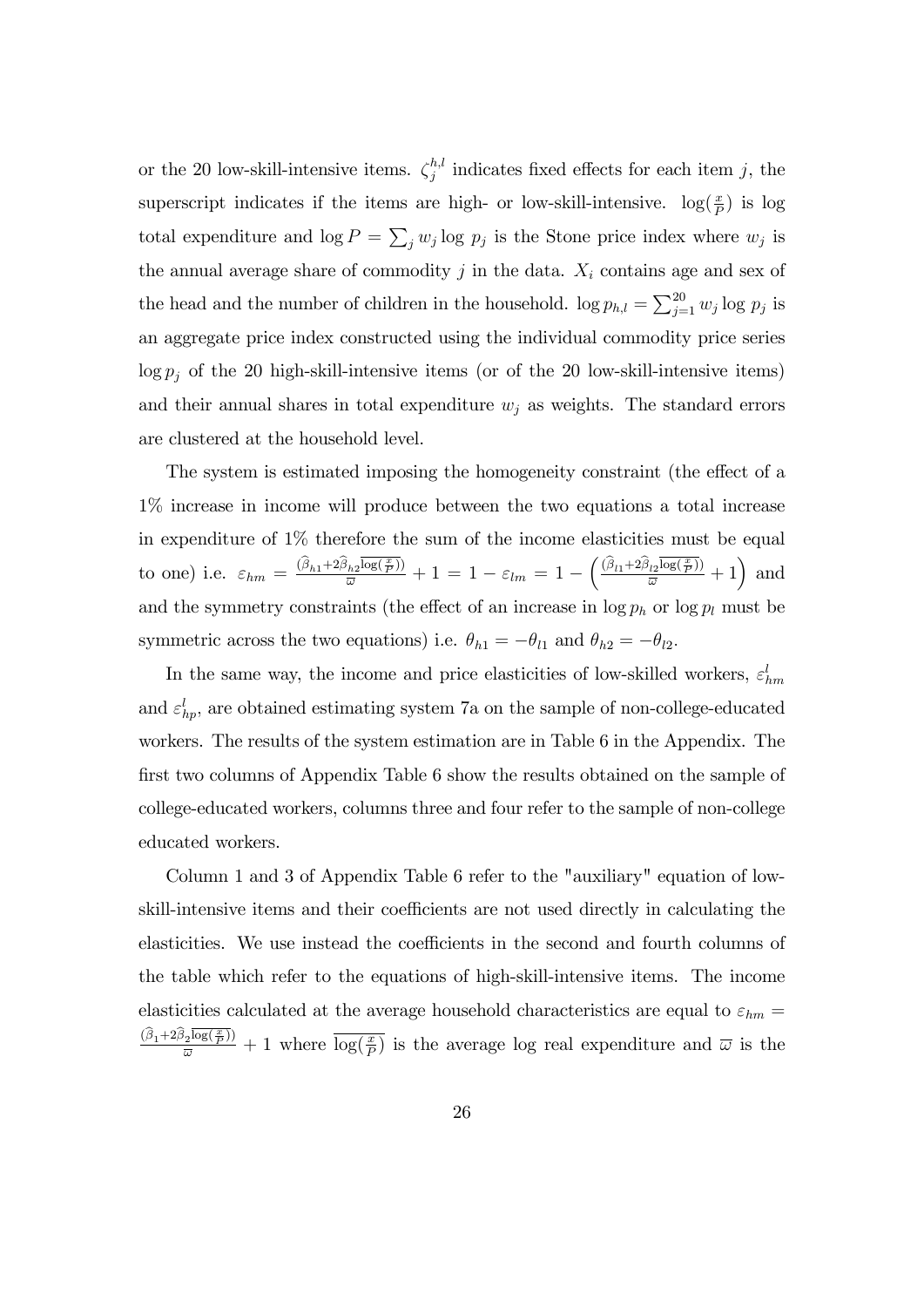average expenditure share. To calculate income elasticity of skilled workers,  $\varepsilon_{hm}^h$ , I use  $\overline{\omega}, \hat{\beta}_{h1}, \hat{\beta}_{h2}$  and  $\overline{\log(\frac{x}{p})}$  of the sample of college-educated workers (column 4 of Appendix Table 6). To calculate the income elasticity of unskilled workers,  $\varepsilon_{hm}^l$ , I use  $\overline{\omega}, \overline{\beta}_{h1}, \overline{\beta}_{h2}$  and  $\overline{\log(\frac{x}{p})}$  of the sample of non-college-educated workers (column 2 of Table Appendix  $6$ ). On the basis of the coefficient estimates shown in Appendix Table 6, the income elasticities are estimated at  $\varepsilon_{hm}^h = 0.89(0.30)$  and  $\varepsilon_{hm}^l = 0.83(0.38).$ 

The uncompensated price elasticity is given by:  $\varepsilon_{hp} = \frac{\theta_{h1}}{\overline{\omega}} - (\widehat{\beta}_{h1} + 2\widehat{\beta}_{h2}\overline{\log(\frac{x}{p})}) -$ 1. To calculate the price elasticity of skilled workers,  $\varepsilon_{hp}^h$ , I use  $\theta_{h1}$ ,  $\overline{\omega}$  of the sample of college-educated workers (column 4 of Appendix Table 6). To calculate the price elasticity of unskilled workers,  $\varepsilon_{hp}^l$ , I use  $\hat{\theta}_{l1}$ ,  $\overline{\omega}$  of the sample of non-collegeeducated workers (column 2 of Appendix Table 6).  $\varepsilon_{hp}^h$  and  $\varepsilon_{hp}^l$  are estimated at  $\varepsilon_{hp}^h$  =-0.22(0.09) and  $\varepsilon_{hp}^l$  =-1.39(0.46). Finally, the share of expenditure on the 20 most skill-intensive goods by college-educated workers,  $R_1$ , is calculated summing up total expenditure on the 20 high-skill-intensive items across college-educated workers and taking the ratio over total expenditure on the 20 high-skill-intensive items across all workers,  $R_1 = \frac{H y_h^h(.)}{H y_h^h(.) + L_i}$  $\frac{Hy_{h}(\cdot)}{Hy_{h}^{h}(\cdot)+Ly_{h}^{l}(\cdot)}=0.66.$ 

The results for the UK are in Table Appendix 7. On the basis of the coefficient estimates the elasticities are calculated at  $\varepsilon_{hm}^h$  =0.91  $\varepsilon_{hm}^l$  =1.08  $\varepsilon_{hp}^h$  =-0.61  $\varepsilon_{hp}^l$  =-1.39. While income and price elasticities are fairly similar across the US and UK, the value of  $R_1$  is much lower in the UK,  $R_1 = 0.15$ . This is not surprising because the numerator of  $R_1$  is the total expenditure on the 20 high-skill-intensive items by college-educated workers and the share of college educated workers is much lower in the UK than in the US.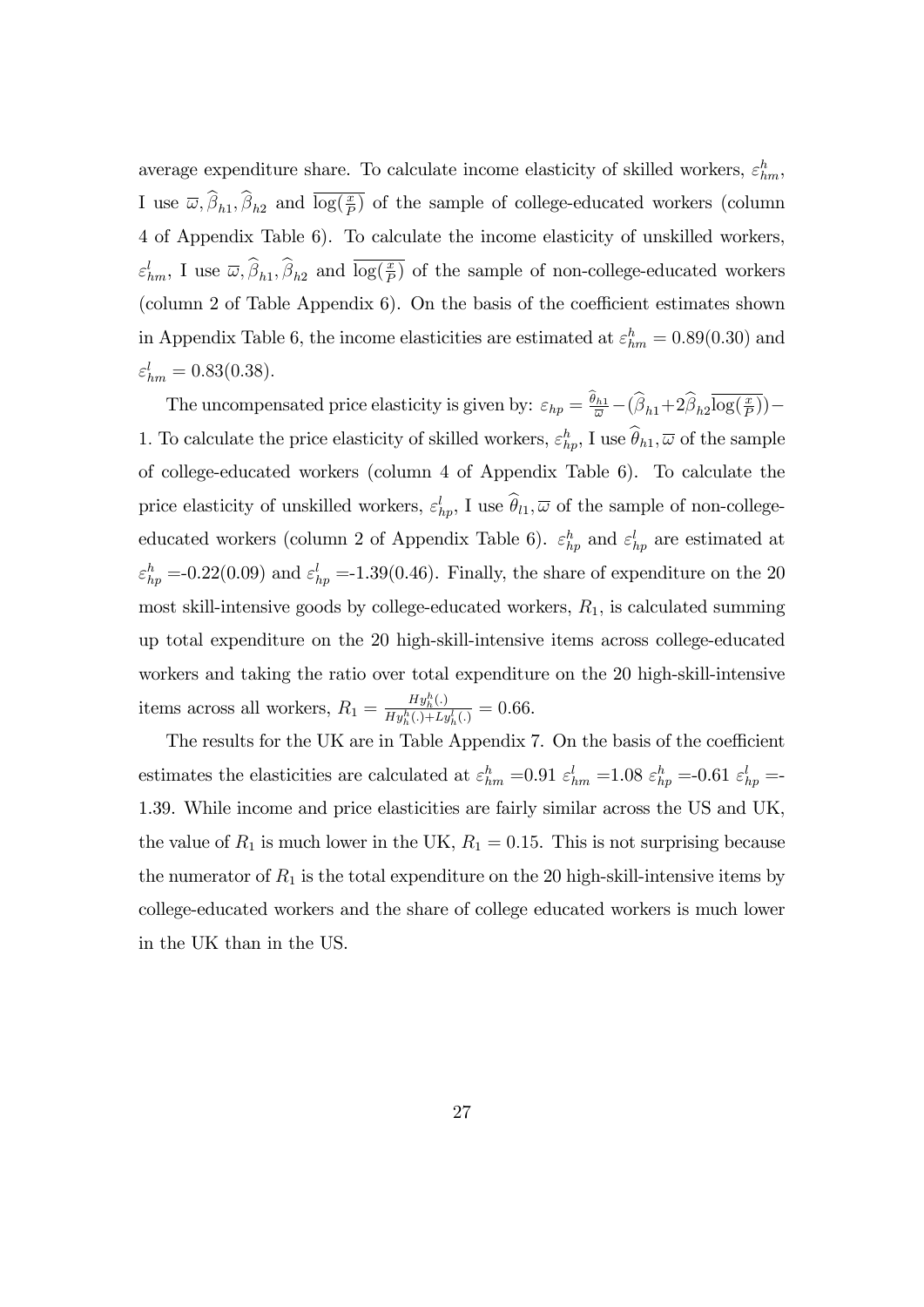#### 5.3 Results of the Calibration and Counterfactual

The result of this exercise is summarized in Table 8. Plugging the parameter values of Table 7 in equation 3, the final result is  $\frac{d \log w_h}{d \log H} = -0.67$  (for the UK -0.78). The interpretation of this number makes sense with respect to the counterfactual of what would have happened without the education and income effect in favor of high-skill-intensive consumption items. The same model solved with identical demand functions for skilled and unskilled workers (i.e.  $y_h^h(.) = y_h(.)$ ) gives the following counterfactual result:

$$
\frac{d \log w_h}{d \log H} = \frac{-(1-a_2)[1+\lambda_H + \frac{H}{L}(1+\lambda_L)]}{(\lambda_L + 1)\sigma + (\lambda_H - \lambda_L)(1-a_1)\sigma - (\lambda_H - \lambda_L)\varepsilon_{hp}(a_1-a_2)}\tag{8}
$$

Notice that without education and income effects,  $\frac{d \log w_h}{d \log H}$  is unambiguously negative. The only additional parameter which we need to calibrate equation 8 is  $\varepsilon_{hp}$  i.e. the price elasticity of high-skill-intensive consumption items estimated on the sample of all workers (educated and non-educated).  $\varepsilon_{hp}$  is estimated at  $\varepsilon_{hp}$  =-0.53(0.21) for the US and -0.59(0.11) for the UK. Calibration of equation 8, gives the result  $\frac{d \log w_h}{d \log H} = -0.73$  (for the UK -0.85).

The comparison between equation 3 and equation 8 shows that differences in consumption preferences across educational groups contribute to reduce the extent of the fall of  $\frac{w_h}{w_l}$  in response to an increase in  $\frac{H}{L}$ .<sup>19</sup> To understand the magnitude of this effect we need to compare the actual numbers of the skill premium in the US

<sup>&</sup>lt;sup>19</sup>The total effect is of 0.06 points  $(0.67-0.73)$ . The total effect can be also decomposed in different parts. The direct effect of education elasticities can be quantified in  $(1 - a_2)(\lambda_H (\lambda_L)[R_1 - (1 - R_1)\frac{H}{L}] = 0.50$  in the numerator of 3. The effect through different price and income elasticities across educated and non-educated workers can be quantified in the difference between  $T = \{R_1[\varepsilon_{hp}^h(a_1 - a_2) + \varepsilon_{hm}^h(1 - a_2)] + (1 - R_1)[\varepsilon_{hp}^l(a_1 - a_2) - a_2 \varepsilon_{hm}^l]\}\$  and  $\varepsilon_{hp}(a_1 - a_2)$ . The difference in income elasticities is calculated at  $R_1(1-a_2)\varepsilon_{hm}^h - (1-R_1)a_2\varepsilon_{hm}^l = 0.27$ . The difference in price elasticities is calculated at  $R_1(a_1-a_2)\varepsilon_{hp}^h+(1-R_1)(a_1-a_2)\varepsilon_{hp}^l-(a_1-a_2)\varepsilon_{hp} =$  $-0.10.$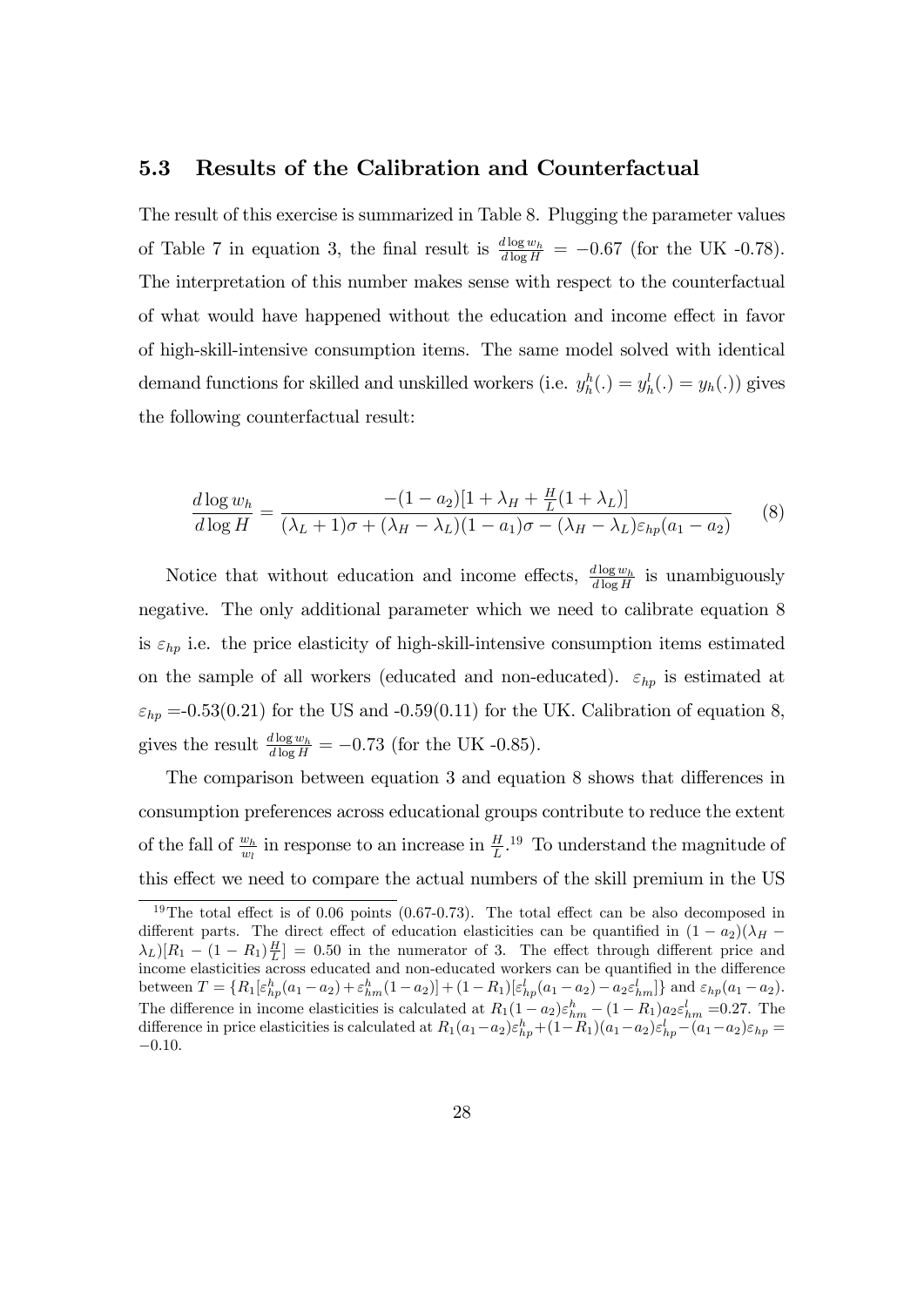economy with the counterfactual prediction of the model with homothetic demand functions (equation 8) and calculate how much of the difference can be explained by the prediction of equation 3 which includes education and income effects.

The actual skill ratio in the US economy  $\frac{H}{L}$  increased by 81% between 1984 and 2002 and the skill premium  $\frac{w_h}{w_l}$  increased by 11% (CEX data). Taking  $\frac{H}{L}$  as the exogenous variable, equation 3 which incorporates the education and income effect in favor of skill-intensive consumption items implies that  $\frac{w_h}{w_l}$  should have fallen by 54% (-0.67\*0.81=-0.54) as a result of an increase in  $\frac{H}{L}$  of 81%. Equation 8 with identical preferences across educated and non-educated workers implies a fall of  $\frac{w_h}{w_l}$  by 59% (-0.73\*0.81=-0.59).

If we take equation 8 with identical demand functions across educated and noneducated workers as the counterfactual, the total shift in relative labor demand which is left unexplained is  $70\%$  (the actual  $11\%$  plus the counterfactual  $59\%$ implied by equation 8). These calculations imply that the education effect in favor of skill-intensive consumption items can account only for around 7% of the total shift in the relative demand of labor. Namely the effect of different preferences across educated and non-educated workers reduces by 5% the fall of the relative wage (54% instead of 59%) and 5% points constitute about 7% of the 70% total shift in the relative labor demand.

The data for the skill ratio and the skill premium in the UK are similar:  $\frac{H}{L}$ increased by 88% between 1982 and 2000 and the skill premium  $\frac{w_h}{w_l}$  increased by 13%. Equation 3 implies that  $\frac{w_h}{w_l}$  should have fallen by 65% (-0.74\*0.88=-0.65) as a result of an increase in  $\frac{H}{L}$  of 88%. Equation 8 with identical preferences across educated and non-educated workers (which we take as counterfactual of what would have happened if there had not been an effect of income and education elasticities) implies a fall of  $\frac{w_h}{w_l}$  by 70% (-0.80\*0.88=-0.70). Therefore the total unexplained shift in relative labor demand in the UK is 83% (the actual 13% plus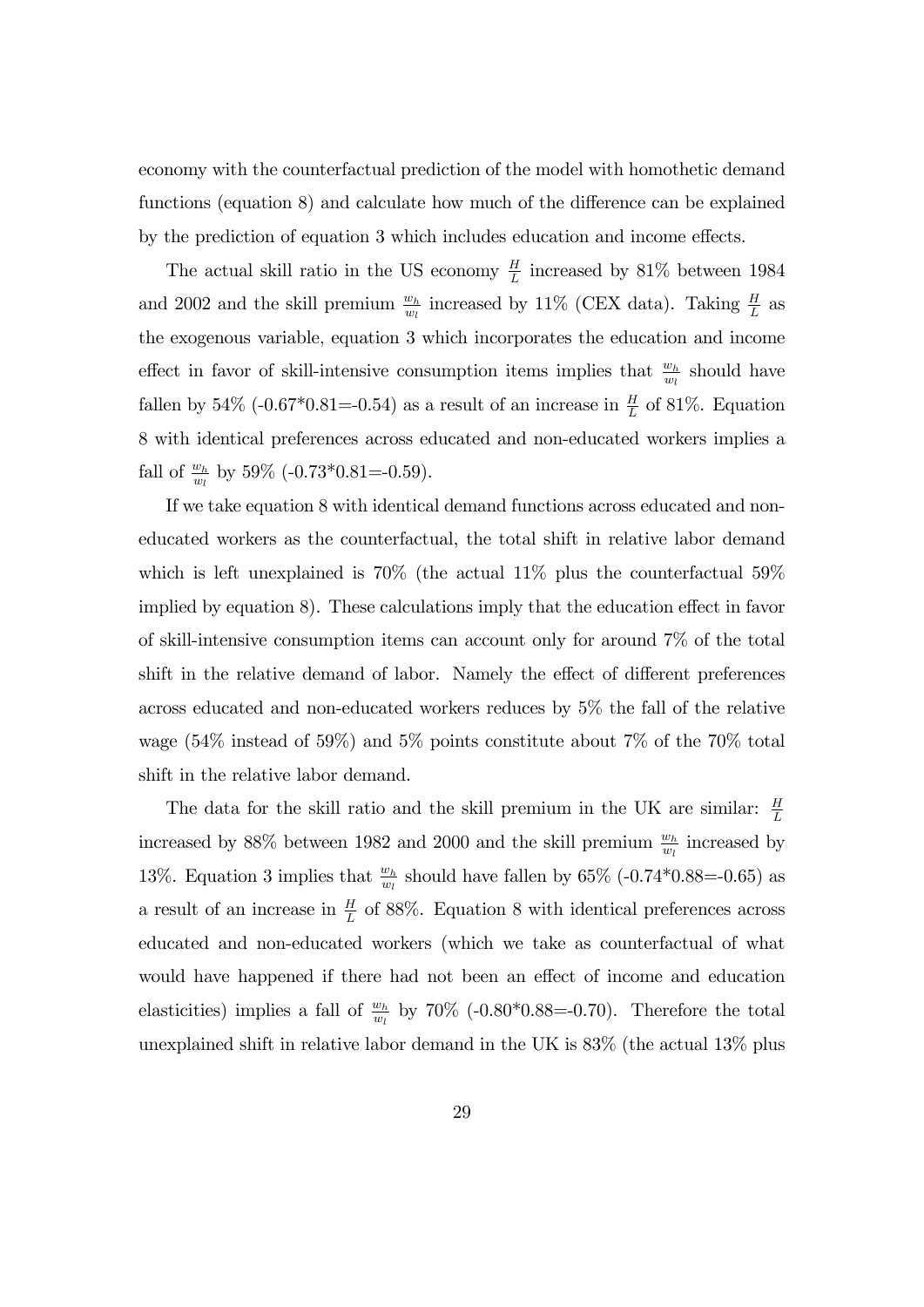the counterfactual 70% implied by equation 8). These calculations imply that the education effect in favor of skill-intensive goods can account only for around  $6\%$ of the total shift in the relative demand of labor. A reduction of 5% in the fall of the relative wage  $(65\%$  instead of 70%) corresponds to about 6% of the 83% total shift in the relative labor demand.

Although the evolution of the skill ratio and the skill premium has been similar across the UK and US, other factors such as the proportion of college-educated workers and the consumption goods and services considered in the consumption surveys are different across the two countries. Notwithstanding these differences, the overall results in terms of explanatory power are similar across the UK and US. The education and income elasticities mechanism can give an additional contribution (besides the traditional explanations) to the accounting of the increasing skill premium but it is certainly not able to fully explain this phenomenon. Inspection of equation 3 reveals that only implausibly high values of the education  $(R_1)$  and income elasticities  $(\varepsilon_{hm}^h)$  would be able to explain the whole increase in  $\frac{w_h}{w_l}$ .

# 6 Conclusions

In this paper I claim that the shift in relative skill demand does not need to be attributed exclusively to skill-biased technical change or trade. The shift in relative skill demand can be at least partially explained by an education/income effect that increases the demand for skill-intensive products which in turn will increase the relative demand of skilled labor.

In the empirical part of this paper, I regress estimates of education and income elasticities on the skill intensity of the manufacturing industry. The evidence shows that more educated and richer consumers consume more of very low-skill-intensive goods and services (for example cleaning services; see Mazzolari and Ragusa, 2007)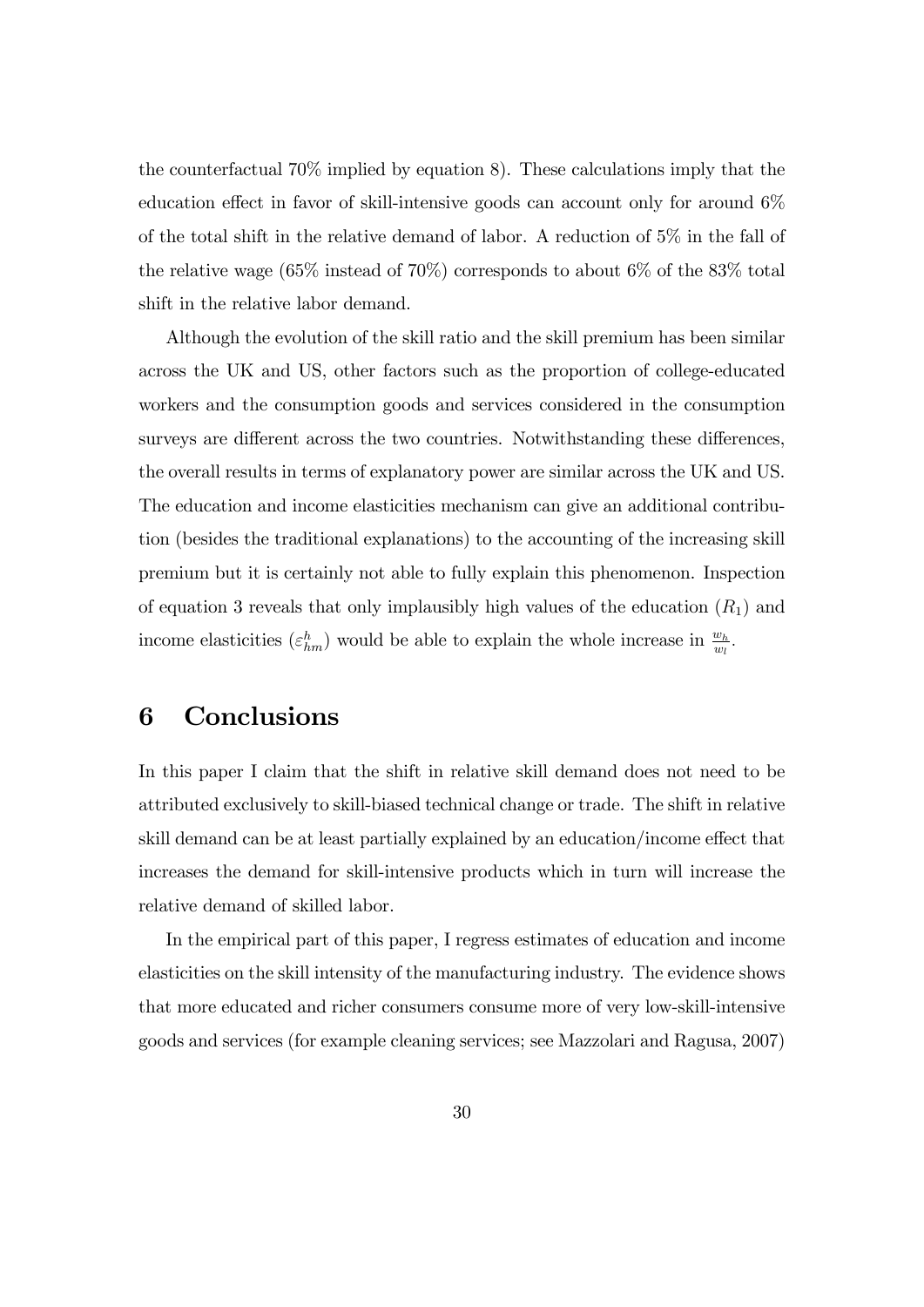and more of very high-skill-intensive services such as education and professional services. The U-shaped relationship between income elasticities and skill-intensity of consumption goods and services is particularly evident for income elasticities estimated at the 90th percentile which indicates that the increase in wage inequality at the top of the distribution may contribute to the shift in final product demand. This phenomenon is common across the UK and the US notwithstanding the differences in consumption items considered and the much lower proportion of college-educated workers in the UK economy. The US results are also robust to different measures of skill intensity calculated using Input-Output tables to take into account the contribution of intermediate inputs to the skill content of final goods. Both the US and UK results are robust to the period considered for the estimation, the age group of heads of household in the sample and the endogeneity of total expenditure in the Engel curves.

There are many concurrent explanations of the increase in wage inequality. The recent papers which explicitly link skill supply and skill demand through consumption habits relying on a substitution effect in labor supply (Manning, 2004 and Mazzolari and Ragusa, 2007) or on computerization of routine tasks (Autor and Dorn, 2008) focus exclusively on low-skill-intensive services. Although I am unable to distinguish the various explanations, in this paper I point to a robust and relatively unresearched empirical fact and quantify its relevance comparing the results of a model with non-homothetic preferences which incorporates income effects with a counterfactual downward sloping relative demand for skills obtained in absence of income effects.

A parametrization of a simple two-sector model suggests that overall the income effects are in favor of high-skill-intensive goods and services and can explain around 5% of the total increase in relative skill demand in the US from 1984 to 2002 and  $6\%$  in the UK 1982-1997. The effect is not large but of potential interest because of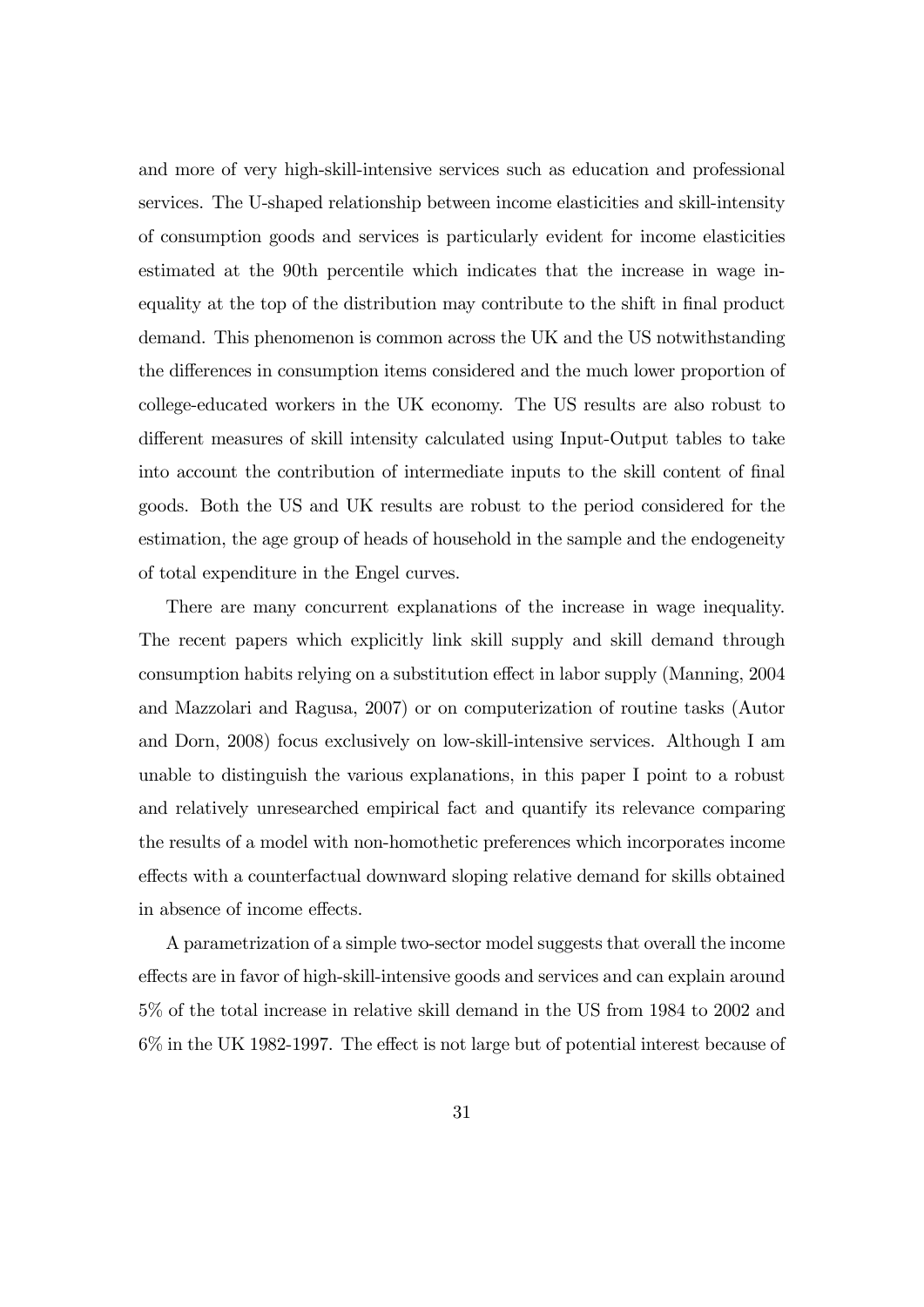the stable structure of income and education elasticities over time which suggests a constant (but small) bias towards high-skill-intensive services.

#### Data Appendix

US: the data used in this paper are drawn from the Consumer Expenditure Survey 1980-2002 provided by Ed Harris and John Sabelhaus at NBER (http://www.nber.org/data/ces\_cbo.html). The mapping of the single items into the 40 aggregate items considered here is detailed in (www.nber.org/ces\_cbo/Cexfam.pdf). Price data are obtainable on the BLS web page. The Input-Output tables used to account for intermediate inputs and import penetration are the industry-byindustry domestic use matrices at basic prices for the US in 1995.

UK: the aggregation of FES data into the 46 consumption items considered in this paper follows a rather obvious procedure. For reasons of space, the exact procedure can be provided upon request. The only items not considered in the aggregation are cars and housing and other very minor expenditures such as TV licence and car tax which did not have any obvious industry match. Total expenditure is calculated as the sum of the 46 items considered, excluding cars and housing. The level of aggregation was kept at the most disaggregated level possible. When the consumption items were aggregated at a higher level, the corresponding price series were constructed as a weighted average of their basic components. The price series were provided by the Office of National Statistics. Input-Output tables are 1997 Office of National Statistics official tables.

### References

[1] Acemoglu, Daron (1998), "Why Do New Technologies Complement Skills? Directed Technical Change and Wage Inequality", *Quarterly Journal of Eco*nomics, 113, 1055-1090.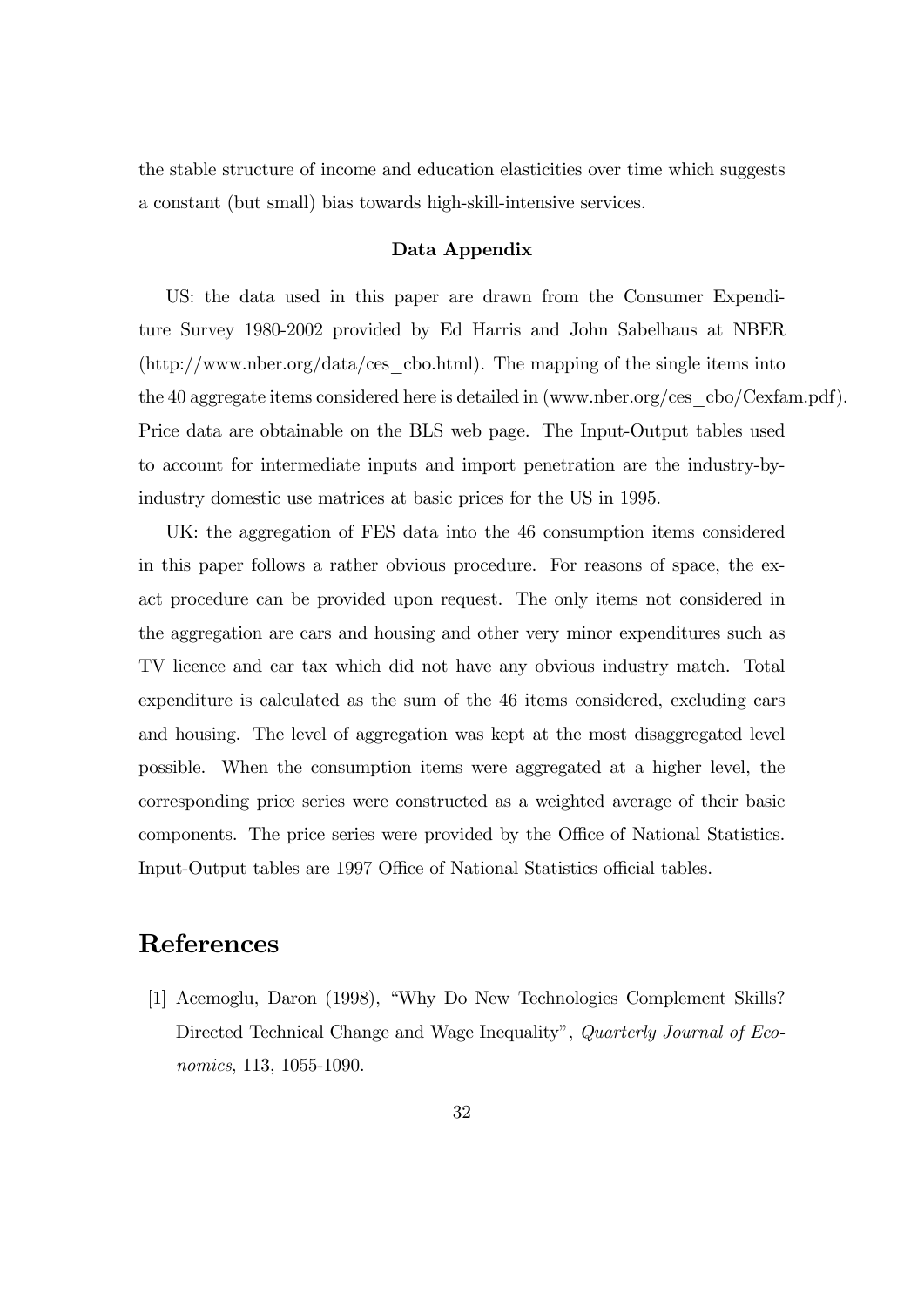- [2] Acemoglu, Daron  $(1999)$ , "Changes in Unemployment and Wage Inequality: An Alternative Theory and Some Evidence", American Economic Review, 89, 1259-1278.
- [3] Acemoglu, Daron (2002), "Technical Change, Inequality and the Labor Market", Journal of Economic Literature, 40, 7-72.
- [4] Autor, D. H., L. F. Katz, and Melissa S. Kearney (2007), "Trends in U.S. Wage Inequality: Revising the Revisionists", Review of Economics and Statistics, 90(2), 300-323.
- [5] Autor, D. H., L. F. Katz, and Melissa S. Kearney (2006), "The Polarization of the U.S. Labor Marketî, American Economic Review, 96(2), 189-194.
- [6] Autor, D. H., F. Levy, and Richard J. Murnane (2003), "The Skill Content of Recent Technological Change: An Empirical Investigation", *Quarterly Jour*nal of Economics, 118(3), 1279-1333.
- [7] Autor, D. and David Dorn (2008), "Inequality and Specialization: The Growth of Low-Skill Service Jobs in the United Statesî, MIT Mimeograph, July.
- [8] Baumol, William J. (1967), "Macroeconomics of Unbalanced Growth: Anatomy of an Urban Crisis", American Economic Review, 57(3), 415-426.
- [9] Baker, Andy  $(2005)$ , "Who Wants to Globalize? Consumer Tastes and Labor Markets in a Theory of Trade Policy Beliefs", American Journal of Political Science, 49(4), 924-938.
- [10] Berman, E., J. Bound, and Steve Machin (1998), "Implications of Skill-Biased Technical Change, International Evidenceî, Quarterly Journal of Economics, 113, 1245-1280.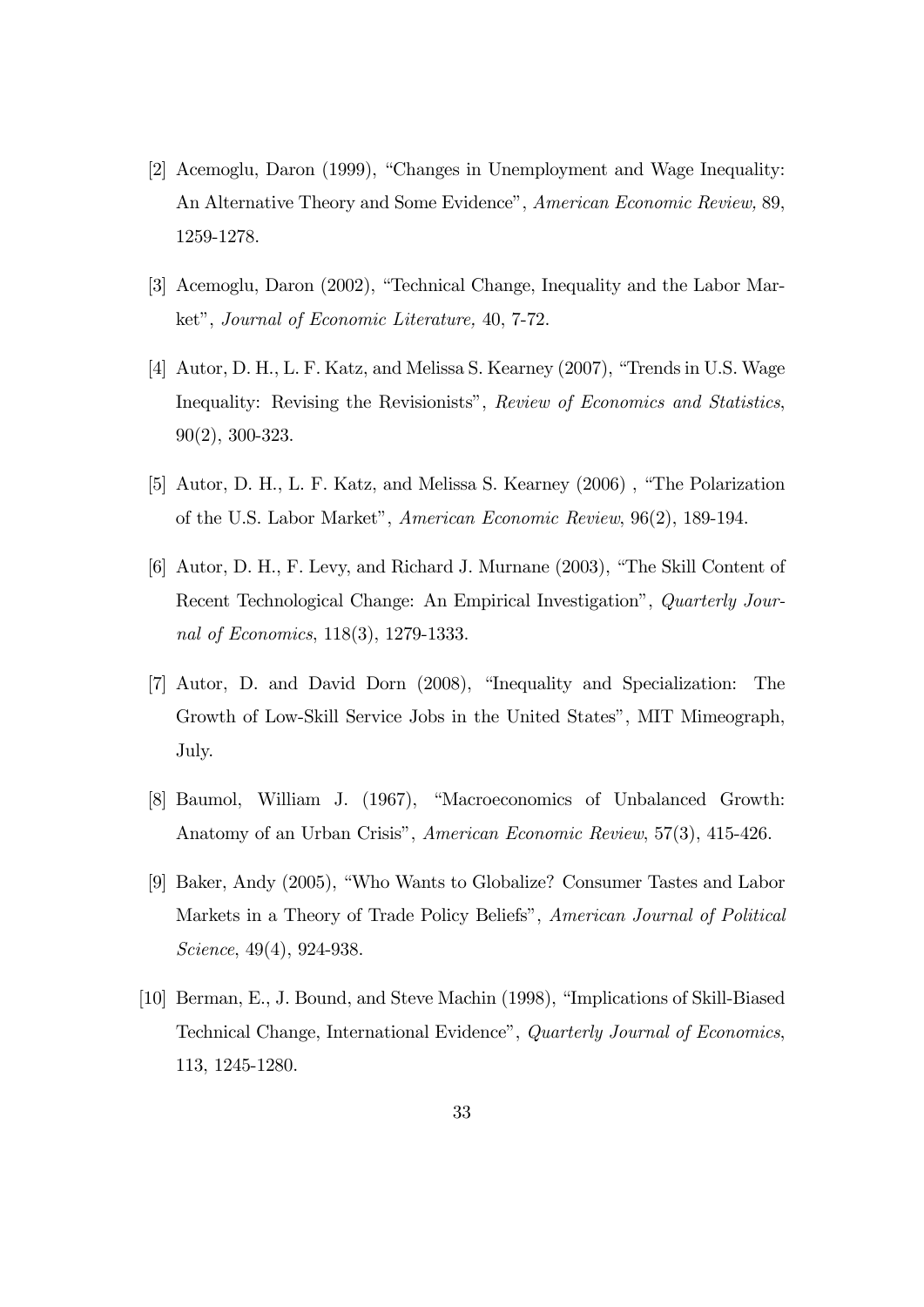- [11] Bertola, G., R. Foellmi and Josef Zweimüller (2006), Income distribution in macroeconomic models, Princeton University Press, Princeton
- [12] Blundell, R., A. Duncan, and Krisnha Pendakur (1998), "Semiparametric Estimation and Consumer Demand", Journal of Applied Econometrics, 13, 435-461.
- [13] Blundell, R., X. Chen, and Dennis Kristensen (2007), "Semi-Nonparametric IV Estimation of Shape-Invariant Engel Curves", *Econometrica*, 75(6), 1613-1669.
- [14] Card, D. and John DiNardo (2002), "Skill Biased Technological Change and Rising Wage Inequality: Some Problems and Puzzles", Journal of Labor Economics, 20, 733-783.
- [15] Clark, Colin (1957), The Conditions of Economic Progress, MacMillan, London.
- [16] Cortes, Patricia (2008), "The Effect of Low-Skilled Immigration on US Prices: Evidence from CPI data", Journal of Political Economy, 116(3), 381-422.
- [17] Dustmann, C., J. Ludsteck and Uta Schönberg  $(2008)$ , "Revisiting the German Wage Structure", *Quarterly Journal of Economics* forthcoming.
- [18] Frattini, Tommaso  $(2008)$ , "Immigration and Prices in the UK", UCL mimeo.
- [19] Goldin, C. and Lawrence Katz (2007), The Race between Education and Technology, Harvard University Press, Boston.
- $[20]$  Goos, M. and Alan Manning  $(2007)$ , "Lousy and Lovely Jobs: the Rising Polarization of Work in Britain", Review of Economics and Statistics, 89(1), 277-282.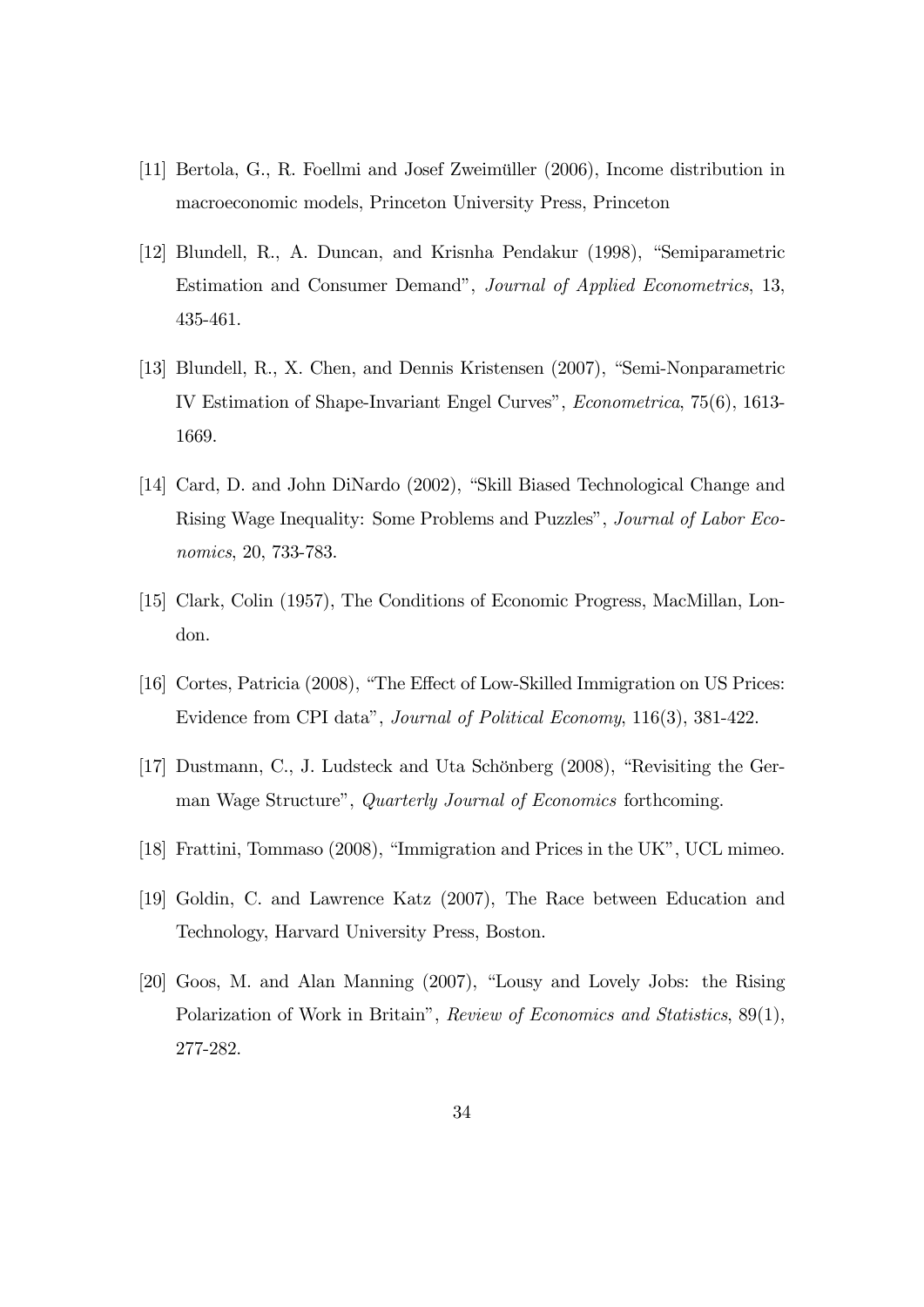- [21] Gosling, A., S. Machin and Costas Meghir  $(2000)$ , "The Changing Distribution of Male Wages, 1966-1992", Review of Economic Studies, 67, 635-666.
- $[22]$  Haskel, J. and Matthew Slaughter  $(2002)$ , "Does the Sector Bias of Skill-Biased Technical Change Explain Changing Skill Premia?", European Economic Review, 46, 1757-1783.
- [23] Kiley, Michael (1999), "The Supply of Skilled Labor and Skill-Biased Technical Progress", Economic Journal, 109, 708-724.
- $[24]$  Kongsamut, P., S. Rebelo and Danyang Xie  $(2001)$ , "Beyond Balanced Growth", Review of Economic Studies, 68, 869-882.
- [25] Lemieux, Thomas (2006), "Post-Secondary Education and Increasing Wage Inequality", American Economic Review Papers and Proceedings, 96, 1-23.
- $[26]$  Leonardi, Marco (2004), "Product Demand Shifts and Wage Inequality", IZA DP. 908.
- [27] Machin, S. and John van Reenen (1998), "Technology and Changes in the Skill Structure: Evidence from Seven OECD Countries", Quarterly Journal of Economics, 113, 1215-1244.
- [28] Manning, Alan  $(2004)$ , "We Can Work It Out: The Impact of Technological Change on the Demand for Low-Skill Workers", Scottish Journal of Political Economy,  $51(5)$ ,  $581-608$ .
- [29] Mazzolari, F. and Giuseppe Ragusa  $(2007)$ , "Spillovers from High-Skill Consumption to Low-Skill Labor Markets", IZA DP 3048.
- [30] Moretti Enrico (2008), "Real Wage Inequality", IZA DP 3706.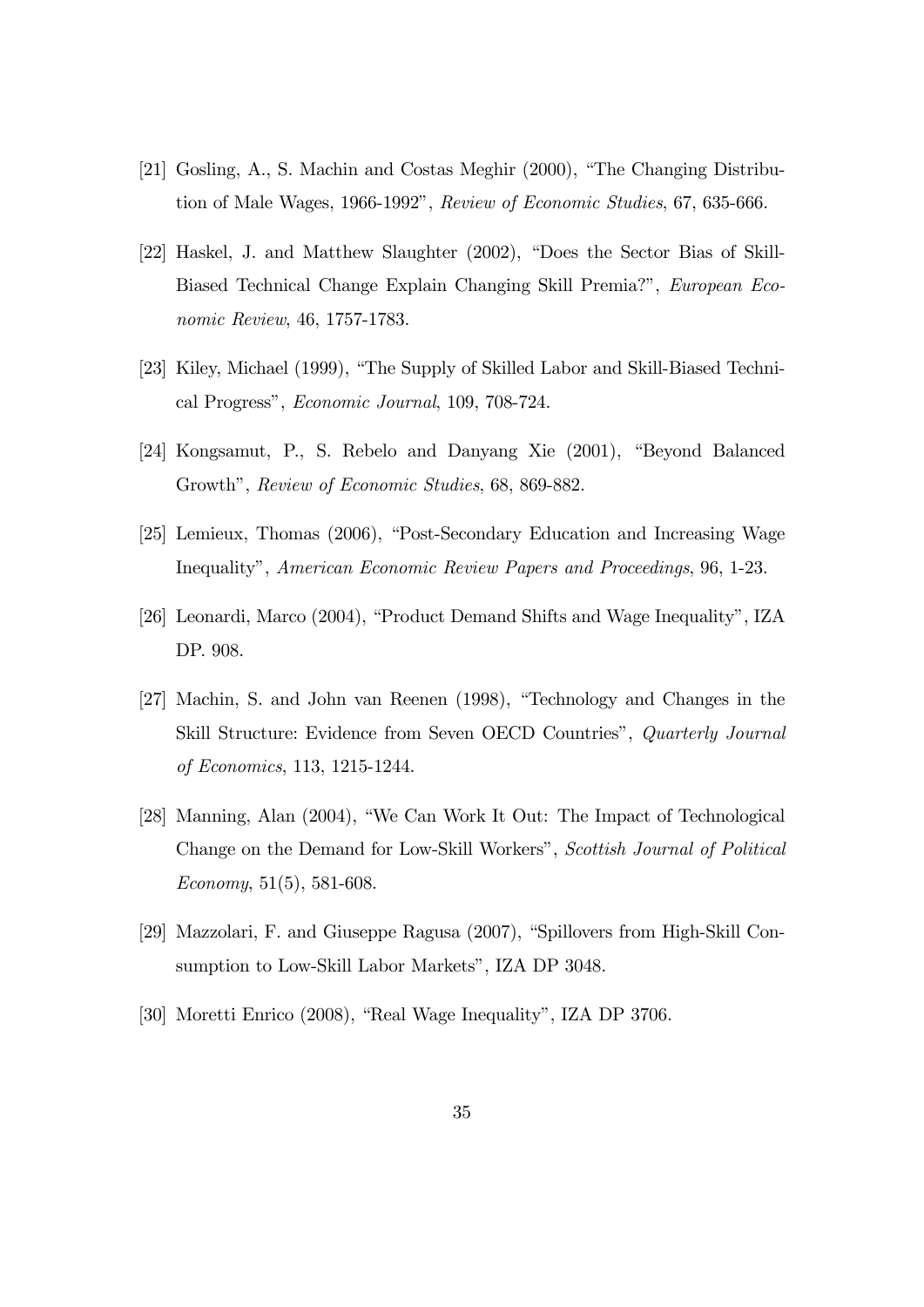- [31] Ngai, L. Rachel and Christopher Pissarides (2007), "Structural Change in a Multisector Model of Growth", American Economic Review, 97(1), 429-443.
- [32] Spitz-Oener, Alexandra (2006), "Technical Change, Job Tasks and Rising Educational Demands: Looking Outside the Wage Structure", *Journal of* Labor Economics, 24, 235-70.
- [33] Yatchew, Adonis (2003), Semiparametric Regression for the Applied Econometrician, Cambridge University Press.
- [34] Weiss, Matthias (2008), "Skill-biased technological change: Is there hope for the unskilled?", *Economics Letters*, 100(3), 440-442.

# Model Appendix

Demands for goods have a generic form that allows for non-homotheticity, and are different for skilled and unskilled workers:

$$
Y_h = H y_h^h(\frac{p_h}{p_l}, w_h) + L y_h^l(\frac{p_h}{p_l}, w_l) \tag{9}
$$

$$
Y_l = H y_l^h(\frac{p_h}{p_l}, w_h) + L y_l^l(\frac{p_h}{p_l}, w_l)
$$
\n(10)

Labor markets are competitive and both labor inputs move across sectors to equate their marginal value. Factor returns are given by:  $w_h = p_h F_{1H_1}(H_1, L_1)$  $p_l F_{2H_2}(H_2, L_2)$  and  $w_l = p_h F_{1L_1}(H_1, L_1) = p_l F_{2L_2}(H_2, L_2)$ .

The general equilibrium is completely described by the following five equations where the price of the low-skill-intensive commodity has been normalized to unity,  $p_l = 1$ :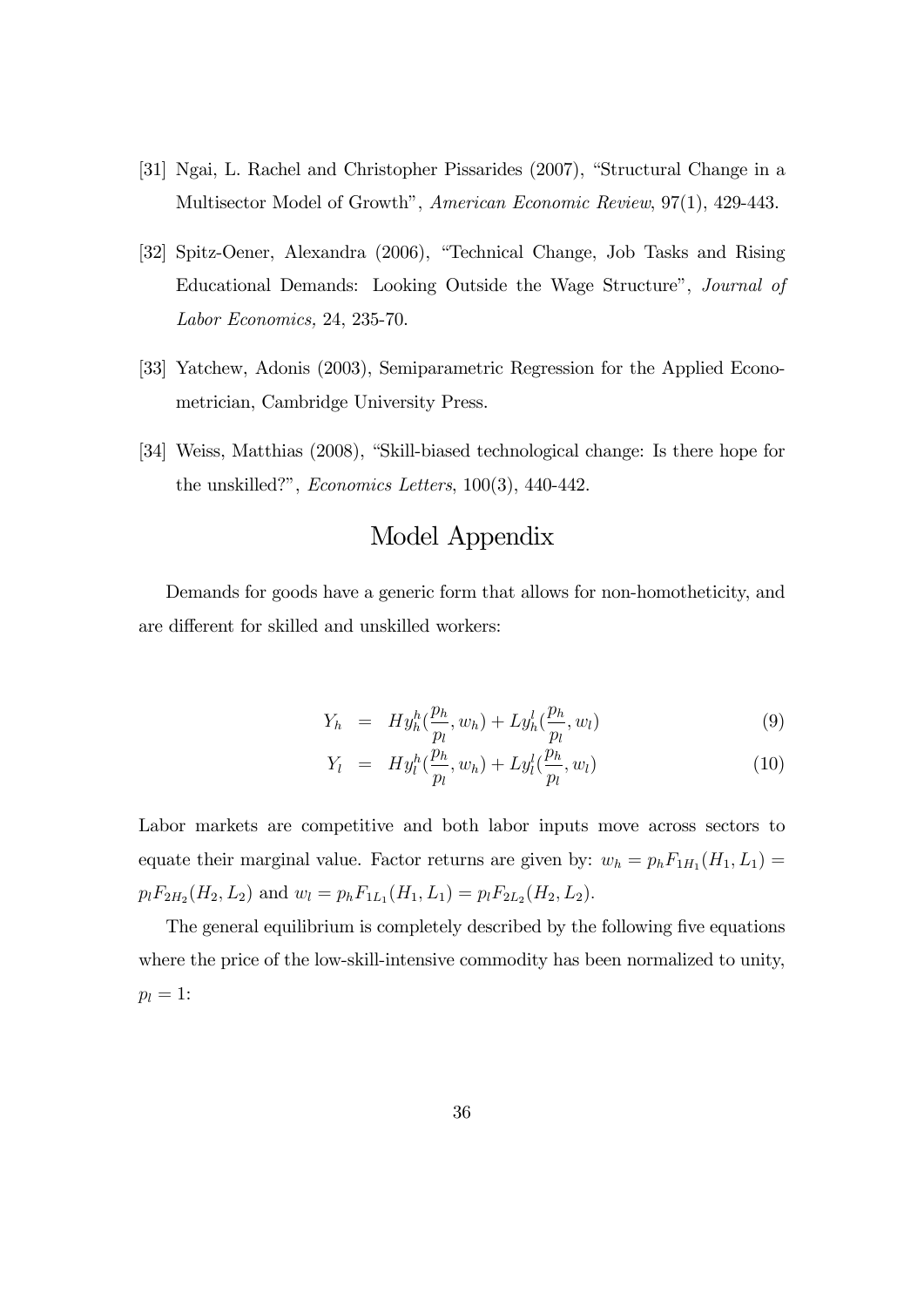$$
p_h F_1(H_1, L_1) = w_l L_1 + w_h H_1 \tag{11}
$$

$$
F_2(H - H_1, L - L_1) = w_l(L - L_1) + w_h(H - H_1)
$$
(12)

$$
d \log \left(\frac{H_1}{L_1}\right) = -\sigma d \log \left(\frac{w_h}{w_l}\right) \tag{13}
$$
\n
$$
(H - H_1) \qquad \qquad (w_h)
$$

$$
d \log \left( \frac{H - H_1}{L - L_1} \right) = -\sigma d \log \left( \frac{w_h}{w_l} \right) \tag{14}
$$

$$
Hyh(nh, w_h) + Lyh(nh, w_l) = F_1(H_1, L_1)
$$
\n(15)

The first two equations, 11 and 12, restate the constant returns assumption. Equations 13 and 14 are definitions of substitution elasticities in a CES technology. The last equation 15 is the market equilibrium condition for commodity  $Y_h$ . According to Walras' law, equilibrium in the factors' market and in the market of commodity  $\mathcal{Y}_h$  implies that the market of commodity  $\mathcal{Y}_l$  clears.

Taking the total differential and logs of equations 11-15:

$$
d \log p_h = a_1 d \log w_h + (1 - a_1) d \log w_l \tag{16a}
$$

$$
(1 - a2)d \log wl = -a2d \log wh
$$
 (16b)

$$
d \log H_1 - d \log L_1 = -\sigma(d \log w_h - d \log w_l) \tag{16c}
$$

 $(1 + \lambda_H)d\log H - \lambda_Hd\log H_1 - (1 + \lambda_L)d\log L + \lambda_Ld\log L_1 = -\sigma(d\log w_h - d\log w_l)$ (16d)

$$
R_1[\varepsilon_{hp}^h d \log(p_h) + \varepsilon_{hm}^h d \log w_h + d \log H] +
$$
  
+
$$
(1 - R_1)[d \log L + \varepsilon_{hp}^l d \log(p_h) + \varepsilon_{hm}^l d \log w_l] = a_1 d \log H_1 + (1 - a_1)d \log L_1
$$
  
(17)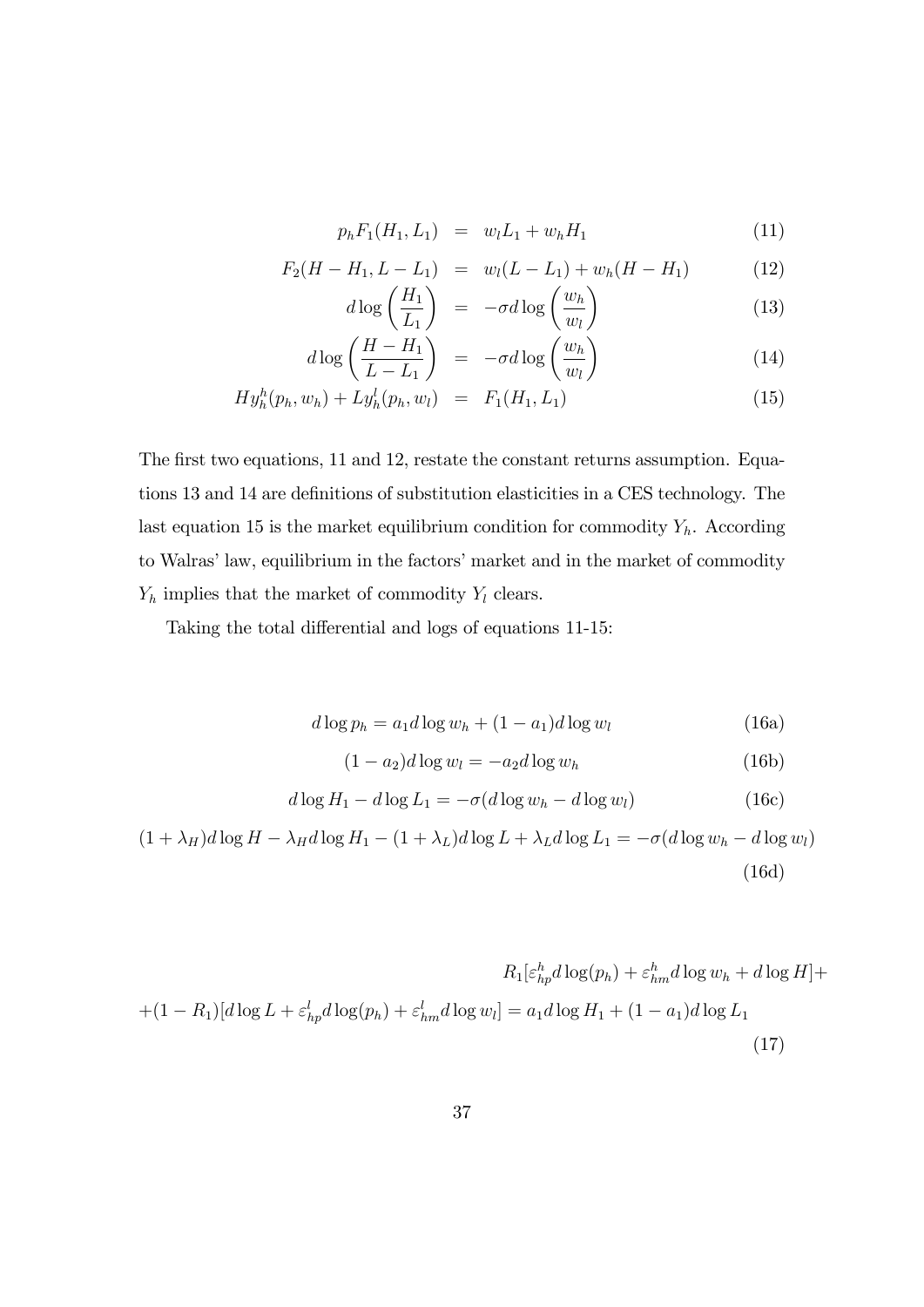The parameter  $a_1 = \frac{w_h H_1}{p_h F_1(r)}$  $\frac{w_h H_1}{p_h F_1(.)}$  denotes the wage bill share of skilled labor in the high-skill-intensive sector h.  $a_2 = \frac{w_l H_2}{F_2(r)}$  $\frac{w_l H_2}{F_2(.)}$  is the wage bill share of skilled labor in the low-skill-intensive sector l.  $\lambda_H = \frac{H_1}{H_2}$  $\frac{H_1}{H_2}$  and  $\lambda_L = \frac{L_1}{L_2}$  $\frac{L_1}{L_2}$  are respectively the ratio of skilled labor used in sector  $h$  and  $l$  and the ratio of unskilled labor used in sector h and l.  $R_1 = \frac{Hy_h^h(.)}{Hu^h(.)+Li}$  $\frac{H_{y_h}(\cdot)}{H_{y_h}^{h}(\cdot)+L_{y_h}^{l}(\cdot)}$  is the share of total expenditure on the skill-intensive commodity h by skilled workers.  $\varepsilon_{hp}^i$  and  $\varepsilon_{hm}^i$  are respectively the price and the income elasticities of demand for the high-skill-intensive commodity. The index  $i = h, l$  indicates that both elasticities may be different for skilled and unskilled workers.

Assuming total labor supply is fixed  $dH = -dL$ , substituting equations 16a to 16d in 17 we obtain:

$$
\frac{d \log w_h}{d \log H} = \frac{(1 - a_2) \{ (\lambda_H - \lambda_L) [R_1 - (1 - R_1) \frac{H}{L}] - [1 + \lambda_H + \frac{H}{L} (1 + \lambda_L)] \}}{(\lambda_L \sigma_1 + \sigma_2) + (\lambda_H - \lambda_L) (1 - a_1) \sigma_1 - (\lambda_H - \lambda_L) T} \tag{18}
$$

where  $T = \{R_1[\varepsilon_{hp}^h(a_1 - a_2) + \varepsilon_{hm}^h(1 - a_2)] + (1 - R_1)[\varepsilon_{hp}^l(a_1 - a_2) - a_2\varepsilon_{hm}^l]\}.$ 

Since sector  $Y_h$  is skill-intensive,  $a_1 - a_2 > 0$  and  $\lambda_H - \lambda_L > 0$ . The sign and the magnitude of this expression are the result of the direct effect of an increase in  $\frac{H}{L}$  on  $\frac{w_h}{w_l}$  through substitution elasticities in the production function and the indirect effect through relative prices  $p_h$  in the product market.

In this model the relationship between  $\frac{w_h}{w_l}$  and  $\frac{H}{L}$  depends on substitution elasticities in the production function and on price and income elasticities of demand for high-skill-intensive goods which in turn reflect elasticities of substitution of high-skill-intensive and low-skill-intensive goods in consumption. Obviously factors should not be perfect substitutes in production ( $\sigma_i \neq \infty$ ) nor goods should be perfect substitutes in consumption  $(\varepsilon_{hp}^i \neq \infty)$ .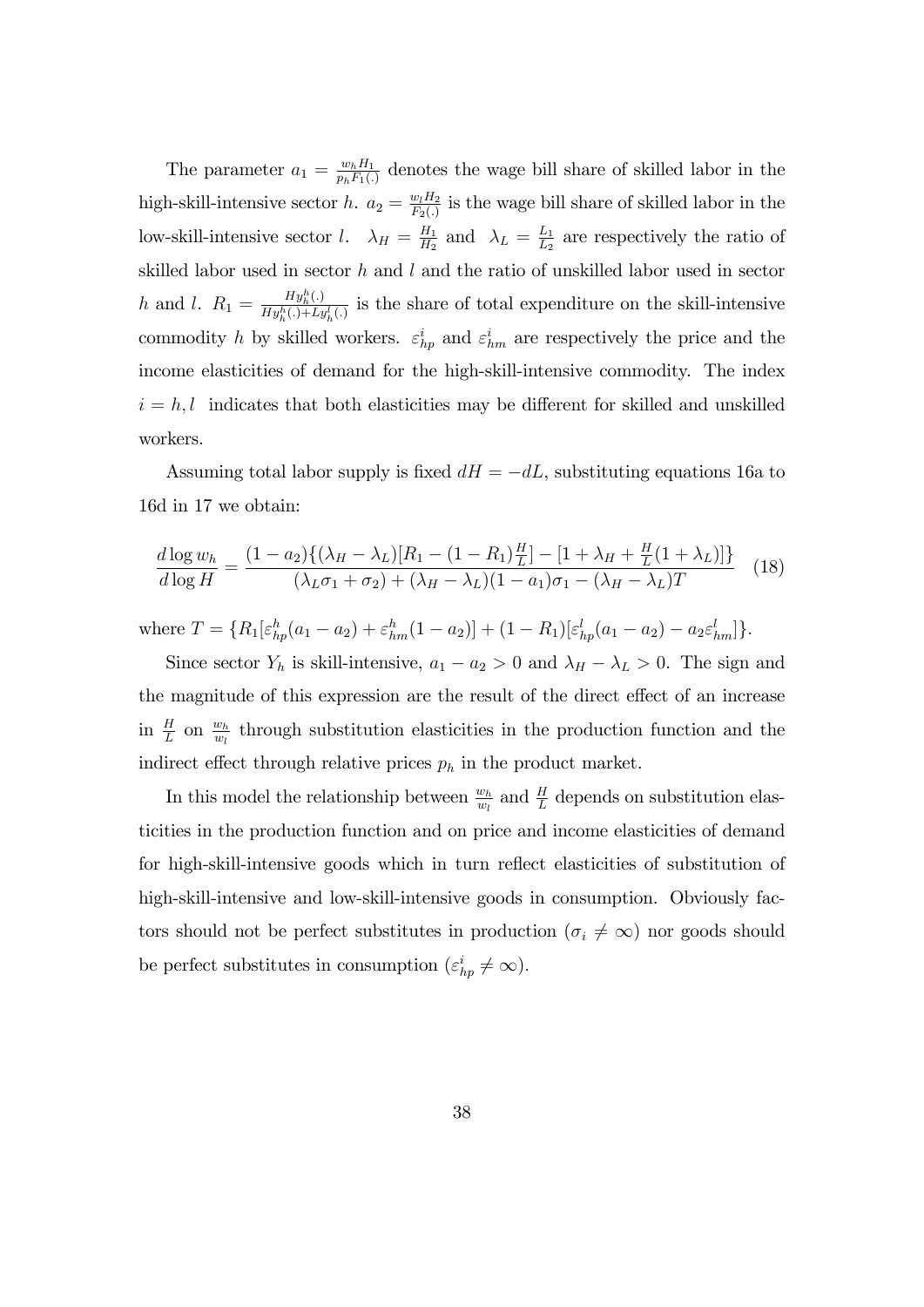

Figure 1: Percentage change in employment and wage bill share 2000-1980 by industry skill intensity in 1980. Source: US CPS data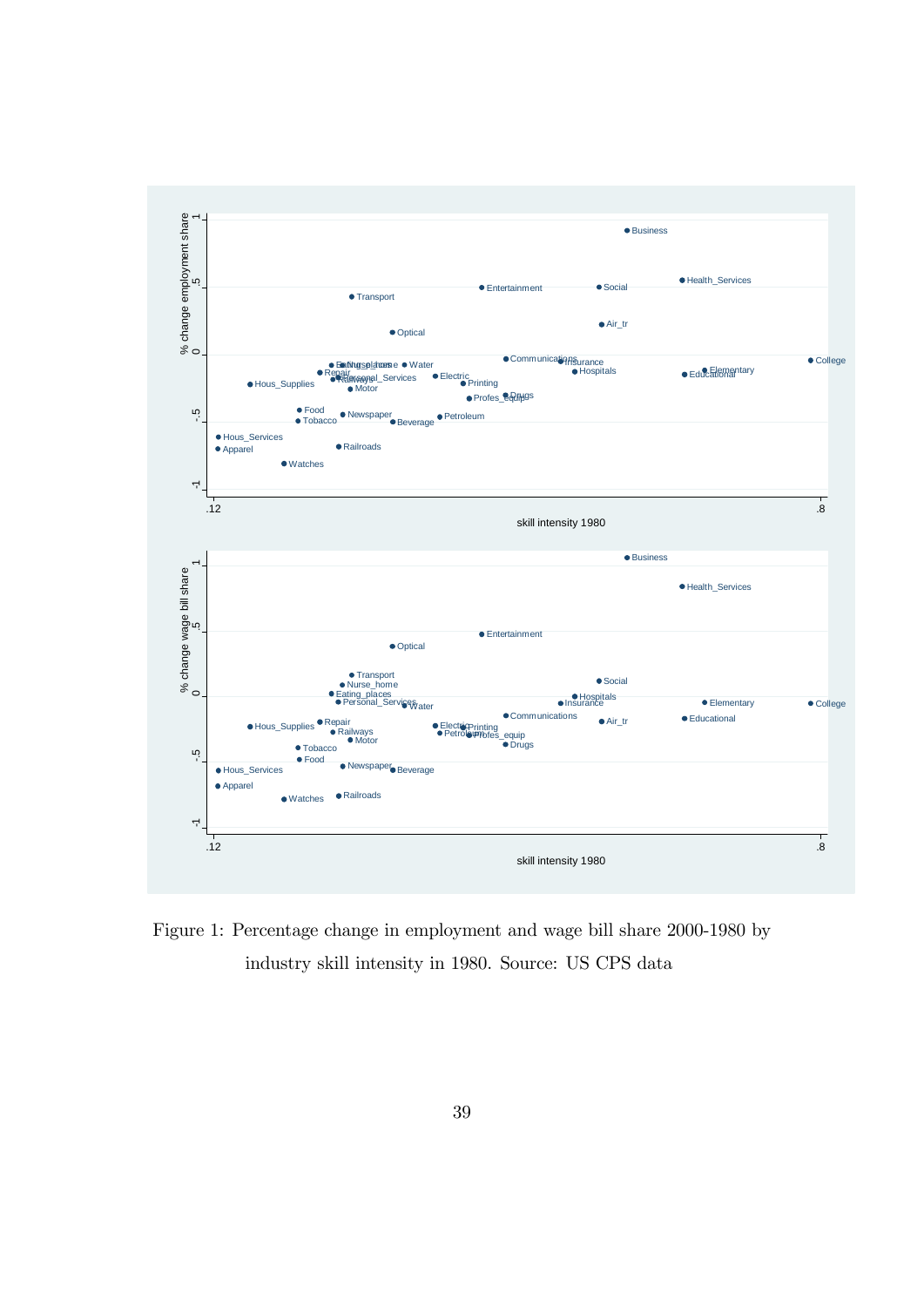

Figure 2: Non-parametric Engel curves of domestic services and expenditure on education (primary+secondary+tertiary). Source: US CEX year 2000, 19 observarvions with expenditure shares in education >30% dropped.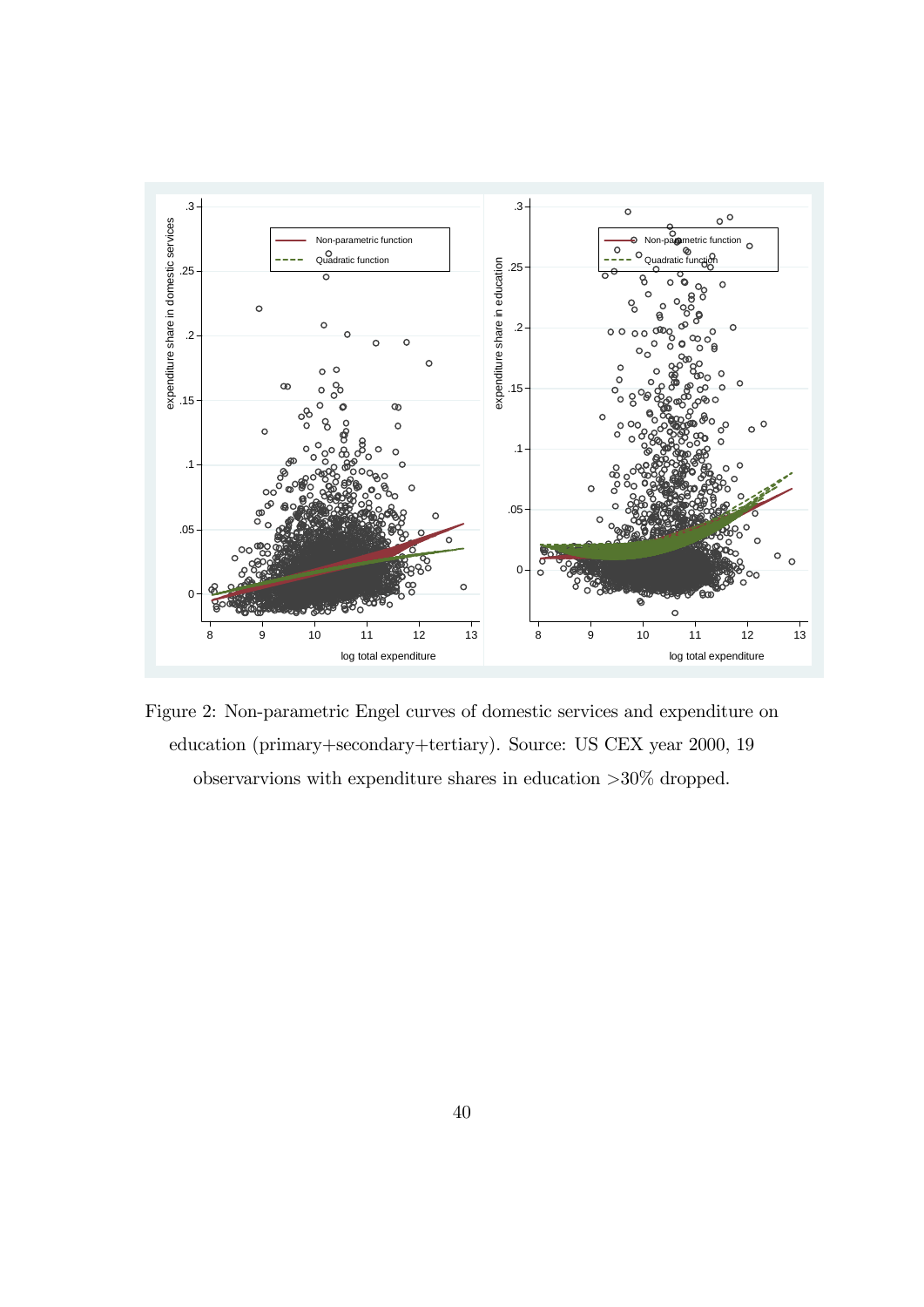

Figure 3: The difference between skill intensity adjusted for intermediate inputs and skill intensity. Source: US CPS data and 1995 Input-Output tables.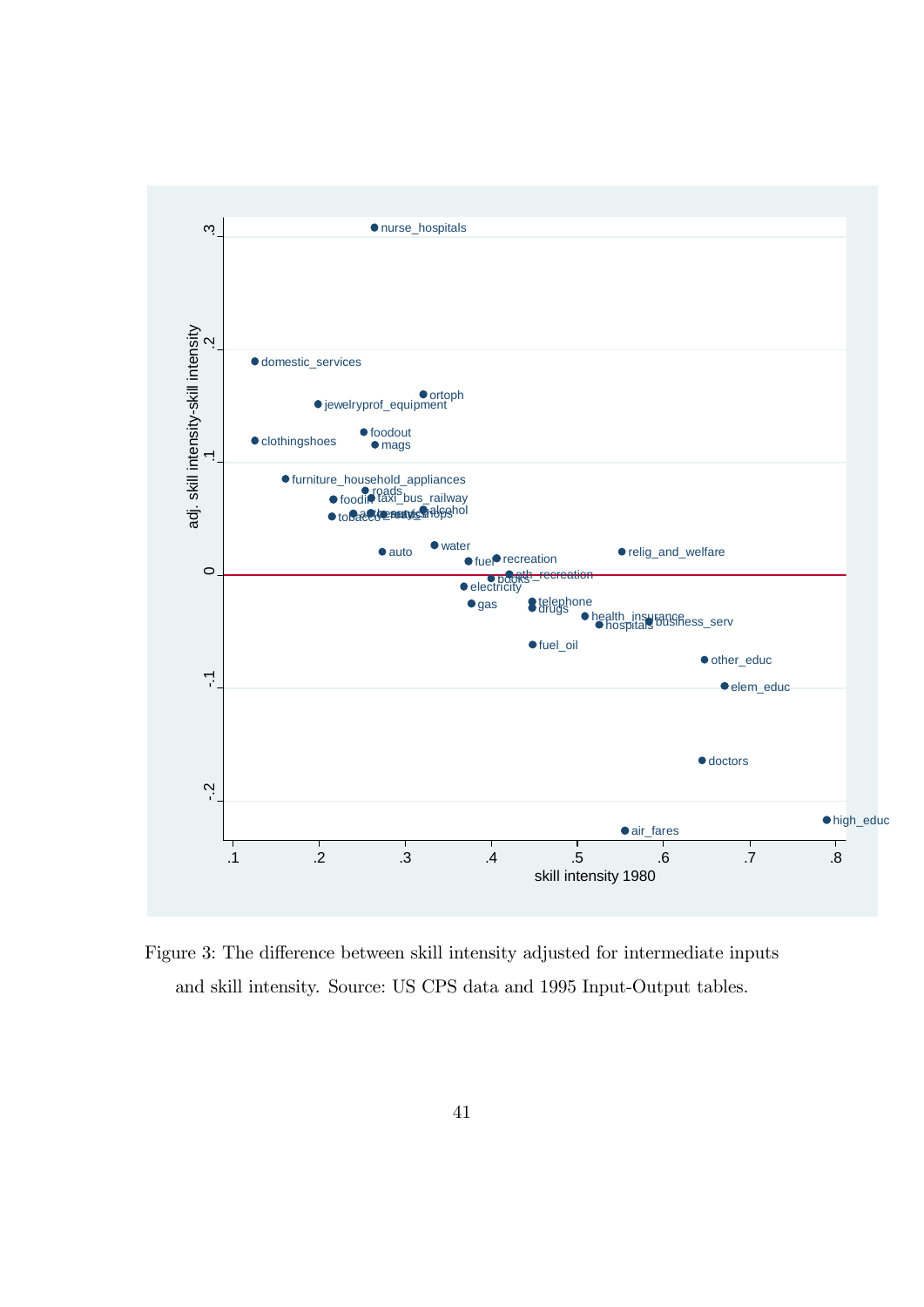

Figure 4: OLS regression of education and income elasticities on industry skill intensity. Fitted values assume a quadratic relationship. Source: US CPS and CEX data.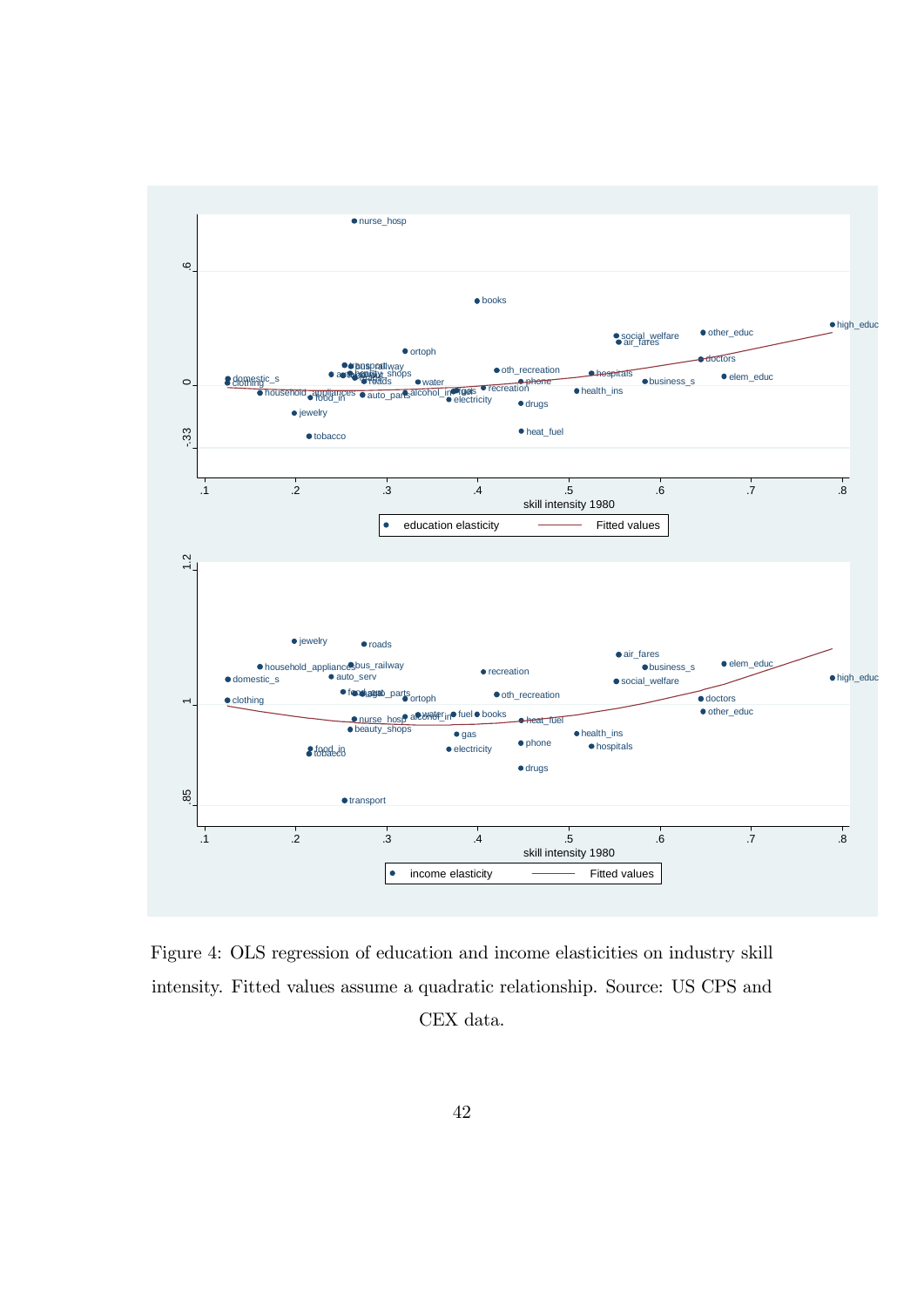

Figure 5: OLS regression of income elasticities at the 90th and at the 10th income percentile on industry skill intensity. Fitted values assume a quadratic relationship. Source: US CPS and CEX data.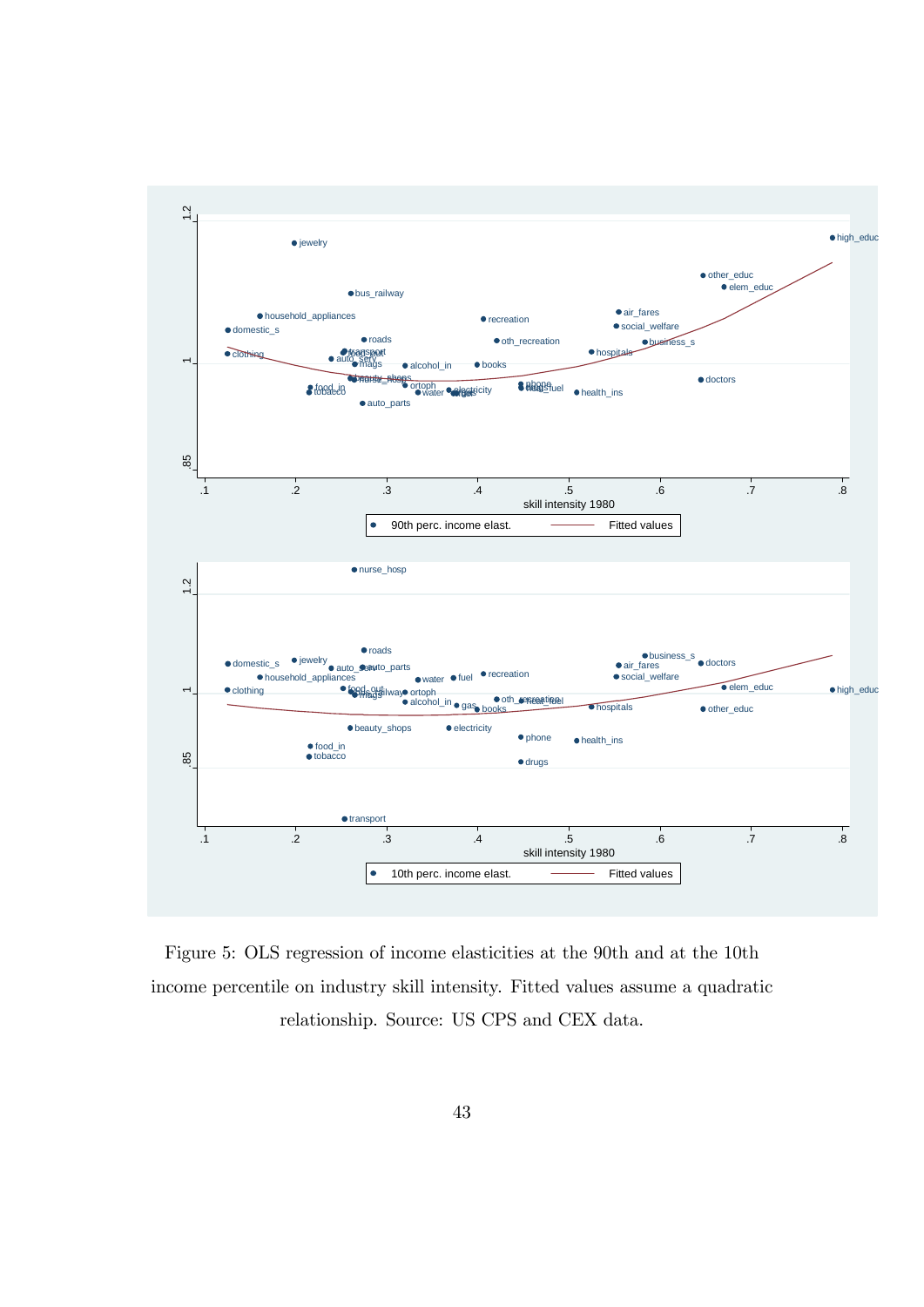| CEX consumption item                        | educ.    | std.err. | income | std. err. | mean  |
|---------------------------------------------|----------|----------|--------|-----------|-------|
|                                             | elast.   |          | elast. |           | share |
| Food Off-Premise                            | $-0.064$ | 0.009    | 0.933  | 0.055     | 0.054 |
| Food On-Premise                             | 0.051    | 0.018    | 1.018  | 0.042     | 0.040 |
| <b>Tobacco Products</b>                     | $-0.268$ | 0.042    | 0.926  | 0.339     | 0.006 |
| Alcohol Off-Premise                         | $-0.040$ | 0.042    | 0.981  | 0.379     | 0.031 |
| Alcohol On-Premise                          | 0.076    | 0.059    | 0.998  | 0.581     | 0.038 |
| Clothing and Shoes                          | 0.011    | 0.016    | 1.006  | 0.057     | 0.013 |
| Clothing Services                           | 0.071    | 0.037    | 0.924  | 0.409     | 0.036 |
| Jewelry and Watches                         | $-0.146$ | 0.065    | 1.094  | 0.874     | 0.012 |
| Barbershops, Beauty Parlors, Health Clubs   | 0.062    | 0.022    | 0.963  | 0.159     | 0.009 |
| Nondurable Househ. Supplies and Equipment   | $-0.039$ | 0.028    | 1.056  | 0.067     | 0.019 |
| Electricity                                 | $-0.075$ | 0.015    | 0.934  | 0.097     | 0.039 |
| Gas                                         | $-0.028$ | 0.027    | 0.955  | 0.197     | 0.057 |
| Water and Other Sanitary Services           | 0.016    | 0.020    | 0.984  | 0.136     | 0.008 |
| Fuel Oil and Coal                           | $-0.243$ | 0.073    | 0.976  | 0.830     | 0.014 |
| Telephone and Telegraph                     | 0.018    | 0.013    | 0.942  | 0.087     | 0.030 |
| Domestic Service, Other Household Operation | 0.033    | 0.026    | 1.037  | 0.104     | 0.007 |
| Drug Preparations                           | $-0.096$ | 0.062    | 0.902  | 0.550     | 0.054 |
| Ophthalmic Products, Orthopedic Appliances  | 0.179    | 0.082    | 1.008  | 0.883     | 0.026 |
| Physicians, Dentists, Medical Professionals | 0.136    | 0.062    | 1.008  | 0.285     | 0.005 |
| Hospitals                                   | 0.062    | 0.187    | 0.937  | 2.571     | 0.019 |
| Nursing Homes                               | 0.863    | 0.656    | 0.978  | 1.397     | 0.012 |
| Health Insurance                            | $-0.036$ | 0.028    | 0.956  | 0.143     | 0.016 |
| <b>Business Services</b>                    | 0.019    | 0.052    | 1.055  | 0.259     | 0.008 |
| Expense of Handling Life Insurance          | $-0.043$ | 0.039    | 1.046  | 0.160     | 0.006 |
| Tires, Tubes, Accessories, and Other Parts  | $-0.051$ | 0.042    | 1.016  | 0.365     | 0.010 |
| Repair, Greasing, Washing, Parking etc.     | 0.057    | 0.029    | 1.041  | 0.071     | 0.008 |

Table 1: US CEX 1994-1997 Estimates of Education and Income Elasticities.

É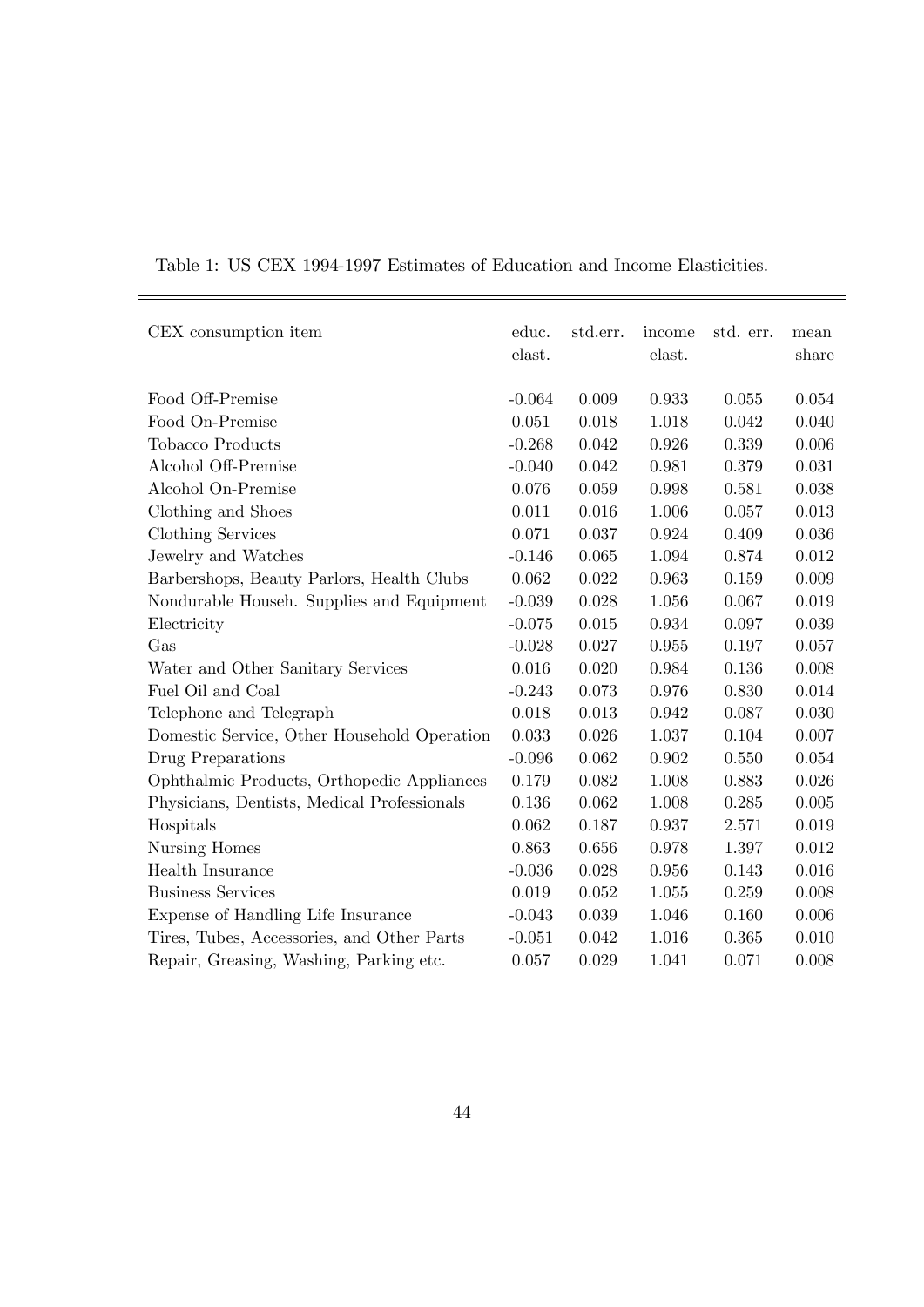### Table 1: continued

| CEX consumption item                         | educ.    | std. err. | income | std. err. | mean  |
|----------------------------------------------|----------|-----------|--------|-----------|-------|
|                                              | elast.   |           | elast. |           | share |
|                                              |          |           |        |           |       |
| Gasoline and Oil                             | $-0.033$ | 0.013     | 0.985  | 0.053     | 0.046 |
| Bridge, Tunnel, Ferry, and Road Tolls        | 0.019    | 0.074     | 1.089  | 0.750     | 0.036 |
| Auto Insurance                               | $-0.034$ | 0.018     | 0.993  | 0.076     | 0.020 |
| Mass Transit Systems                         | 0.105    | 0.089     | 0.857  | 1.364     | 0.004 |
| Taxicab, Railway, Bus, Other Travel Expenses | 0.098    | 0.071     | 1.058  | 0.826     | 0.025 |
| Airline Fares                                | 0.226    | 0.047     | 1.074  | 0.303     | 0.068 |
| Books and Maps                               | 0.444    | 0.041     | 0.985  | 0.466     | 0.005 |
| Magazines, Newspapers, Nondurable Toys       | 0.038    | 0.022     | 1.016  | 0.132     | 0.010 |
| Recreation and Sports Equipment              | $-0.015$ | 0.038     | 1.048  | 0.121     | 0.002 |
| Other Recreation Services                    | 0.078    | 0.015     | 1.014  | 0.042     | 0.003 |
| Higher education                             | 0.317    | 0.089     | 1.039  | 0.598     | 0.001 |
| Nursery, Elementary, Secondary Education     | 0.046    | 0.077     | 1.060  | 0.486     | 0.001 |
| <b>Other Education Services</b>              | 0.276    | 0.108     | 0.989  | 1.755     | 0.008 |
| Religious and Welfare Activities             | 0.260    | 0.047     | 1.034  | 0.214     | 0.006 |
|                                              |          |           |        |           |       |

Notes: The standard errors are calculated with the Delta method. The mean share is the average expenditure share in the CEX 1994-1997.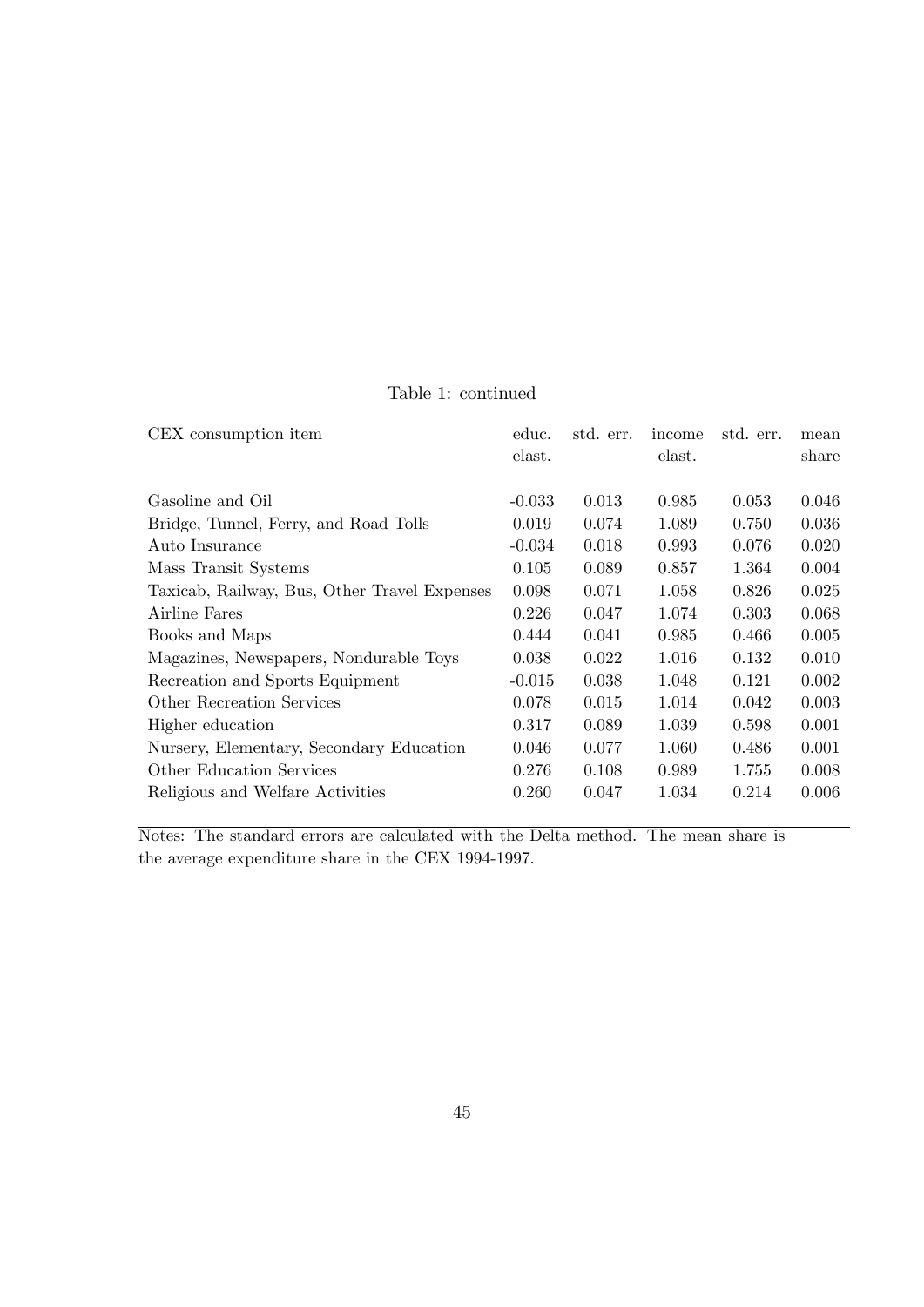|                          | (1)             | (2)                  | (3)                  |
|--------------------------|-----------------|----------------------|----------------------|
| CPS Industry             | skill intensity | adj. skill intensity | adj. skill intensity |
|                          |                 | interm. goods        | import penetration   |
|                          |                 |                      |                      |
| Food production          | 0.216           | 0.283                | 0.260                |
| Eating places            | 0.252           | 0.378                | 0.378                |
| Tobacco                  | 0.214           | 0.266                | 0.238                |
| Beverage                 | 0.320           | 0.378                | 0.378                |
| Bars and drinking places | 0.252           | 0.421                | 0.419                |
| Apparel                  | 0.122           | 0.244                | 0.133                |
| Repair                   | 0.239           | 0.293                | 0.293                |
| Jewelry and toys         | 0.198           | 0.350                | 0.321                |
| Personal services        | 0.259           | 0.315                | 0.315                |
| House supplies           | 0.160           | 0.246                | 0.206                |
| Electric                 | 0.368           | 0.358                | 0.356                |
| Gas                      | 0.376           | 0.351                | 0.351                |
| Water                    | 0.334           | 0.360                | 0.360                |
| Petroleum                | 0.447           | 0.386                | 0.352                |
| Communications           | 0.447           | 0.424                | 0.420                |
| House services           | 0.125           | 0.315                | 0.315                |
| Drugs                    | 0.447           | 0.418                | 0.284                |
| Optical                  | 0.320           | 0.481                | 0.481                |
| Health services          | 0.645           | 0.481                | 0.481                |
| Hospitals                | 0.524           | 0.481                | 0.481                |
| Nurse homes              | 0.264           | 0.572                | 0.572                |
| Health Insurance         | 0.508           | 0.472                | 0.468                |
| Business serv.           | 0.583           | 0.542                | 0.540                |
| Life Insurance           | 0.508           | 0.472                | 0.468                |
| Motor parts              | 0.273           | 0.293                | 0.293                |
| Auto Repair              | 0.239           | 0.293                | 0.293                |

# Table 2: US CPS 1994-1997 Industry Skill Intensity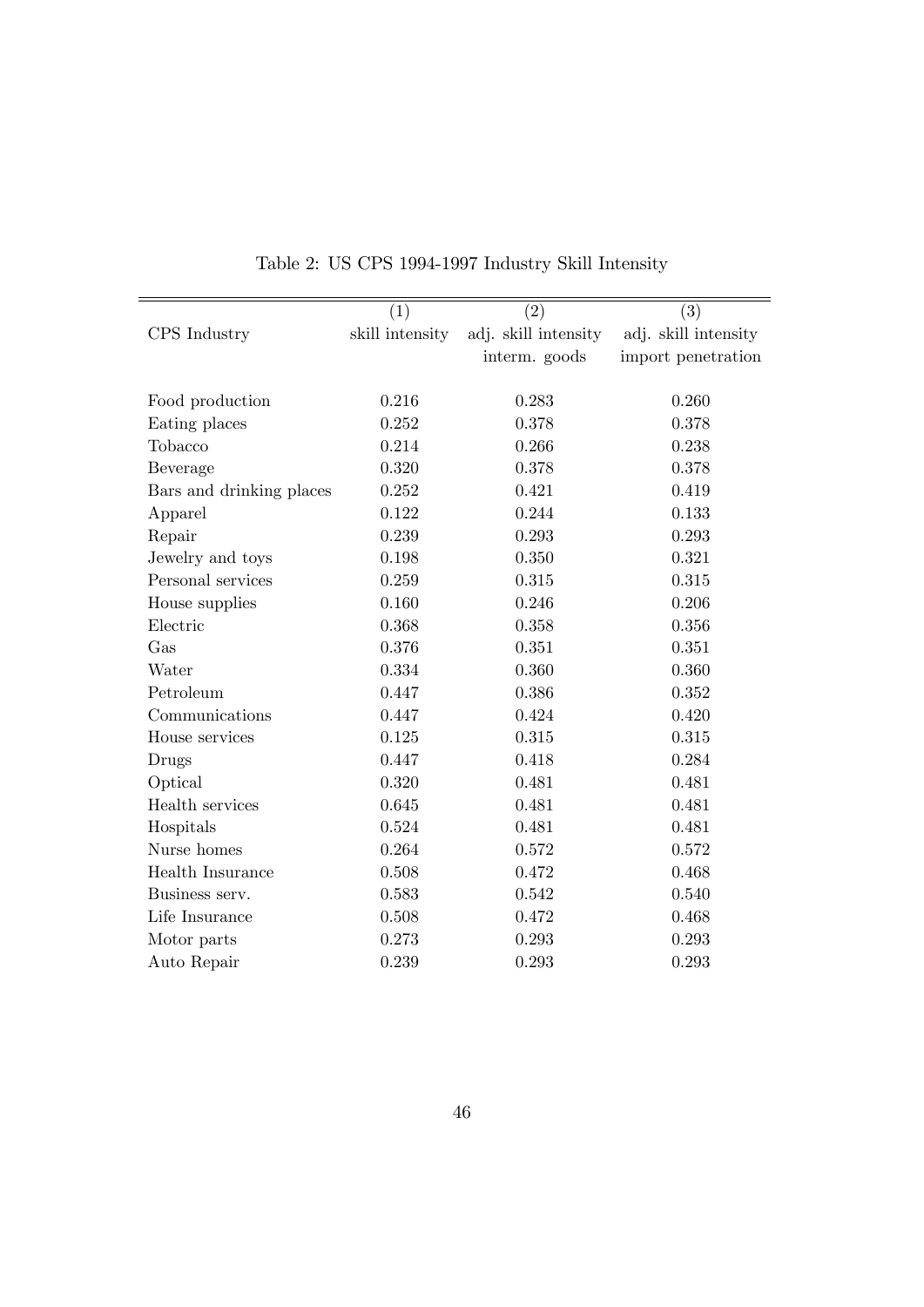|                 | (1)             | $\left( 2\right)$    | $\left( 3\right)$    |
|-----------------|-----------------|----------------------|----------------------|
| CPS industry    | skill intensity | adj. skill intensity | adj. skill intensity |
|                 |                 | interm. goods        | import penetration   |
|                 |                 |                      |                      |
| Petroleum       | 0.373           | 0.386                | 0.352                |
| Transport       | 0.274           | 0.329                | 0.327                |
| Car Insurance   | 0.508           | 0.477                | 0.468                |
| Railways        | 0.253           | 0.328                | 0.327                |
| Railroads       | 0.260           | 0.329                | 0.327                |
| Air transport   | 0.554           | 0.328                | 0.282                |
| Printing        | 0.399           | 0.396                | 0.386                |
| Newspaper       | 0.264           | 0.380                | 0.365                |
| Profess equip   | 0.406           | 0.421                | 0.419                |
| Entertainment   | 0.420           | 0.421                | 0.419                |
| College         | 0.789           | 0.572                | 0.572                |
| Elementary      | 0.670           | 0.572                | 0.572                |
| Educational     | 0.647           | 0.572                | 0.572                |
| Social services | 0.551           | 0.572                | 0.572                |
|                 |                 |                      |                      |

#### Table 2: continued

Notes: Skill intensity in column (1) is calculated from CPS data 1994-1997 as the share of workers in the industry with a college-level qualification. Skill intensity in column  $(2)$ is calculated using the 1997 industry-by-industry Input-Output table. Skill intensity in column (3) is calculated using the Input-Output tables weighted for import penetration. See the text for more details.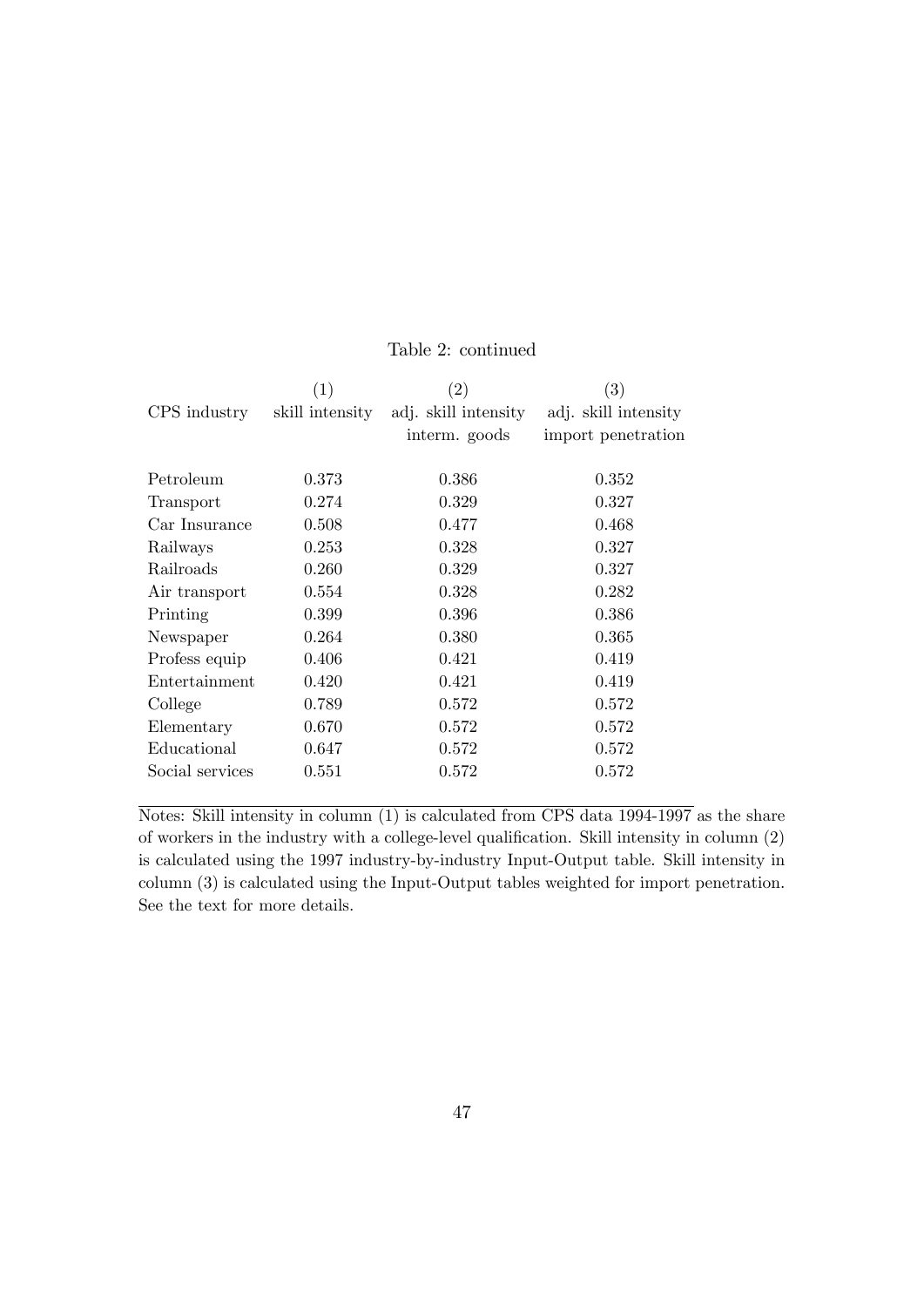|                                          | Dependent variable |               |                |                  |  |  |
|------------------------------------------|--------------------|---------------|----------------|------------------|--|--|
|                                          | education          | income        | 90th perc.     | 10th perc.       |  |  |
|                                          | elasticity         | elasticity    | income elast.  | income elast.    |  |  |
|                                          |                    |               |                |                  |  |  |
|                                          | PANEL A            |               |                |                  |  |  |
| skill intensity 1980                     | $-0.522$           | $-0.403$      | $-0.636$       | $-0.361$         |  |  |
|                                          | [0.502]            | $[0.238]$ *   | $[0.198]$ ***  | [0.355]          |  |  |
| skill intensity 1980 sq.                 | 1.049              | 0.581         | 0.891          | 0.557            |  |  |
|                                          | [0.639]            | $[0.303]*$    | $[0.252]$ ***  | [0.452]          |  |  |
| Constant                                 | 0.037              | 1.039         | 1.089          | 1.014            |  |  |
|                                          | [0.089]            | $[0.042]$ *** | $[0.035]$ ***  | $[0.063]$ ***    |  |  |
| R-squared                                | 0.22               | 0.12          | 0.29           | 0.06             |  |  |
|                                          |                    |               |                |                  |  |  |
|                                          | PANEL B            |               |                |                  |  |  |
| adjusted skill int. (interm. goods)      | $-1.592$           | $-0.713$      | $-1.409$       | $-0.280$         |  |  |
|                                          | [1.354]            | [0.667]       | $[0.582]^{**}$ | [0.988]          |  |  |
| adjusted skill int. (interm. goods) sq.  | 2.708              | 1.096         | 1.946          | 0.661            |  |  |
|                                          | [1.724]            | [0.848]       | $[0.741]$ **   | [1.257]          |  |  |
| Constant                                 | 0.198              | 1.089         | 1.235          | 0.978            |  |  |
|                                          | [0.256]            | $[0.126]$ *** | $[0.110]$ ***  | $[0.187]$ ***    |  |  |
| R-squared                                | 0.24               | 0.11          | 0.19           | 0.10             |  |  |
|                                          | PANEL C            |               |                |                  |  |  |
|                                          | $-1.096$           | $-0.542$      | $-0.808$       | $-0.488$         |  |  |
| adjusted skill int. (imported goods)     | [0.761]            | [0.375]       | $[0.334]^{**}$ | [0.559]          |  |  |
|                                          | 2.159              | 0.932         | 1.254          | 0.963            |  |  |
| adjusted skill int. (imported goods) sq. | $[1.050]^{**}$     | $[0.518]*$    | $[0.460]$ ***  |                  |  |  |
| Constant                                 | 0.096              | 1.049         | 1.111          | [0.771]<br>1.013 |  |  |
|                                          |                    | $[0.065]$ *** | $[0.058]$ ***  |                  |  |  |
|                                          | [0.132]            |               |                | $[0.097]$ ***    |  |  |
| R-squared                                | 0.27               | 0.14          | 0.20           | 0.12             |  |  |

Table 3: US data - OLS Regression of Estimated Education and Income Elasticities on Various Measures of Skill Intensity

Notes: N=40. All regressions are weighted by the inverse of the dependent variable variance. Skill intensity in Panel A is the proportion of college graduates in total industry employment, in Panel B is adjusted using Input-Output tables and in Panel C is adjusted using Input-Output tables and industry import penetration.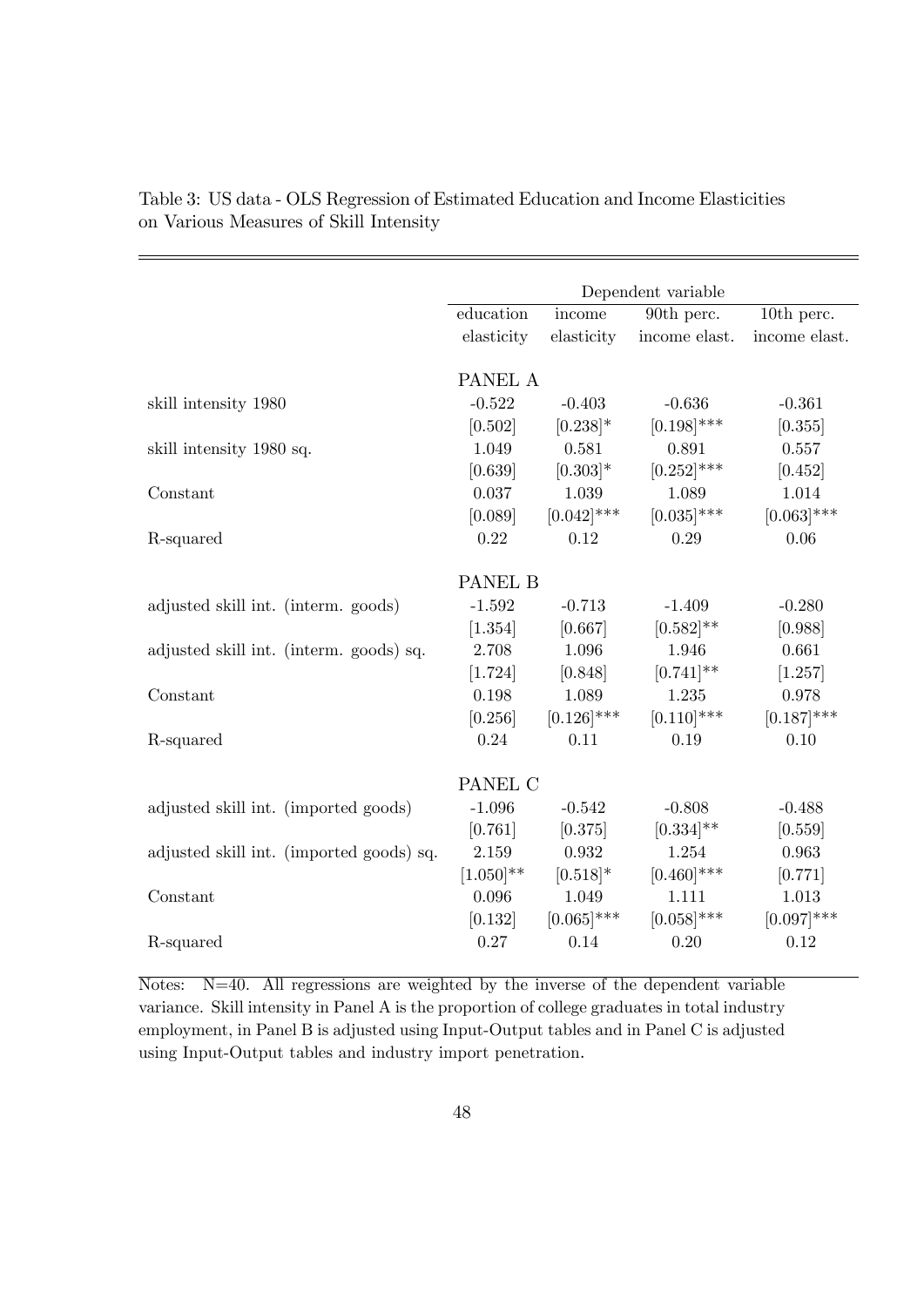Table 4: Robustness Test: US data - Income Elasticities calculated on various samples regression on Skill Intensity

|                          | elasticities  |                |               | sample of              |               | elasticities calculated |  |  |
|--------------------------|---------------|----------------|---------------|------------------------|---------------|-------------------------|--|--|
|                          |               | in year $2000$ |               | head of h. age $18-60$ |               | wrt. log househ. income |  |  |
|                          | income        | 90th perc.     | income        | 90th perc.             | income        | 90th perc.              |  |  |
|                          | elasticity    | income elast.  | elasticity    | income elast.          | elasticity    | income elast            |  |  |
| skill intensity 1980     | $-0.519$      | $-0.600$       | $-0.448$      | $-0.631$               | $-0.117$      | $-0.424$                |  |  |
|                          | $[0.290]$ *   | $[0.268]$ **   | $[0.255]$ *   | $[0.237]$ **           | [0.100]       | $[0.149]$ ***           |  |  |
| skill intensity 1980 sq. | 0.828         | 0.942          | 0.741         | 1.018                  | 0.186         | 0.640                   |  |  |
|                          | $[0.432]$ *   | $[0.399]$ **   | $[0.370]$ *   | $[0.344]$ ***          | [0.149]       | $[0.221]$ ***           |  |  |
| Constant                 | 1.046         | 1.070          | 1.034         | 1.072                  | 1.007         | 1.049                   |  |  |
|                          | $[0.041]$ *** | $[0.038]$ ***  | $[0.037]$ *** | $[0.035]$ ***          | $[0.015]$ *** | $[0.022]$ ***           |  |  |
| R-squared                | 0.11          | 0.16           | 0.14          | 0.25                   | 0.05          | 0.21                    |  |  |
|                          |               |                |               |                        |               |                         |  |  |

Notes: N=40. All regressions are weighted by the inverse of the dependent variable variance.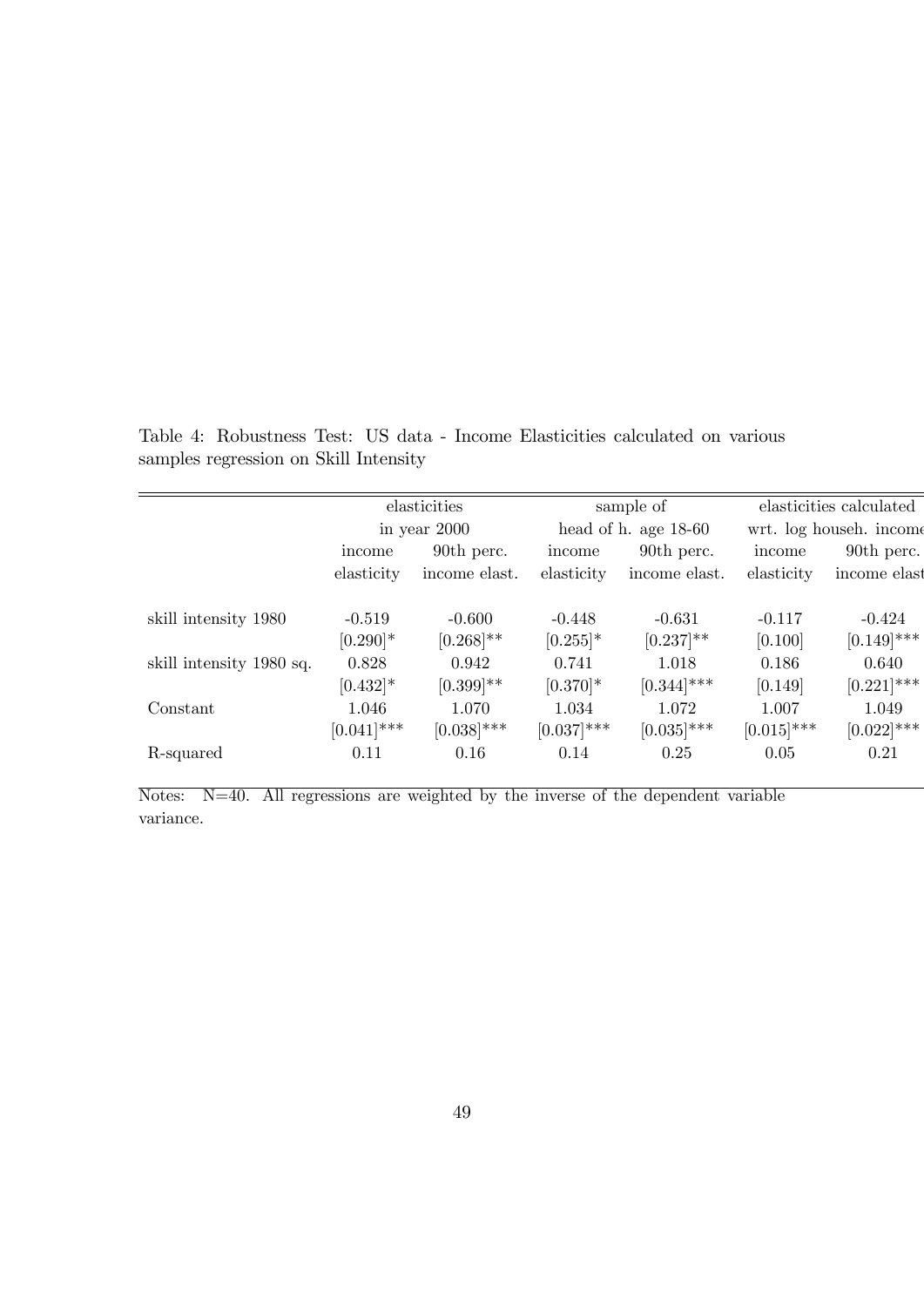|                                          |               |                | Dependent Variable |               |
|------------------------------------------|---------------|----------------|--------------------|---------------|
|                                          | education     | income         | 90th perc.         | 10th perc.    |
|                                          | elasticity    | elasticity     | income elast.      | income elast. |
|                                          |               |                |                    |               |
|                                          | PANEL A       |                |                    |               |
| skill intensity 1980                     | $-0.164$      | $-0.324$       | $-0.690$           | $-0.218$      |
|                                          | [0.111]       | $[0.139]^{**}$ | $[0.345]$ *        | [0.238]       |
| skill intensity 1980 sq.                 | 0.797         | 1.019          | 1.952              | 0.712         |
|                                          | $[0.287]$ *** | $[0.509]$ **   | $[0.892]^{**}$     | [0.616]       |
| Constant                                 | 0.003         | 1.018          | 1.040              | 1.011         |
|                                          | [0.009]       | $[0.018]$ ***  | $[0.026]$ ***      | $[0.018]$ *** |
| R-squared                                | 0.23          | 0.06           | 0.10               | 0.03          |
|                                          |               |                |                    |               |
|                                          | PANEL B       |                |                    |               |
| adjusted skill int. (interm. goods)      | $-0.388$      | 0.695          | 0.712              | 0.520         |
|                                          | [0.617]       | [1.223]        | [1.811]            | [1.195]       |
| adjusted skill int. (interm. goods) sq.  | 1.807         | $-1.994$       | $-2.301$           | $-1.153$      |
|                                          | [2.167]       | [4.294]        | [6.357]            | [4.194]       |
| Constant                                 | 0.016         | 0.948          | 0.953              | 0.953         |
|                                          | [0.041]       | $[0.082]$ ***  | $[0.122]$ ***      | $[0.080]$ *** |
| R-squared                                | 0.04          | 0.01           | 0.00               | 0.02          |
|                                          |               |                |                    |               |
|                                          | PANEL C       |                |                    |               |
| adjusted skill int. (imported goods)     | 0.059         | 0.831          | 0.969              | 0.214         |
|                                          | [0.500]       | [0.954]        | [1.426]            | [0.919]       |
| adjusted skill int. (imported goods) sq. | $-0.227$      | $-2.022$       | $-2.713$           | 0.373         |
|                                          | [1.628]       | [3.109]        | [4.648]            | [2.994]       |
| Constant                                 | $-0.003$      | 0.928          | 0.925              | 0.960         |
|                                          | [0.036]       | $[0.069]$ ***  | $[0.103]$ ***      | $[0.066]$ *** |
| R-squared                                | 0.00          | 0.04           | 0.02               | 0.08          |

Table 5: UK data - OLS Regression of Estimated Education and Income Elasticities on Various Measures of Skill Intensity

Notes: N=46. All regressions are weighted by the inverse of the dependent variable variance. Skill intensity in Panel A is the proportion of college graduates in total industry employment, in Panel B is adjusted using Input-Output tables and in Panel C is adjusted using Input-Output tables and industry import penetration.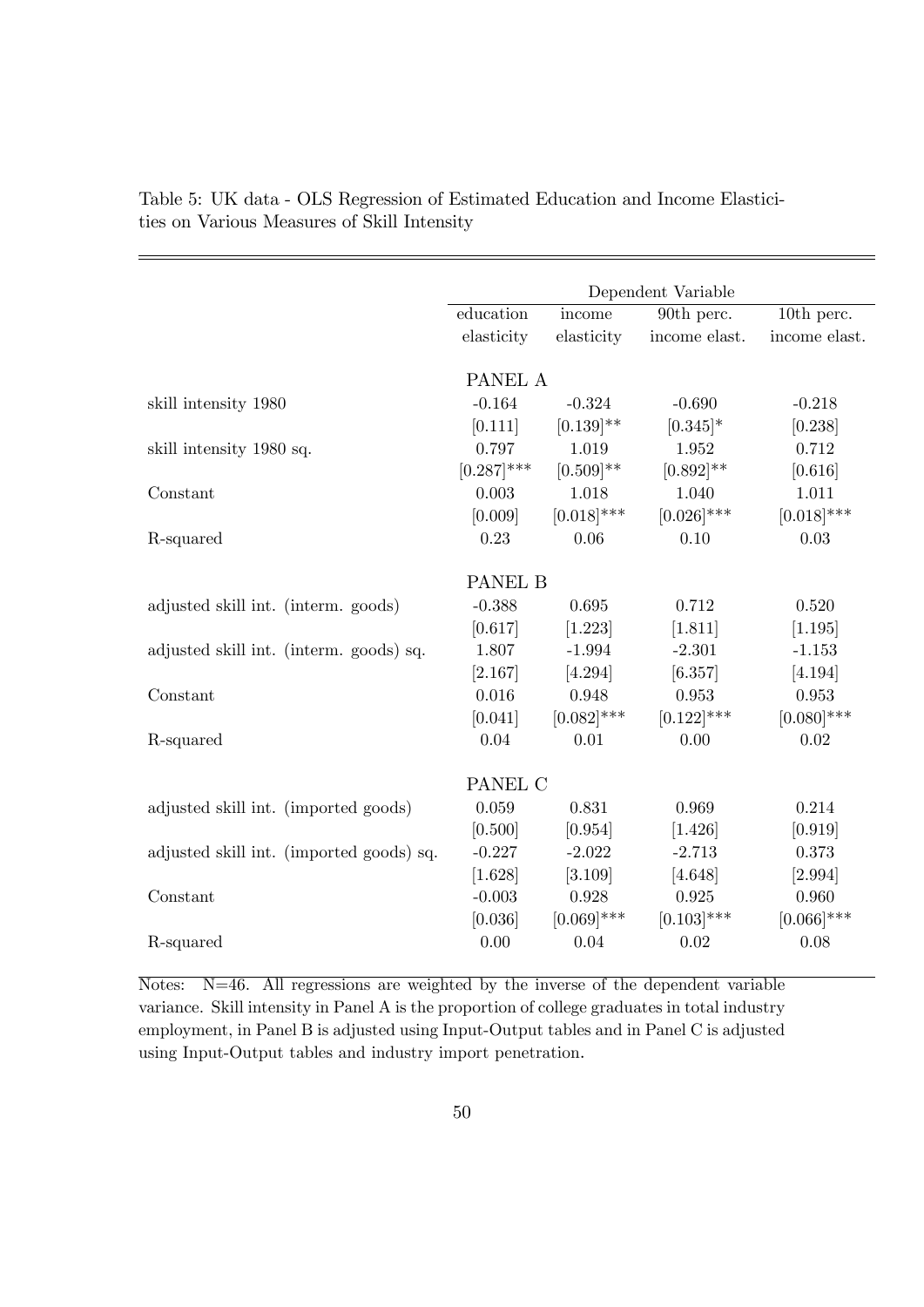|                          | elasticities  |               |               | sample of              | elasticities calculated |               |  |
|--------------------------|---------------|---------------|---------------|------------------------|-------------------------|---------------|--|
|                          |               | in year 1988  |               | head of h. age $18-60$ | wrt. log househ. income |               |  |
|                          | income        | 90th perc.    | income        | 90th perc.             |                         | 90th perc.    |  |
|                          | elasticity    | income elast. | elasticity    | income elast.          | elasticity              | income elast. |  |
| skill intensity 1980     | $-0.226$      | $-0.631$      | $-0.366$      | $-0.631$               | $-0.334$                | $-0.534$      |  |
|                          | [0.222]       | $[0.187]$ *** | $[0.185]$ *   | $[0.184]$ ***          | $[0.152]$ **            | $[0.147]$ *** |  |
| skill intensity 1980 sq. | 1.193         | 2.092         | 1.162         | 2.112                  | 0.929                   | 1.879         |  |
|                          | [0.725]       | $[0.611]$ *** | $[0.548]$ **  | $[0.546]$ ***          | $[0.434]$ **            | $[0.421]$ *** |  |
| Constant                 | 1.006         | 1.011         | 1.027         | 1.017                  | 1.027                   | 1.030         |  |
|                          | $[0.015]$ *** | $[0.012]$ *** | $[0.012]$ *** | $[0.012]$ ***          | $[0.009]$ ***           | $[0.009]$ *** |  |
| R-squared                | 0.11          | 0.23          | 0.10          | 0.28                   | 0.11                    | 0.33          |  |

Table 6: Robustness Test: UK data - Income Elasticities calculated on various samples regression on Skill Intensity

Notes: N=46. All regressions are weighted by the inverse of the dependent variable variance.

| $\lambda_H$ | $\lambda_L$ $a_1$ |        | $a_2$       | $\frac{H}{L}$ |      |      | $\varepsilon_{hm}^h \hspace{0.5cm} \varepsilon_{hm}^l \hspace{0.5cm} \varepsilon_{hp}^h$ | $\varepsilon_{hp}^l$ | $\varepsilon_{hp}$ | $R_1$ | $\sigma$ |
|-------------|-------------------|--------|-------------|---------------|------|------|------------------------------------------------------------------------------------------|----------------------|--------------------|-------|----------|
|             |                   | US CPS |             |               |      |      |                                                                                          | US CEX               |                    |       |          |
| 2.21        | 0.6               |        | $0.65$ 0.37 | 0.57          |      |      | $0.89$ $0.83$ $-0.22$ $-2.33$ $-0.53$                                                    |                      |                    | 0.66  | 1.4      |
|             |                   | UK LFS |             |               |      |      |                                                                                          | UK FES               |                    |       |          |
| 6.73        | 0.74              | 0.42   | 0.07        | 0.28          | 0.91 | 1.08 | $-0.61 -1.39$                                                                            |                      | $-0.59$            | 0.15  | 1.4      |
|             |                   |        |             |               |      |      |                                                                                          |                      |                    |       |          |

Notes:  $\lambda_H$ ,  $\lambda_L$ ,  $a_1$ ,  $a_2$  and  $\frac{H}{L}$  are estimated using CPS and LFS 1994 to 1997.  $\varepsilon_{hp}^h$ ,  $\varepsilon_{hp}^l, \varepsilon_{hm}^h, \varepsilon_{hm}^l, R_1$  are estimated using CEX and FES 1994 to 1997.  $\sigma$  is from Katz and Murphy (1992)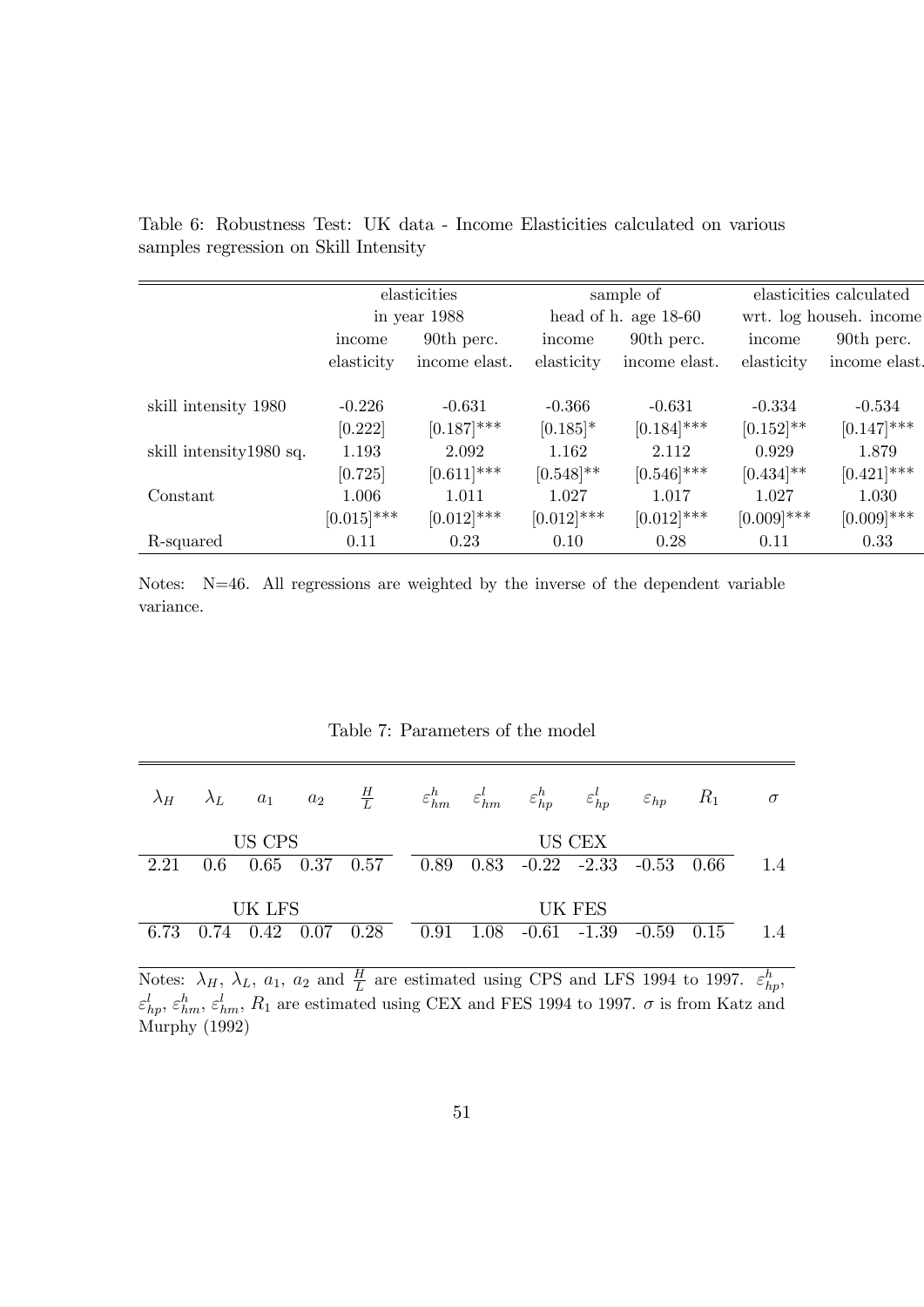|                                       | a)         | b             | $\vert$ C  | $\mathbf{d}$            | e.            |
|---------------------------------------|------------|---------------|------------|-------------------------|---------------|
|                                       | model with | model without | difference | demand                  | contribution  |
|                                       | income     | income        | $(a)-(b)$  | shift $\frac{w_h}{w_l}$ | income effect |
|                                       | effect     | effect        |            |                         | (c)/(d)       |
| US CEX                                |            |               |            |                         |               |
| Implied $\frac{d \log w_h}{d \log H}$ | $-0.67$    | $-0.53$       |            |                         |               |
| Percentage terms                      | $-54\%$    | $-59\%$       | $5\%$      | 70\%                    | $7\%$         |
|                                       |            |               |            |                         |               |
| UK FES                                |            |               |            |                         |               |
| $d \log w_h$<br>Implied<br>$d \log H$ | $-0.74$    | $-0.80$       |            |                         |               |
| Percentage terms                      | $-65%$     | $-70%$        | $5\%$      | 83\%                    | $6\%$         |

Table 8: Quantification of the income effects

Notes: Implied  $\frac{d \log w_h}{d \log H}$  are obtained parametrizing equation 3 in column (a) and equation 8 in column (b). Percentage terms in column (a) and (b) are obtained multiplying the implied  $\frac{d \log w_h}{d \log H}$  by the actual increase between 1984-2002 in  $\frac{H}{L}$  in the US=81% and in the UK=88%. Percentage terms in column (d) is obtained summing the implied decrease of  $\frac{w_h}{w_l}$  along the relative demand curve of the counterfactual model, i.e. the number in column (b), to the actual increase between 1984-2002 in  $\frac{w_h}{w_l}$  in the US=11% and in the UK=13%.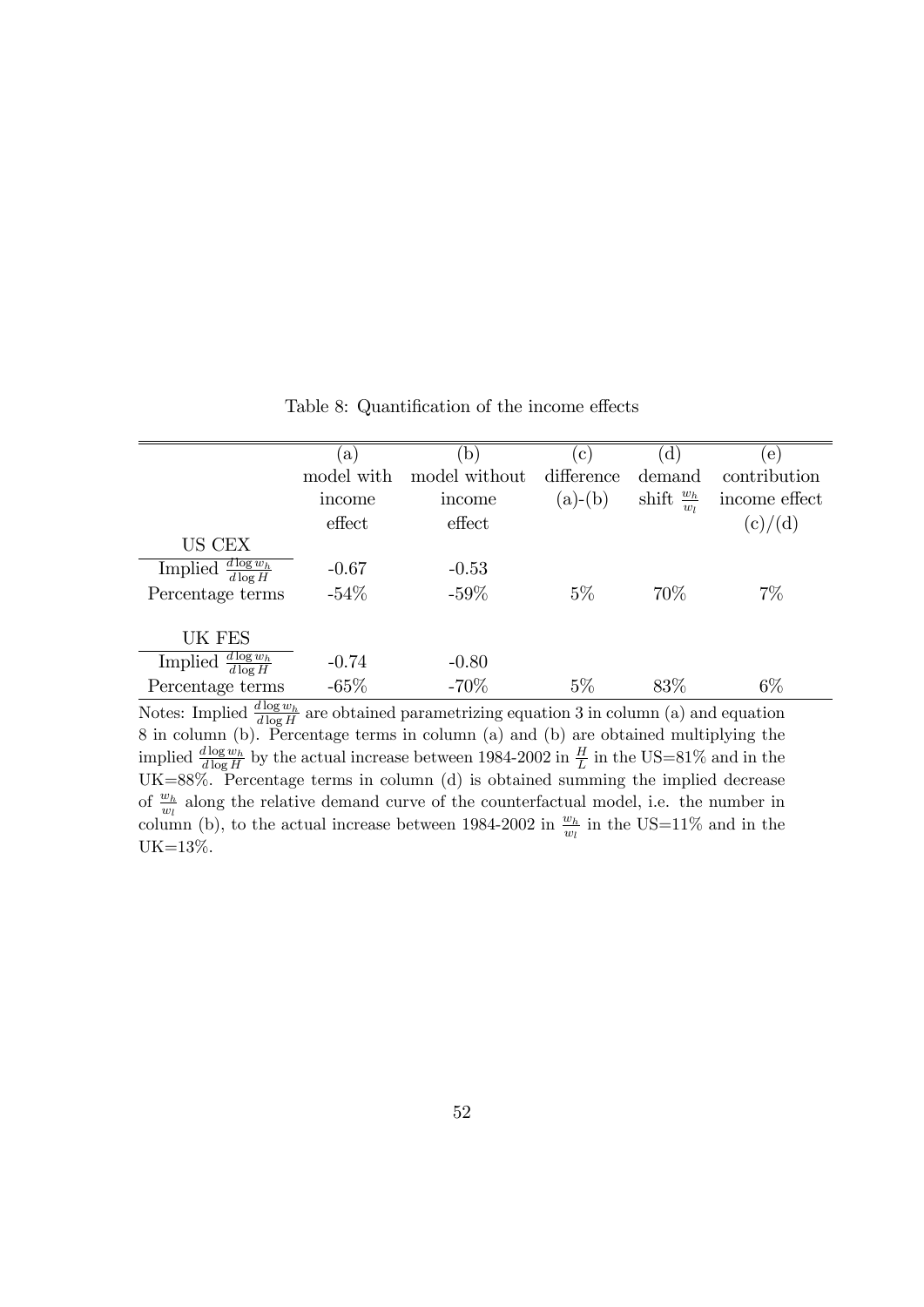| CEX consumption item                   | CPS Industry name                     | Sic 70   | Sic 80   |
|----------------------------------------|---------------------------------------|----------|----------|
|                                        |                                       |          |          |
| Food Off-Premise                       | Food and kindred products             | 268-298  | 100-122  |
| Food On-Premise                        | Eating and drinking places            | 669      | 641      |
| <b>Tobacco Products</b>                | Tobacco manufactures                  | 299      | 130      |
| Alcohol Off-Premise                    | Beverage industries                   | 289      | 120      |
| Alcohol On-Premise                     | Eating and drinking places            | 669      | 641      |
| Clothing and Shoes                     | Apparel and finished textile prod.    | 319-327  | 151-152  |
| Clothing Services                      | Repair Services                       | 749-759  | 751-760  |
| Jewelry and Watches                    | Watches, clocks, clockwork devices    | 249      | 381      |
| Barbershops, Beauty Parlors etc.       | Personal Serv., Except Private Housh. | 777-798  | 762-791  |
| Nondurable Household Supplies          | Soaps and cosmetics                   | 358      | 182      |
| Electricity                            | Electric light and power              | 467      | 460      |
| Gas                                    | Gas and steam supply systems          | 469      | 461      |
| Water and Other Sanitary Services      | Water supply                          | 477      | 470      |
| Fuel Oil and Coal                      | Petroleum products                    | 558      | 200-201  |
| Telephone and Telegraph                | Communications                        | 447-449  | 440-442  |
| Domestic Service, Other Househ. Op.    | Private Household Services            | 769      | 761      |
| Drug Preparations                      | Drugs and medicines                   | 357      | 541      |
| Ophthalmic Products                    | Optical and health services supplies  | 247      | 372      |
| Physicians, Dentists, Medical Profess. | Health Services, Except Hospitals     | 828-837, | 812-830, |
|                                        |                                       | 839-848  | 832-840  |
| Hospitals                              | Hospitals                             | 838      | 831      |
| Nursing Homes                          | Convalescent institutions             | 839      | 832      |
| Health Insurance                       | Insurance and Real Estate             | 717-718  | 711-712  |
| <b>Business Services</b>               | <b>Business Services</b>              | 727-748  | 721-750  |
| Expense of Handling Life Insurance     | Insurance and Real Estate             | 717-718  | 711-712  |
| Tires, Tubes, Accessories and Parts    | Motor vehicles, motor vehicle equip.  | 219      | 351      |
| Repair, Greasing, Parking etc.         | Repair Services                       | 749-759  | 751-760  |

# Table 1: APPENDIX. US data - The Consumption Item-Industry Match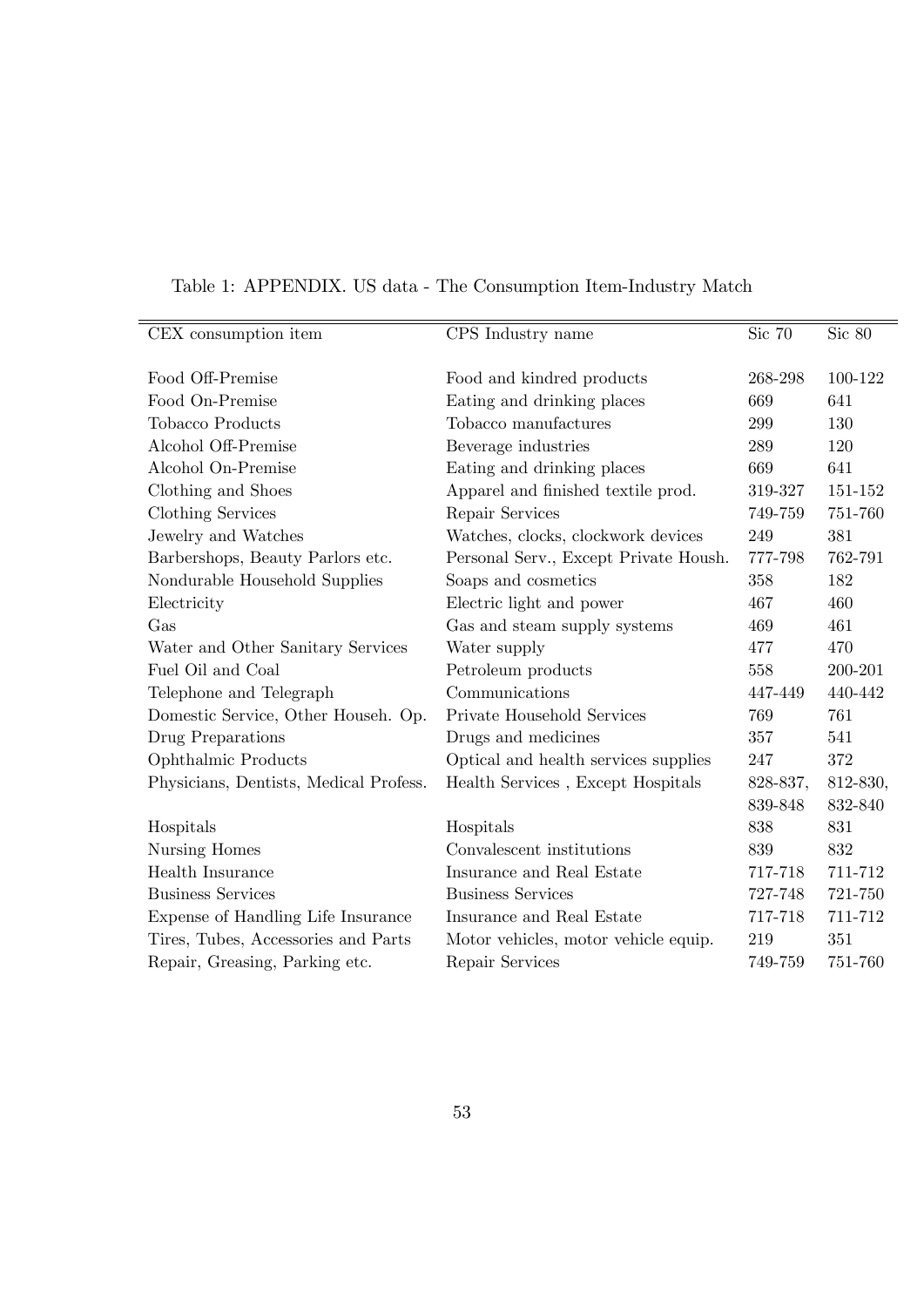### Table 1: APPENDIX. continued

| Gasoline and Oil                        | Petroleum products                  | 558     | 200-201 |
|-----------------------------------------|-------------------------------------|---------|---------|
| Bridge, Tunnel, Ferry, and Road Tolls   | Street railways and bus lines       | 408     | 401     |
| Auto Insurance                          | Insurance and Real Estate           | 717-718 | 711-712 |
| Mass Transit Systems                    | Street railways and bus lines       | 408     | 401     |
| Taxicab, Railway, Bus, and Travel Exp.  | Railroads and railway express serv. | 407     | 400     |
| Airline Fares                           | Air transportation                  | 427     | 421     |
| Books and Maps                          | Printing, publishing                | 339     | 171     |
| Magazines, Newspapers, Toys, etc.       | Newspaper publishing and printing   | 338     | 172     |
| Recreation and Sports Equipment         | Professional and photo equipment    | 239-257 | 371-382 |
| Other Recreation Services               | Entertainment and Recreation Serv.  | 807-809 | 800-810 |
| Higher education                        | College and university              | 858     | 850     |
| Nursery, Elementary, and Sec. Education | Elementary and sec. schools         | 857     | 842     |
| Other Education Services                | Other educational Services          | 867     | 860     |
| Religious and Welfare Activities        | Social Services                     | 877-879 | 861-871 |
|                                         |                                     |         |         |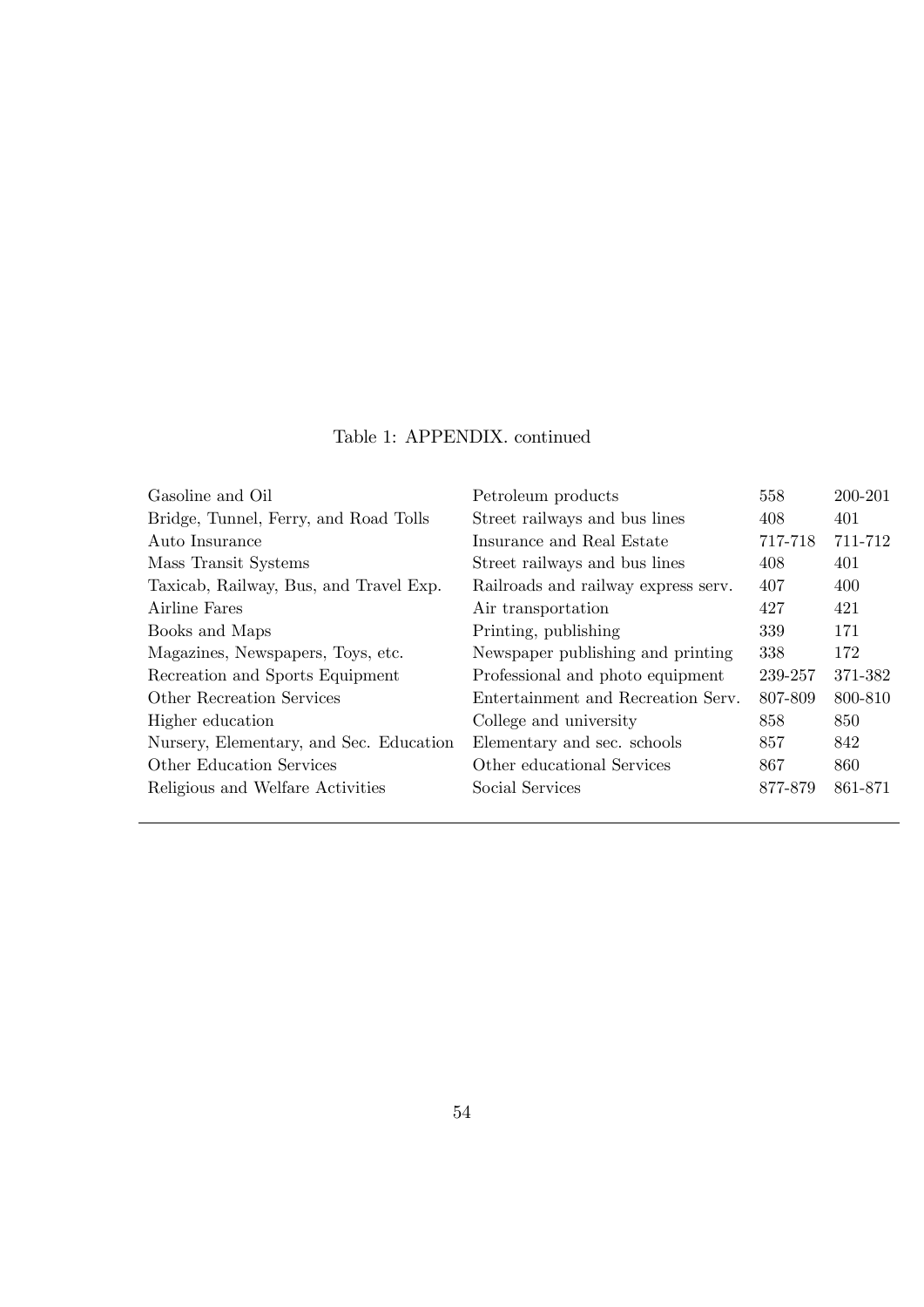| FES consumption Item           | $SIC$ 1992 code | LFS industry name                                                      |
|--------------------------------|-----------------|------------------------------------------------------------------------|
|                                |                 |                                                                        |
| Food                           |                 |                                                                        |
| Bread and biscuit              | $15.81 + 15.82$ | Bread and biscuit manufacture                                          |
| Meat                           | 15.1            | Meat production                                                        |
| Fish                           | 15.2            | Fish processing                                                        |
| Edible oils and fats           | 15.4            | Oils and fats manufacture                                              |
| Milk products                  | 15.5            | Dairy products                                                         |
| Soft drinks                    | 15.98           | Soft drinks production                                                 |
| Sugar and sweets               | $15.83 + 15.84$ | Sugar and sweets manufacture                                           |
| Fruit and vegetables           | 15.3            | Fruit and vegetables                                                   |
|                                |                 |                                                                        |
| Food eaten out                 | $55\,$          | Restaurants and take-away                                              |
|                                |                 |                                                                        |
| Alcohol                        |                 |                                                                        |
| <b>Beer</b>                    | $15.96 + 15.97$ | Beer production                                                        |
| Wine                           | 15.93           | Wine production                                                        |
| Spirits                        | $15.91 + 15.92$ | Alcoholic drinks distilling                                            |
|                                |                 |                                                                        |
| <b>Tobacco</b>                 | 16              | Tobacco products                                                       |
|                                |                 |                                                                        |
| Home energy                    |                 |                                                                        |
| Electricity bill               | 40.10           | Electricity generation                                                 |
| Gas bill                       | 40.2            | Gas production supply                                                  |
|                                |                 |                                                                        |
| Household goods                |                 |                                                                        |
| Furniture                      | 36.1            | Wood furniture                                                         |
| Home furnishings               | 36.15           | Soft furnishings manufacture                                           |
| Domestic electrical appliances | 29.71           | Domestic electrical appliances manufacture                             |
|                                |                 |                                                                        |
| Other domestic appliances      | 29.72           | Domestic non electrical appliances manufacture                         |
| Household consumables          | $24.1 + 24.2$   | Pesticides and detergents manufacture                                  |
|                                |                 |                                                                        |
| Household services             |                 |                                                                        |
| Postage                        | 64.1            | Post services                                                          |
| Phone bill                     | 64.2            | Telecommunications                                                     |
| Domestic help<br>Repairs       | 93.05<br>52.7   | Domestic service activities<br>Repairs to personal and household goods |

# Table 2: APPENDIX. UK data - The Consumption Item-Industry Match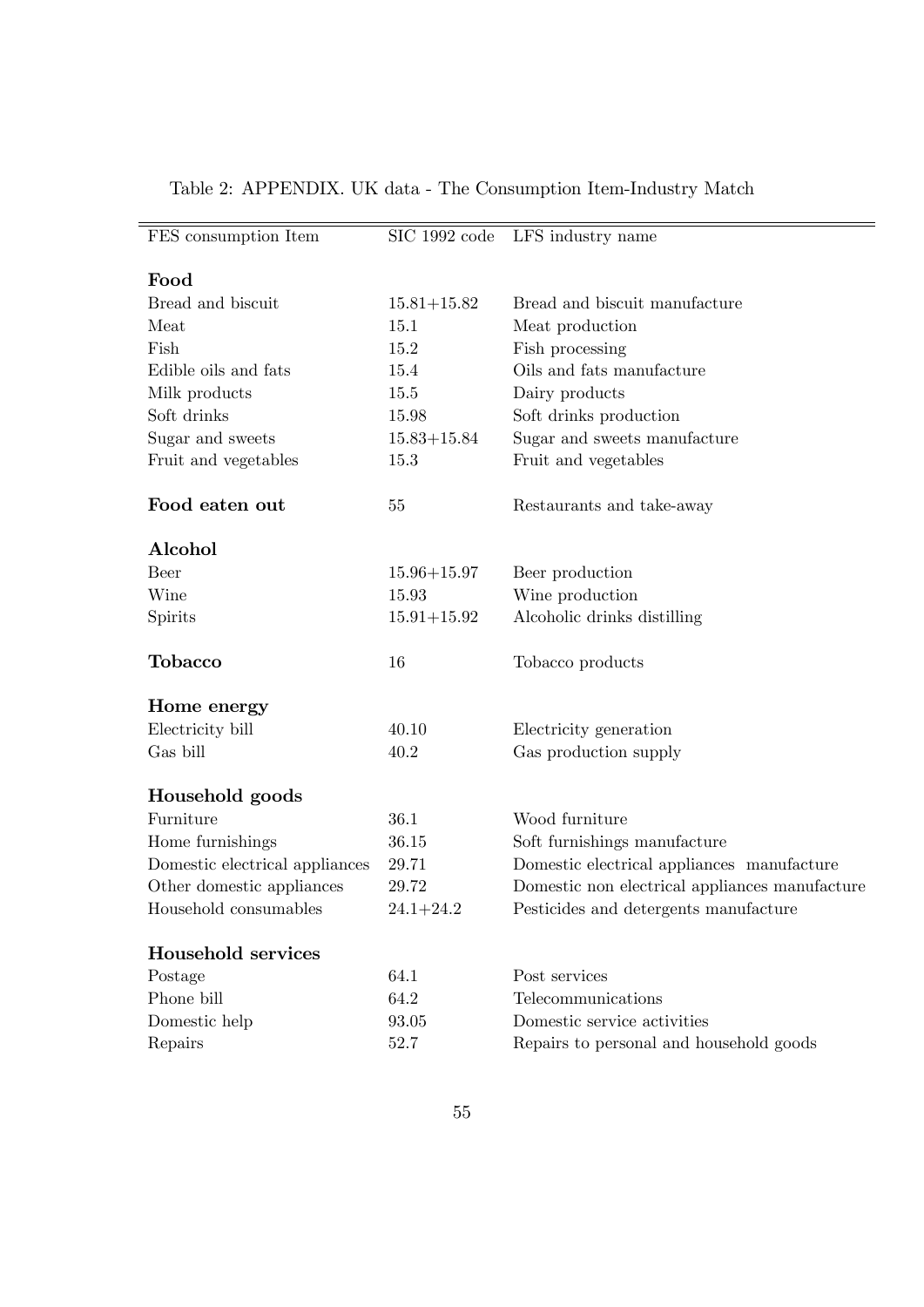#### Table 2: APPENDIX. continued

| FES consumption Item           | SIC 1992 code            | LFS industry name                   |
|--------------------------------|--------------------------|-------------------------------------|
| Clothing                       |                          |                                     |
| Men's and women's clothing     | $17 + 18$                | Textile manufacturing               |
| Footwear                       | 19.3                     | Footwear                            |
| Private transport              |                          |                                     |
| Petrol                         | 23.2                     | Mineral oil refining                |
| Motor vehicle maintenance      | $50.2 + 50.4$            | Maintenance and repair of vehicles  |
| Fares                          |                          |                                     |
| Bus fares                      | 60.2                     | Road passenger transport            |
| Rail fares                     | 60.1                     | Transport via railways              |
| Other fares                    | $62.1 + 62.2$            | Air transport                       |
| Personal goods and services    |                          |                                     |
| Personal articles              | $19.1 + 19.236.2 + 36.3$ | Luggage, jewelry and musical instr. |
| Soap and toiletries            | 24.5                     | Soap and toilet preparations        |
| Drugs                          | 24.4                     | Pharmaceuticals                     |
| Hairdressing                   | 93.02                    | Hairdressing                        |
| Leisure goods                  |                          |                                     |
| Records                        | 22.3                     | Reproduction of recorded media      |
| <b>Books</b>                   | $22.1 + 22.2$            | Printing and publishing             |
| <b>Toys</b>                    | 36.5                     | Toys production                     |
| Domestic electronic appliances | 32                       | Electronic equipment manufacture    |
| Leisure and other services     |                          |                                     |
| Holidays in UK                 | $55.1 + 55.2$            | Hotels and provision of lodgings    |
| Entertainment                  | 92.1 to 92.7             | Recreational activities             |
| Subscriptions to organizations | 91.1 to 91.3             | Membership organizations            |
| Professional services fees     | 74.1 to 74.8             | Professional services               |
| Bank charges                   | $65.1 + 65.2$            | Financial intermediation            |
| Health expenditure             | 85.1                     | Human health activities             |
| Education expenditure          | 80                       | Education                           |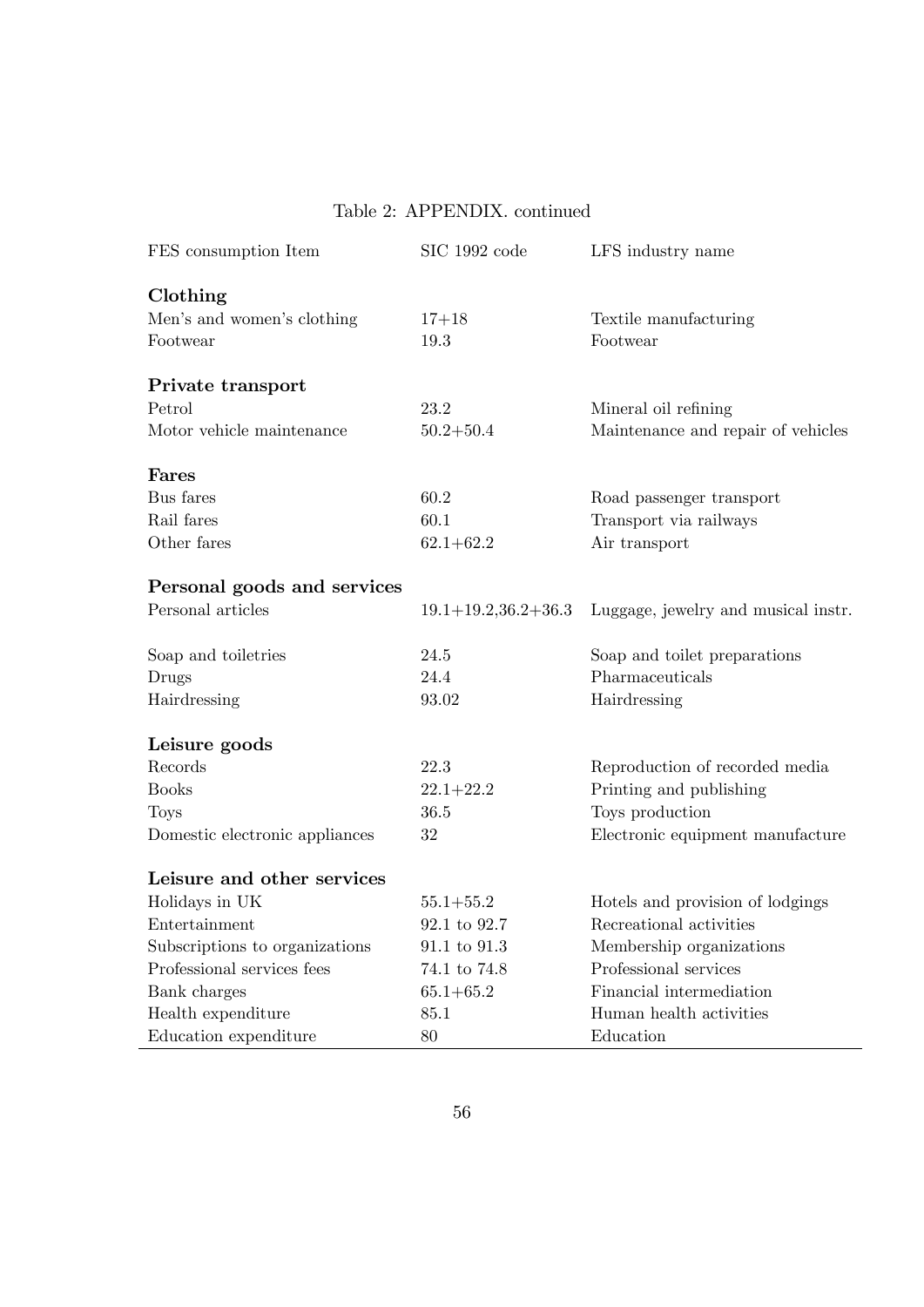### Table 3: APPENDIX. UK FES 1994-1997 Estimates of Education and Income Elasticities.

| FES consumption item               | education<br>elasticity | std. err. | income<br>elasticity | std. err. | mean<br>share |
|------------------------------------|-------------------------|-----------|----------------------|-----------|---------------|
| Hairdressing                       | 0.005                   | 0.011     | 1.047                | 0.276     | 0.012         |
| Footwear                           | $-0.003$                | 0.010     | 1.058                | 0.139     | 0.017         |
| House furnishing                   | $-0.015$                | 0.018     | 1.080                | 0.412     | 0.012         |
| Domestic help                      | 0.035                   | 0.016     | 1.043                | 0.370     | 0.011         |
| Maintenance                        | 0.031                   | 0.009     | 1.045                | 0.109     | 0.020         |
| Meat                               | $-0.016$                | 0.003     | 0.946                | 0.077     | 0.076         |
| Fish                               | 0.015                   | 0.006     | $\,0.958\,$          | 0.227     | 0.011         |
| Food eaten out                     | 0.003                   | 0.003     | 1.032                | 0.013     | 0.059         |
| Bus fares                          | 0.039                   | 0.012     | 0.950                | 0.380     | 0.013         |
| Postage                            | 0.041                   | 0.015     | 0.962                | 0.755     | 0.004         |
| Furniture                          | $-0.038$                | 0.032     | 1.127                | 0.665     | 0.011         |
| Men's and women's clothing         | $-0.017$                | 0.005     | 1.075                | 0.008     | 0.064         |
| Bread and biscuits                 | $-0.001$                | 0.002     | 0.943                | 0.076     | 0.041         |
| Holidays                           | $-0.026$                | 0.015     | 1.110                | 1.977     | 0.023         |
| Domestic electrical appliances     | $-0.015$                | 0.016     | 1.052                | 0.302     | $0.012\,$     |
| Domestic non electrical appliances | 0.029                   | 0.009     | 1.044                | 0.151     | 0.013         |
| Repairs                            | 0.092                   | 0.034     | 1.027                | 2.018     | 0.005         |
| Soft drinks                        | 0.004                   | 0.003     | 0.955                | 0.095     | 0.021         |
| Tobacco                            | $-0.046$                | 0.007     | 0.912                | 0.220     | 0.045         |
| Milk products                      | 0.004                   | 0.003     | 0.935                | 0.090     | 0.037         |
| Fruit and vegetables               | 0.016                   | 0.003     | 0.954                | 0.071     | 0.047         |
| Sugar and sweets                   | $-0.002$                | 0.005     | 0.959                | 0.158     | 0.014         |
| Personal articles                  | 0.005                   | 0.015     | 1.087                | 0.375     | 0.009         |
| Rail fares                         | 0.130                   | 0.019     | 1.057                | 0.574     | 0.005         |
| Edible oils and fats               | $-0.001$                | 0.005     | 0.928                | 0.243     | 0.008         |
| Beer                               | $-0.039$                | 0.006     | 0.994                | 0.096     | 0.039         |
| Toys                               | $-0.004$                | 0.014     | 1.049                | 0.319     | 0.006         |
| Soap and toiletries                | $-0.009$                | 0.005     | 1.018                | 0.080     | $0.016\,$     |
| <b>Books</b>                       | 0.022                   | 0.004     | 0.981                | 0.087     | 0.038         |
| Domestic electronic appliances     | $-0.005$                | 0.022     | 1.070                | 0.534     | 0.007         |
| Gas bill                           | 0.000                   | 0.004     | 0.921                | 0.144     | 0.042         |
| Phone bill                         | 0.018                   | 0.004     | 0.936                | 0.111     | 0.034         |
| Electricity bill                   | $-0.003$                | 0.004     | 0.907                | 0.137     | 0.055         |
| Wine                               | 0.060                   | 0.008     | 1.047                | 0.161     | 0.010         |
|                                    |                         |           |                      |           |               |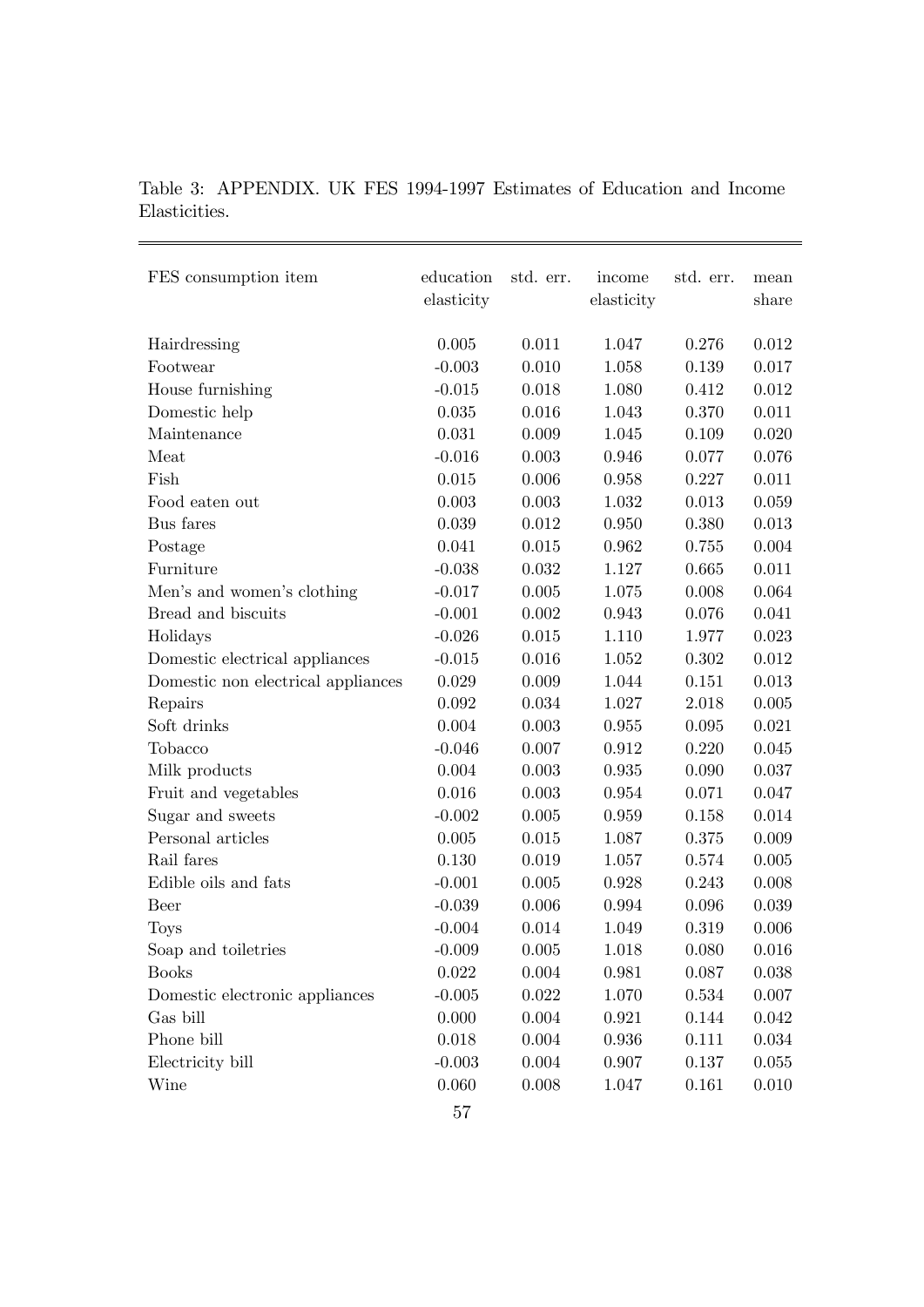| education<br>elasticity | std. err. | income<br>elasticity | std. err. | mean<br>share |
|-------------------------|-----------|----------------------|-----------|---------------|
|                         |           |                      |           | 0.001         |
| 0.007                   | 0.055     | 1.093                | 1.002     | 0.001         |
| 0.002                   | 0.018     | 1.105                | 0.646     | 0.005         |
| $-0.003$                | 0.012     | 1.047                | 0.333     | 0.010         |
| $-0.028$                | 0.005     | 1.013                | 0.065     | 0.025         |
| 0.013                   | 0.006     | 1.010                | 0.095     | 0.018         |
| 0.014                   | 0.010     | 1.049                | 0.250     | 0.006         |
| $-0.001$                | 0.004     | 1.013                | 0.037     | 0.054         |
| 0.104                   | 0.012     | 1.004                | 0.504     | 0.003         |
| $-0.014$                | 0.050     | 1.069                | 5.930     | 0.001         |
| 0.021                   | 0.010     | 0.980                | 0.441     | 0.008         |
| 0.127                   | 0.020     | 1.099                | 0.549     | 0.007         |
|                         | 0.016     | 0.027                | 1.044     | 1.626         |

### Table 3: APPENDIX. continued

Notes: The 46 goods are ordered according to their skill intensity. The standard errors are calculated with the Delta method. The mean share is the average expenditure share in the FES 1994-1997.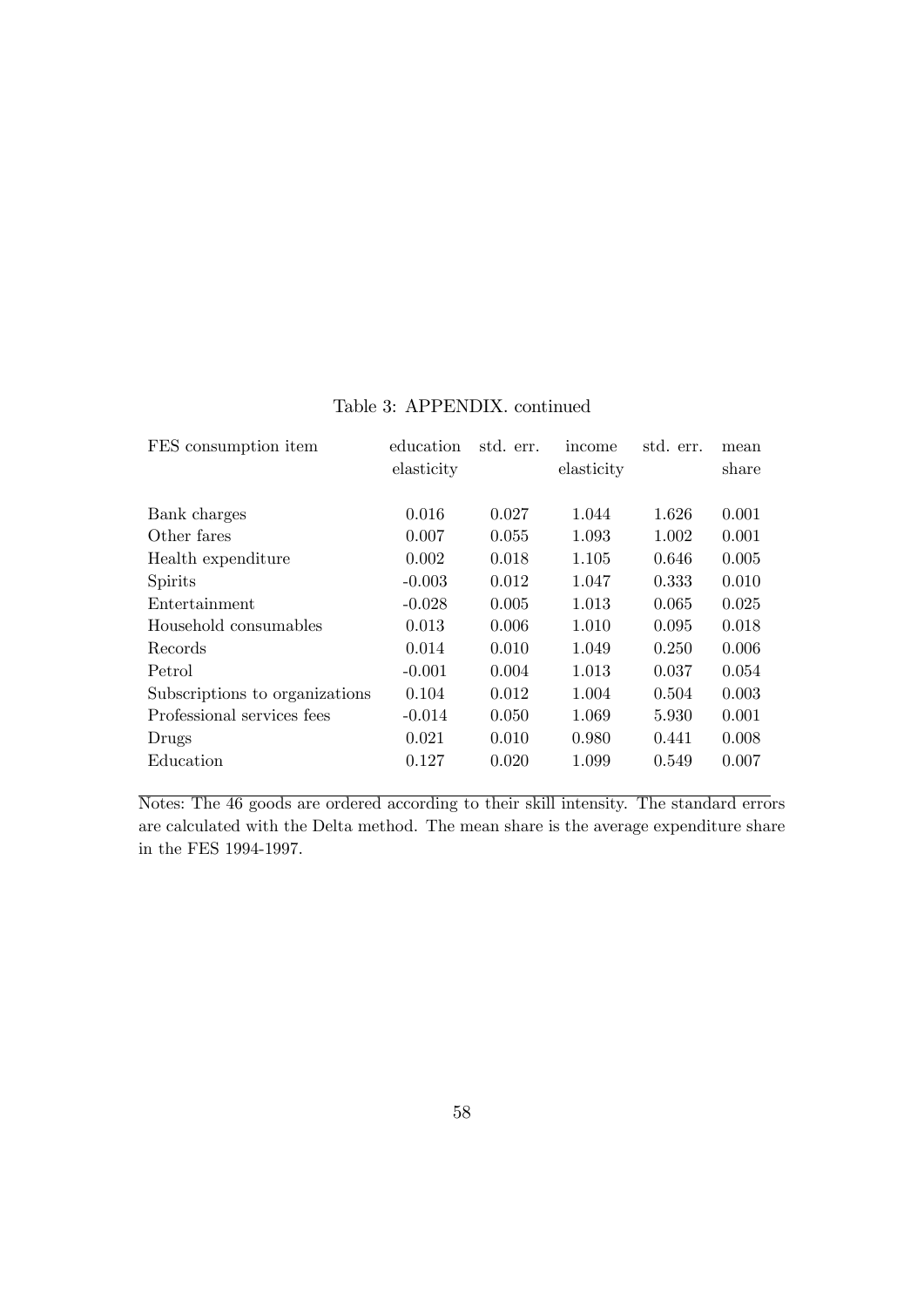|                                          | (1)             | (2)                  | (3)                  |
|------------------------------------------|-----------------|----------------------|----------------------|
| LFS Industry                             | skill intensity | adj. skill intensity | adj. skill intensity |
|                                          |                 | interm. goods        | import penetration   |
|                                          |                 |                      |                      |
| Hairdressing                             | 0.010           | 0.188                | 0.170                |
| Footwear                                 | 0.019           | 0.123                | 0.172                |
| Soft furnishing manufacturing            | 0.020           | 0.086                | 0.081                |
| Domestic help                            | 0.022           | 0.188                | 0.170                |
| Maintenance of motor vehicles            | 0.023           | 0.126                | 0.119                |
| Meat production                          | 0.025           | 0.062                | 0.065                |
| Fish processing                          | 0.029           | 0.084                | 0.084                |
| Restaurants and take-away                | 0.031           | 0.135                | 0.154                |
| Road passenger transport                 | 0.032           | 0.142                | 0.141                |
| Post services                            | 0.035           | 0.169                | 0.165                |
| Wood furniture                           | 0.042           | 0.086                | 0.081                |
| Textile manufacturing                    | 0.043           | 0.105                | 0.124                |
| Bread and biscuits manufacturing         | 0.044           | 0.107                | 0.104                |
| Hotels and lodgings                      | 0.047           | 0.135                | 0.154                |
| Domestic electrical appliances manuf     | 0.050           | 0.121                | 0.134                |
| Domestic non electrical appliances manuf | 0.051           | 0.121                | 0.134                |
| Repairs of personal and household goods  | 0.053           | 0.151                | 0.147                |
| Soft drinks production                   | 0.064           | 0.117                | 0.113                |
| Tobacco production                       | 0.071           | 0.140                | 0.199                |
| Dairy products                           | 0.072           | 0.075                | 0.073                |
| Fruit and vegetables                     | 0.082           | 0.084                | 0.084                |
| Sugar and sweets                         | 0.084           | 0.092                | 0.097                |
| Luggage, jewelry and musical instruments | 0.092           | 0.091                | 0.164                |
| Railways                                 | 0.092           | 0.105                | 0.106                |
| Oils and fats manufacture                | 0.100           | 0.075                | 0.070                |
| Beer production                          | 0.113           | 0.124                | 0.173                |
| Toys production                          | 0.119           | 0.120                | 0.175                |
| Soap and toiletries                      | 0.133           | 0.144                | 0.182                |
| Printing and publishing                  | $0.139\,$       | 0.134                | 0.133                |
| Domestic electronic appliances           | 0.143           | 0.127                | 0.180                |
| Gas supply                               | 0.147           | 0.196                | 0.174                |
| Telecommunications                       | 0.156           | 0.161                | 0.159                |
| Electricity generation                   | $0.159\,$       | 0.150                | 0.144                |
| Wine production                          | 0.166           | 0.124                | 0.173                |

# Table 4: APPENDIX. UK LFS 1994-1997 Industry Skill Intensity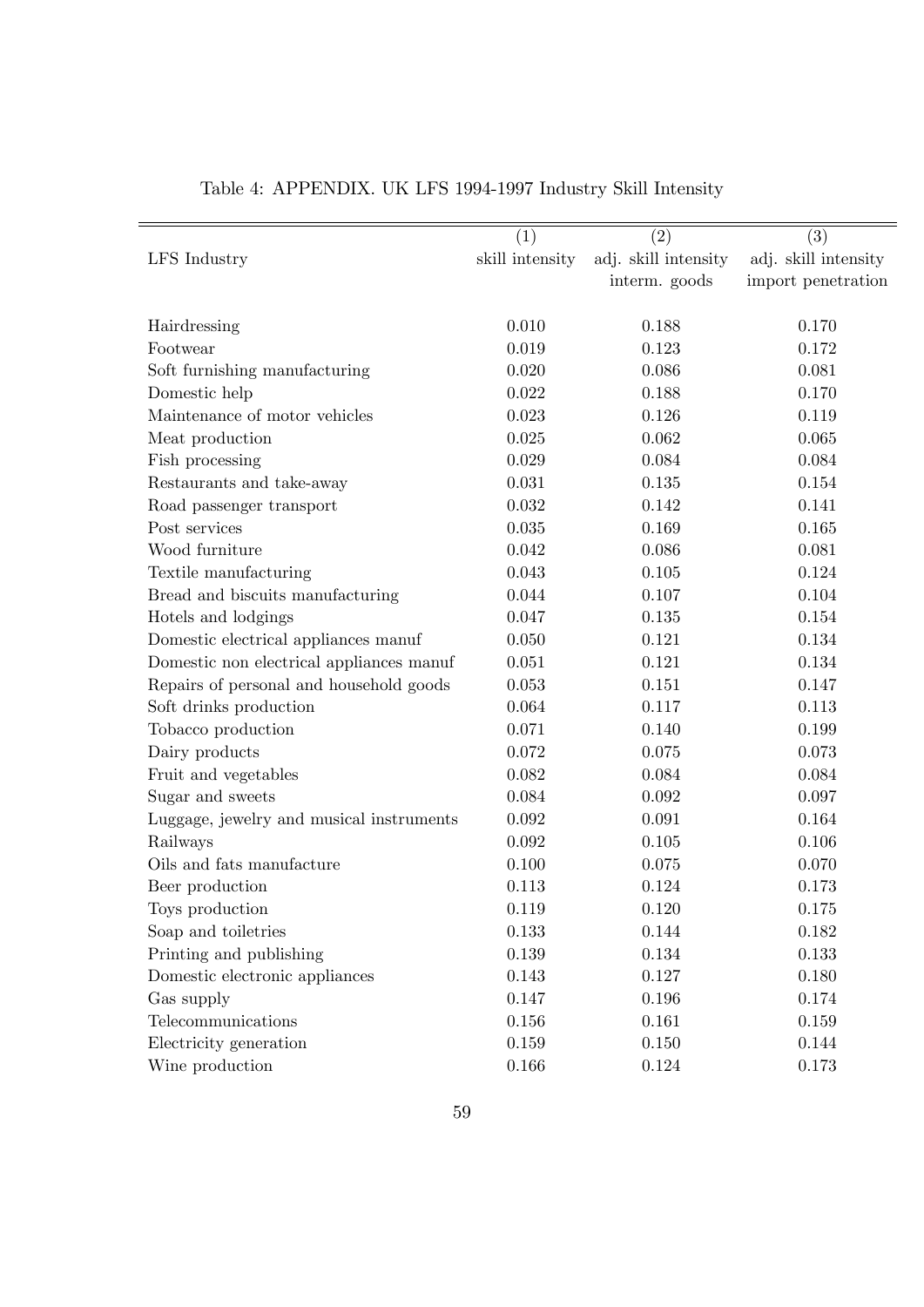|                                | $\left( 1\right)$ | $\left( 2\right)$    | $\left( 3\right)$    |
|--------------------------------|-------------------|----------------------|----------------------|
| LFS Industry                   | skill intensity   | adj. skill intensity | adj. skill intensity |
|                                |                   | interm. goods        | import penetration   |
| Financial intermediation       | 0.167             | 0.189                | 0.197                |
| Air transport                  | 0.168             | 0.194                | 0.232                |
| Human health activities        | 0.175             | 0.184                | 0.177                |
| Alcoholic drinks distilling    | 0.189             | 0.124                | 0.173                |
| Entertainment                  | 0.202             | 0.202                | 0.206                |
| Pesticides and detergents      | 0.206             | 0.149                | 0.150                |
| Reproduction of recorded media | 0.235             | 0.134                | 0.133                |
| Mineral oil refining           | 0.238             | 0.207                | 0.235                |
| Membership organisations       | 0.267             | 0.213                | 0.190                |
| Professional services          | 0.294             | 0.228                | 0.230                |
| Pharmaceuticals                | 0.301             | 0.195                | 0.289                |
| Education                      | 0.538             | 0.232                | 0.233                |
|                                |                   |                      |                      |

#### Table 4: APPENDIX. continued

Notes: Skill intensity in column (1) is calculated from LFS data 1994-1997 as the share of workers in the industry with a degree-level qualification. Skill intensity in column  $(2)$ is calculated using the 1997 industry-by-industry Input-Output table. Skill intensity in column (3) is calculated using the Input-Output tables weighted for import penetration. See the text for more details.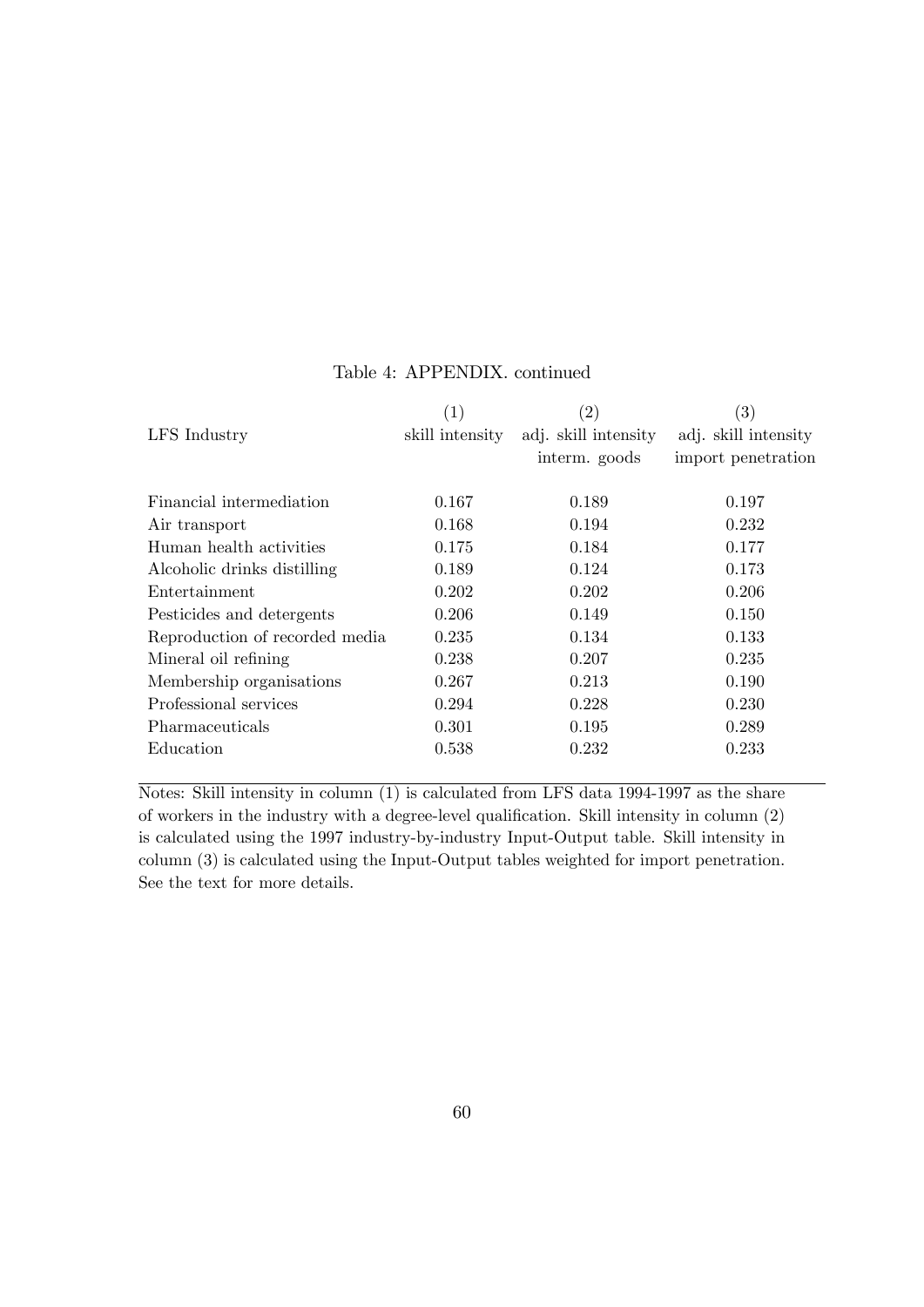| Sic 80   | CPS Industry name                        | IO code   | IO industry code                        |
|----------|------------------------------------------|-----------|-----------------------------------------|
|          |                                          |           |                                         |
| 100-122  | Food and kindred products                | 3110      | Food manufacturing                      |
| 641      | Eating and drinking places               | 7220      | Food services and drinking places       |
| 130      | Tobacco manufactures                     | 3122      | Tobacco manufacturing                   |
| 120      | beverage industries                      | 3121      | Beverage manufacturing                  |
| 641      | Eating and drinking places               | 7130      | Amusements and recreation               |
| 151-152  | Apparel and other finished textile prod. | 3150      | Apparel manufacturing                   |
| 751-760  | Repair Services                          | 812900    | Other personal services                 |
| 381      | Watches, clocks, and devices             | 339910    | Jewelry and silverware manuf            |
| 762-791  | Personal Serv., Except Private Hous      | 812100    | Personal care services                  |
| 182      | Soaps and cosmetics                      | 3256      | Soap, toiletry manuf                    |
| 460      | Electric light and power                 | 2211      | Power generation and supply             |
| 461      | Gas and steam supply systems             | 2212      | Natural gas distribution                |
| 470      | Water supply                             | 2213      | Water, sewage and other systems         |
| 200-201  | Petroleum products                       | 3240      | Petroleum and coal products manuf       |
| 440-442  | Communications                           | 5133      | Telecommunications                      |
| 761      | Private Household Services               | 8120      | Personal and laundry services           |
| 541      | Drugs and medicines                      | 3254      | Pharmaceutical and medicine manuf       |
| 372      | Optical and health services supplies     | 3391      | Medical equip. and supplies manuf       |
| 812-830, | Health Services, Except Hospitals        | 6210      | Ambulatory health care services         |
| 832-840  |                                          |           |                                         |
| 831      | Hospitals                                | 6220      | Hospitals                               |
| 832      | Convalescent institutions                | 6230      | Nursing and residential care facilities |
| 711-712  | Insurance and Real Estate                | 5240      | Insurance and related activities        |
| 721-750  | <b>Business Services</b>                 | 5411-5419 | Prof. and technical serv.               |
| 711-712  | Insurance and Real Estate                | 5240      | Insurance and related activities        |
| 351      | Motor vehicles, motor vehicle equip.     | 336300    | Motor vehicle parts manufacturing       |
| 751-760  | Repair Services                          | 8111      | Automotive repair and maintenance       |

Table 5: APPENDIX. The CPS Industry and Input-Output table Match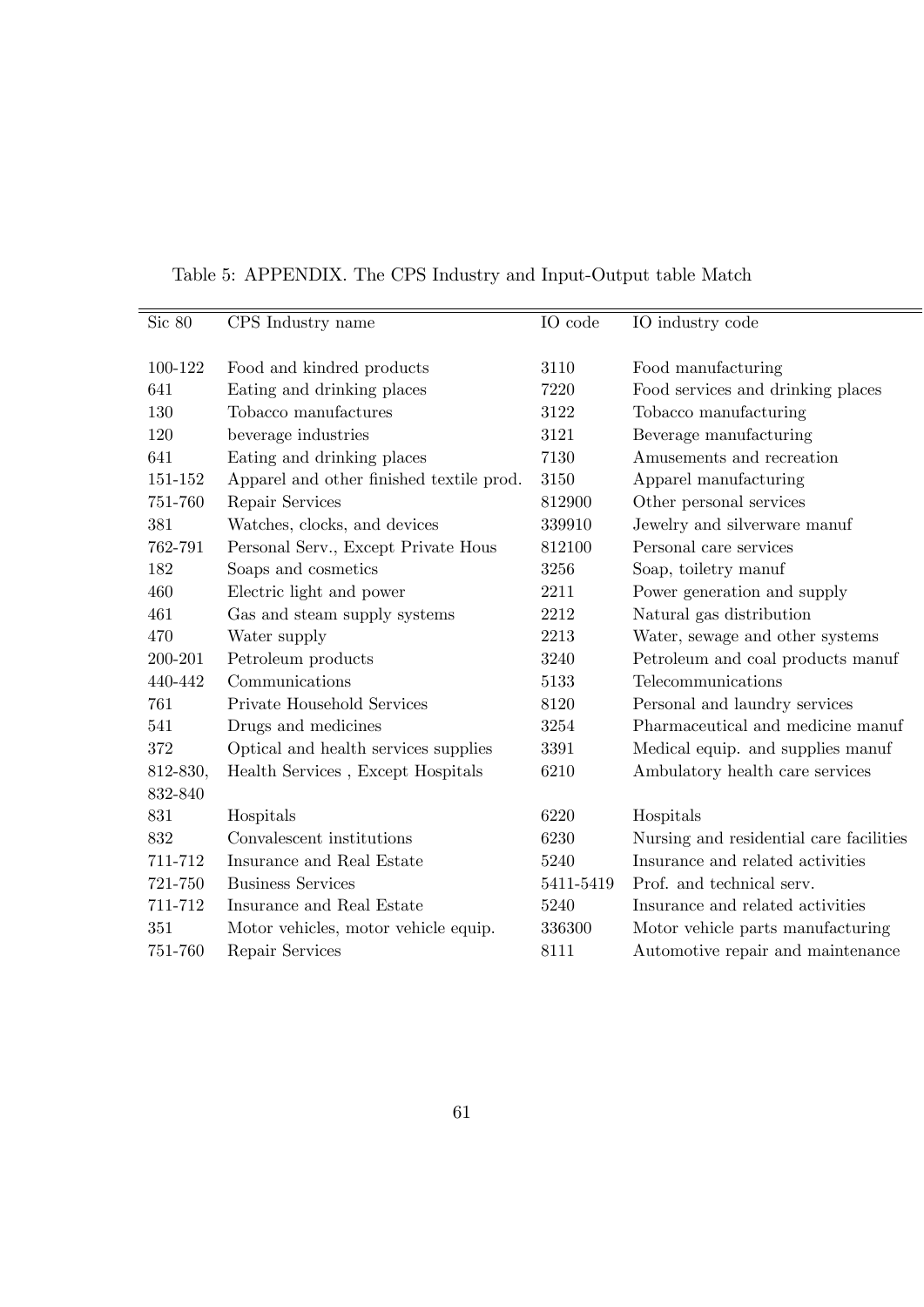### Table 5: APPENDIX. continued

| 200-201 | Petroleum products                   | 2110          | Oil and gas extraction                      |
|---------|--------------------------------------|---------------|---------------------------------------------|
| 401     | Street railways and bus lines        | 4850          | Transit and ground passenger transp.        |
| 711-712 | Insurance and Real Estate            | 5240          | Insurance carriers and related activities   |
| 401     | Street railways and bus lines        | 4850          | Transit and ground passenger transp.        |
| 400     | Railroads and railway express serv.  | 4820          | Rail transportation                         |
| 421     | Air transportation                   | 4810          | Air transportation                          |
| 171     | Printing, publishing                 | 5111          | Newspaper, book, and directory publishe     |
| 172     | Newspaper publishing and printing    | 511120        | Periodical publishers                       |
| 371-382 | Professional and photographic equip. | 339920        | Sporting and athletic goods manufacturing   |
| 800-810 | Entertainment and Recreation Serv.   | $71A0 + 7130$ | arts entert, and recreation                 |
| 850     | College and university               | 611A00        | Colleges, universities, and junior colleges |
| 842     | Elementary and secondary schools     | 611100        | Elementary and secondary schools            |
| 860     | Educational Services                 | 611B00        | Other educational services                  |
| 861-871 | Social Services                      | 813A          | Religious, social advocacy organizations    |
|         |                                      |               |                                             |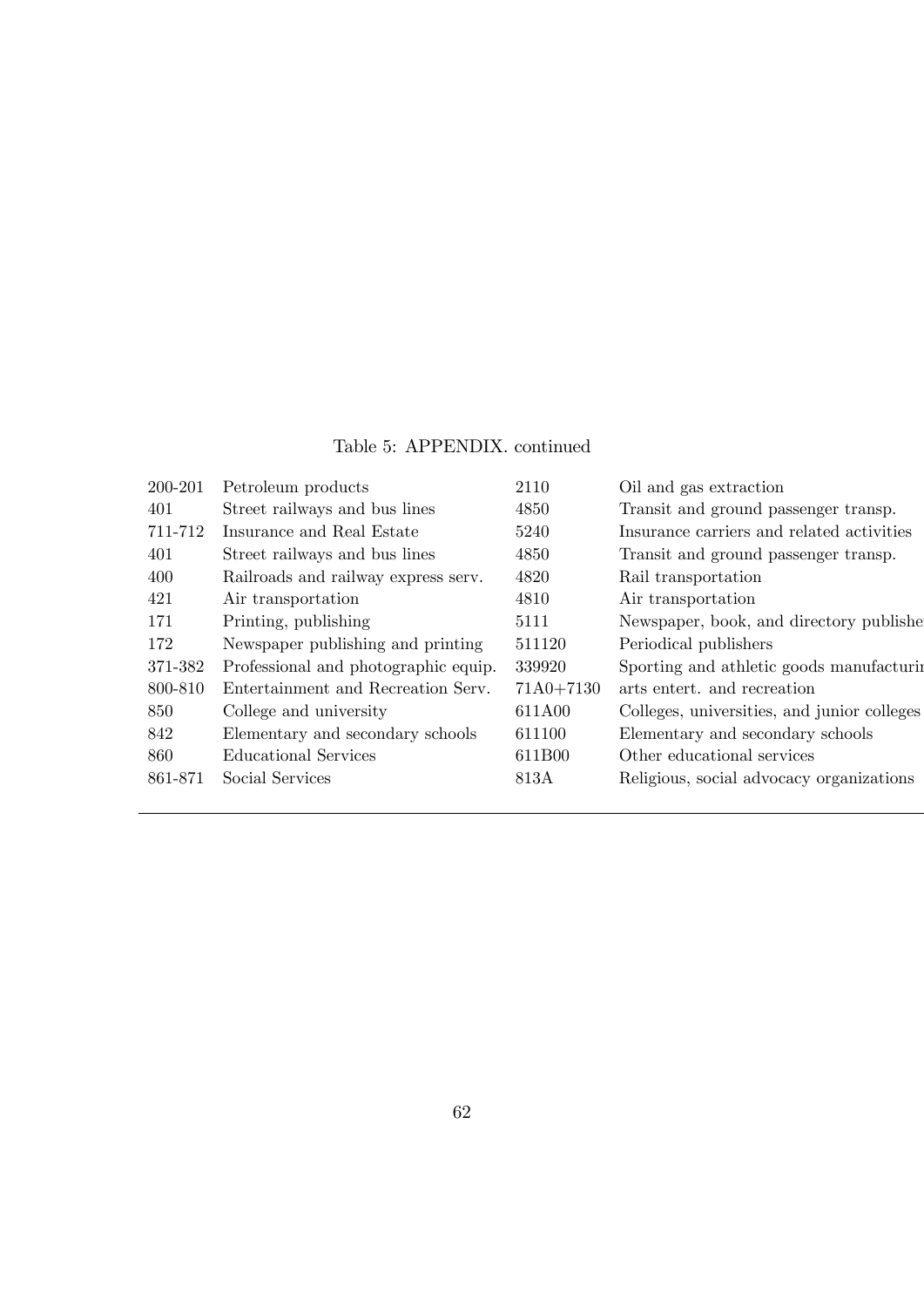|                    | system $(1)$               |                     | system $(2)$           |                     |  |
|--------------------|----------------------------|---------------------|------------------------|---------------------|--|
|                    | non-college educated heads |                     | college educated heads |                     |  |
|                    | expenditure share          | expenditure share   | expenditure share      | expenditure share   |  |
|                    | 20 low-skill items         | 20 high-skill items | 20 low-skill items     | 20 high-skill items |  |
| age of head        | $-0.013$                   | 0.005               | $-0.007$               | 0.002               |  |
|                    | $[0.001]^{***}$            | $[0.001]$ ***       | $[0.000]$ ***          | $[0.001]$ ***       |  |
|                    |                            |                     |                        |                     |  |
| sex of head        | $-0.039$                   | $-0.074$            | 0.012                  | $-0.034$            |  |
|                    | $[0.017]**$                | $[0.016]$ ***       | [0.013]                | $[0.013]$ ***       |  |
| number children    | 0.109                      | $-0.028$            | 0.024                  | 0.003               |  |
|                    | $[0.008]$ ***              | $[0.007]$ ***       | $[0.006]$ ***          | [0.005]             |  |
| log total exp.     | $-0.059$                   | $-0.034$            | $-0.041$               | $-0.028$            |  |
|                    | $[0.004]$ ***              | $[0.004]$ ***       | $[0.004]$ ***          | $[0.003]$ ***       |  |
| log total exp. sq. | 0.003                      | 0.002               | 0.002                  | 0.001               |  |
|                    | $[0.000]$ ***              | $[0.000]$ ***       | $[0.000]$ ***          | $[0.000]$ ***       |  |
| log price index    | $-0.022$                   | 0.022               | $-0.026$               | 0.026               |  |
| low skill goods    | $[0.003]$ ***              | $[0.002]$ ***       | $[0.002]$ ***          | $[0.002]$ ***       |  |
| log price index    | $-0.019$                   | 0.019               | $-0.015$               | 0.015               |  |
| high skill goods   | $[0.005]$ ***              | $[0.004]$ ***       | $[0.002]$ ***          | $[0.003]$ ***       |  |
| Constant           | 0.397                      | 0.156               | 0.311                  | 0.141               |  |
|                    | $[0.019]$ ***              | $[0.021]$ ***       | $[0.019]$ ***          | $[0.019]$ ***       |  |
| Observations       |                            | 196458              |                        | 249958              |  |
| R-squared          | 0.59                       | 0.23                | 0.54                   | 0.19                |  |

Table 6: APPENDIX. US CEX 1994-1997 data - Income and Price Elasticities of low-skill intensive and high-skill intensive items: System Estimates.

Notes: The 20 high-skill-intensive items are defined according to the first column of Table 2. The price index of high- and low-skill-intensive goods is defined as  $\log p_{h,lt} =$  $\sum_{j=1}^{20} w_{jt} \log p_{jt}$  where  $\log p_{jt}$  are the individual commodity price series of the 20 highor low-skill-intensive goods and  $w_{jt}$  their monthly shares in total expenditure. Fixed effect for each item included. System estimation implies constraints on the coefficients such that  $\varepsilon_{hm} = 1 - \varepsilon_{lm}$  and (price symmetry)  $\theta_{h1} = -\theta_{l1}$  and  $\theta_{h2} = -\theta_{l2}$  in each system. See the text for details.